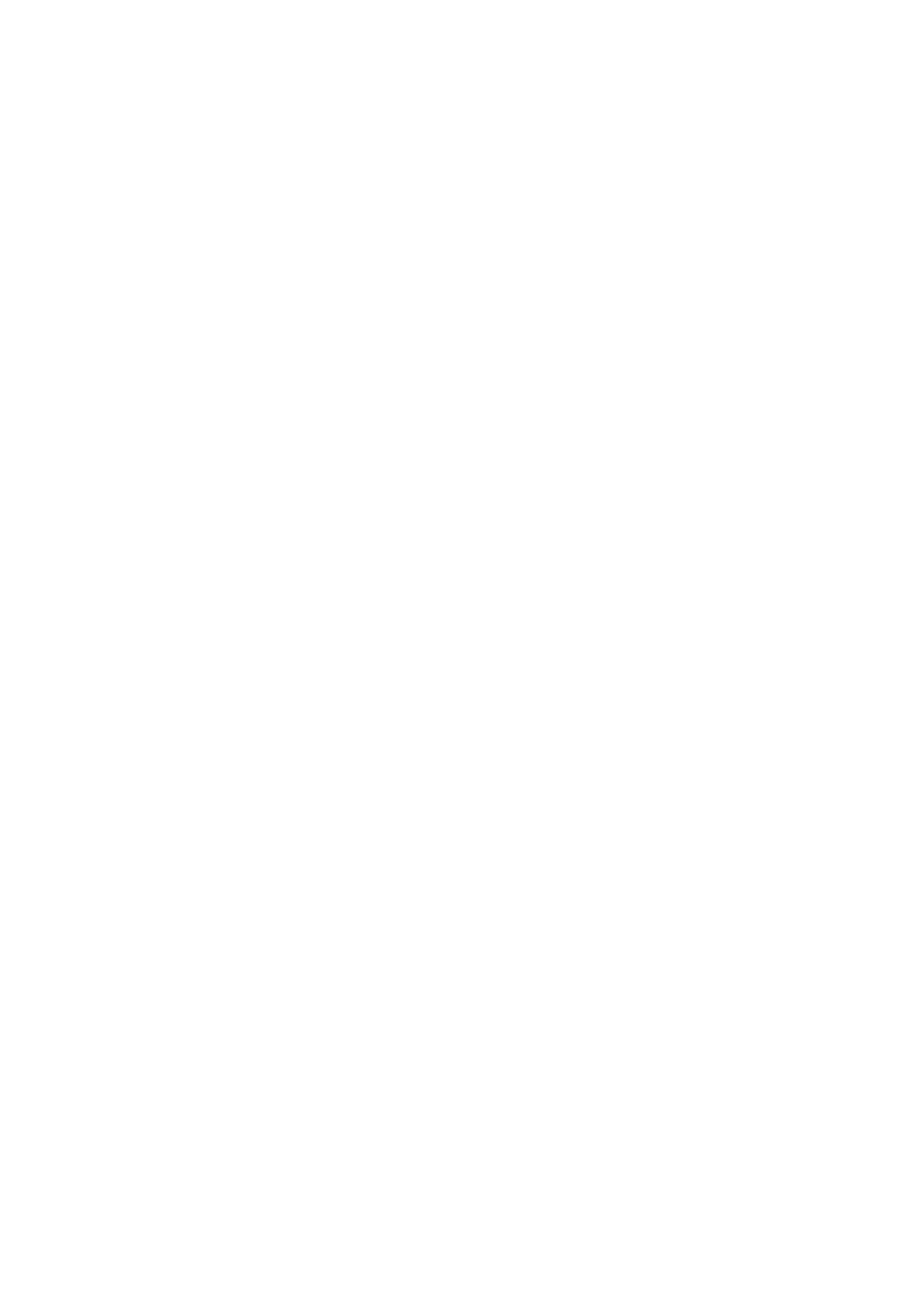# **Table of Contents**

## 1 About Doelan

## 2 Getting Doelan

## **3 Documentation**

| 31 |  |  |
|----|--|--|
|    |  |  |
|    |  |  |
|    |  |  |
|    |  |  |
|    |  |  |
|    |  |  |
|    |  |  |
|    |  |  |
|    |  |  |
|    |  |  |
|    |  |  |
|    |  |  |
|    |  |  |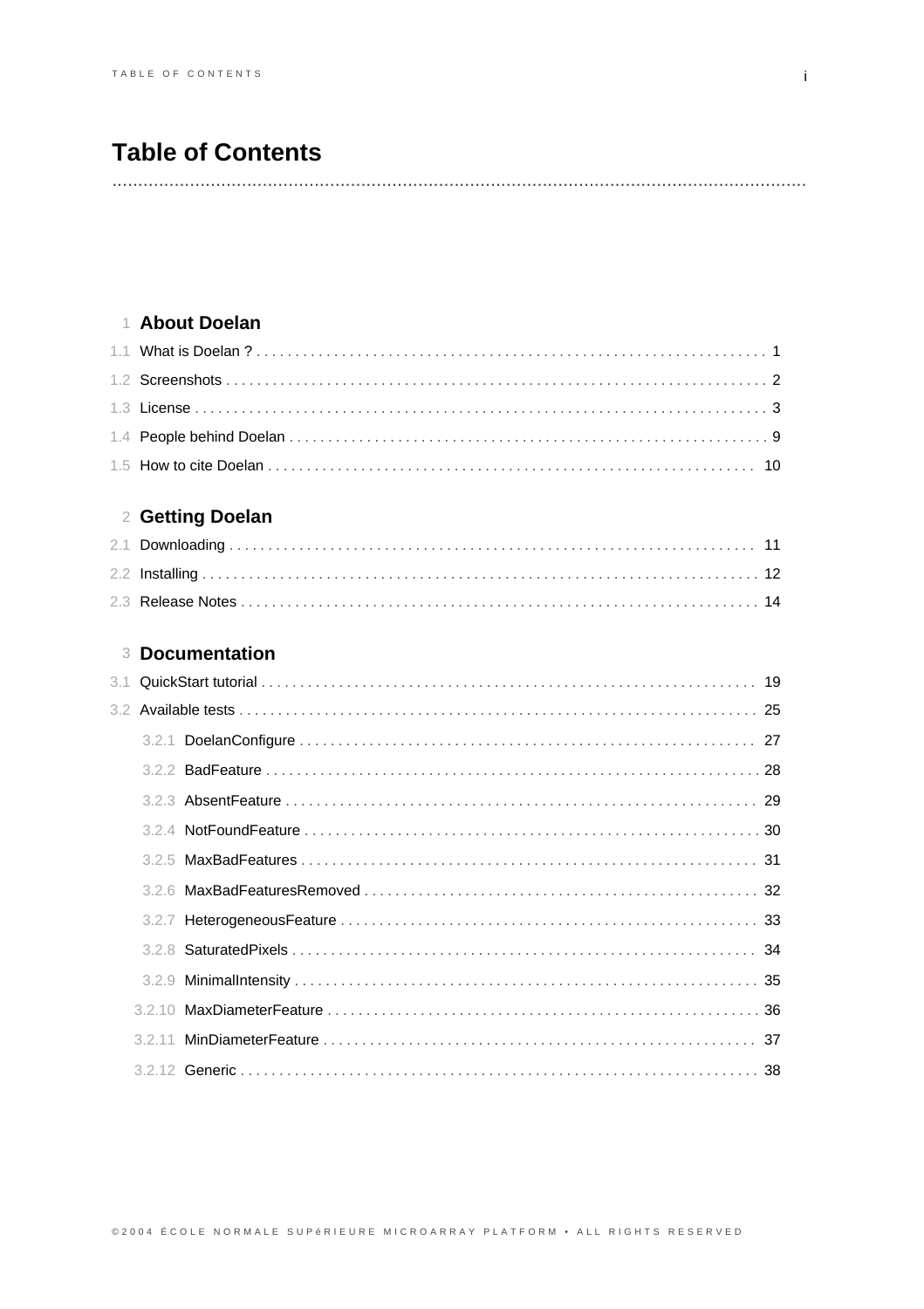# 5 **Community**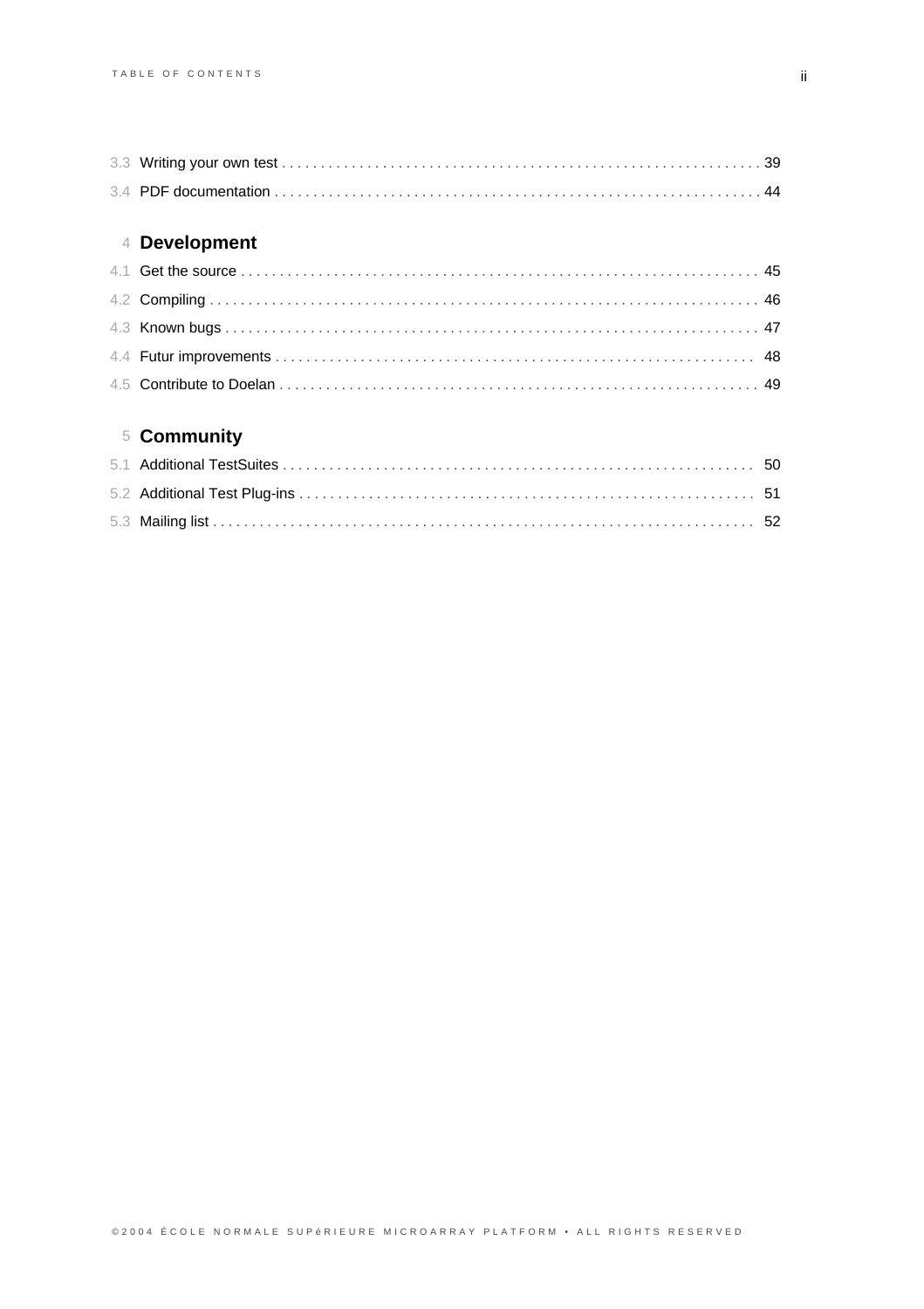## 1.1 What is Doelan?

## <span id="page-4-0"></span>**Welcome to Doelan**

Get Doelan 101

- Download Doelan 1.0.1
- System Requirements
- Installation Instructions
- **OuickStart** tutorial

Doelan is an automated tool to check the quality of produced DNA microarrays. This software is based on the execution of TestSuites on quality control data to validate batches of chips. The reports generated by Doelan will help microarray platforms in their quality approach such as ISO 9001 certification. Doelan application is written with Java programming language, works with a plug-in system that allows everyone to add is own validation test and is distributed under the GNU General Public License.

Production of glass slide microarrays requires the spotting of a large number of probes. In this process, many factors can influence the success of the spotting (i.e. blocked spotting pin, glass slides...); so controlling the quality of the spotting process is a required step before to distribute chips to the user. Up to now, it was quite difficult for the quality control manager to check if the spotting of chips was good or bad: many different parameters as spot diameters, heterogeneous spots or absent spots had to be manually considered to reach a decision. In addition, it is a very subjective step, so that the opinion about a batch may differ between two quality control managers. Using manually defined criterias for microarray quality, Doelan allows an automated expertise of the quality of a batch of slides and makes automatically the decision of validation or rejection of the batch.

The principle of Doelan is based on TestSuites. A TestSuite is a set of tests, which are dedicated to a specific features (for example spot diameter). The microarray designer creates the TestSuites and sets the parameters (i.e. minimal and maximal values, thresholds...) of each test to validate a chip. Several TestSuites can be created according to the type of validation experiment chosen as sybergreen, universal RNA hybridisation or a "real" experiment. The fail of one of the tests leads to the fail of the TestSuite, and consequently to the rejection of all the batch of chips. Doelan is bundled with many tests. These tests can deal with various features of the chips such as spot diameter, spot flags, spot heterogeneity, saturated pixels of the spots... In addition to this standard tests, the Doelan plug-in system with Java programming allows one to set up new kind of test to fulfil specific needs.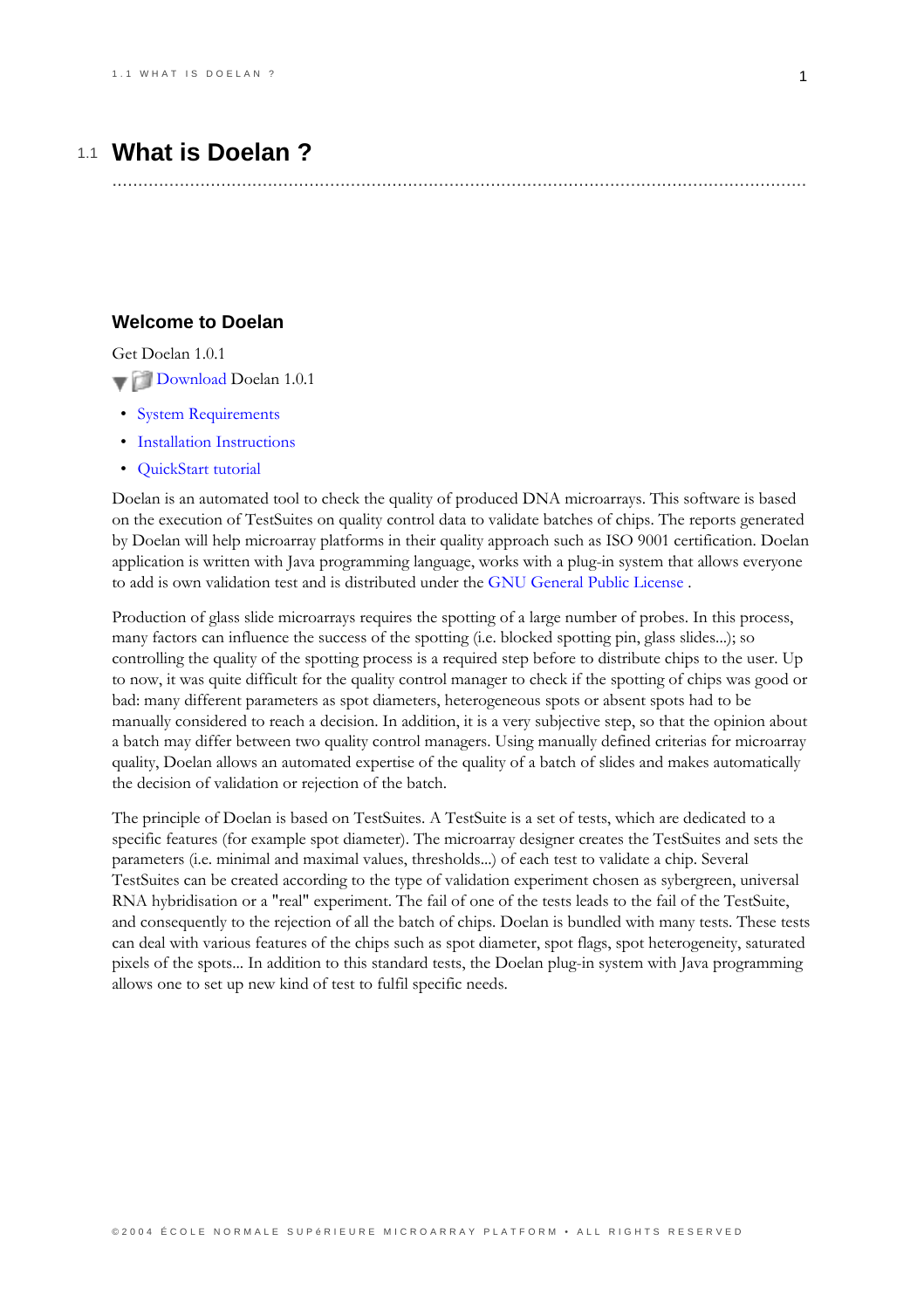# 1.2 Screenshots

## <span id="page-5-0"></span>**Screenshots**

This is some screenshots of Doelan on several operating systems: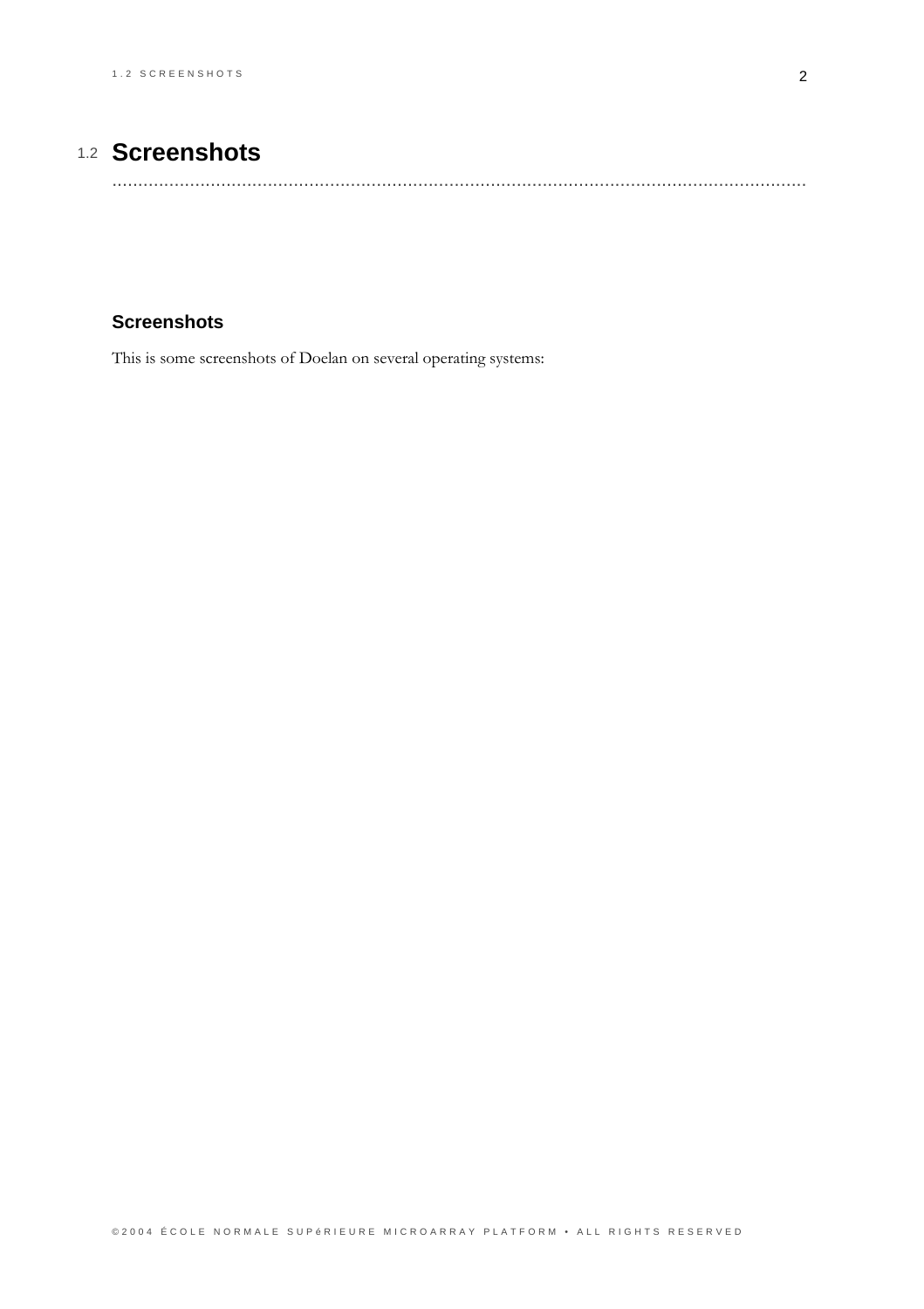## 1.3 **License**

......................................................................................................................................

### <span id="page-6-0"></span>**Project License**

#### GNU GENERAL PUBLIC LICENSE Version 2, June 1991

Copyright (C) 1989, 1991 Free Software Foundation, Inc. 59 Temple Place, Suite 330, Boston, MA 02111-1307 USA Everyone is permitted to copy and distribute verbatim copies of this license document, but changing it is not allowed.

#### Preamble

The licenses for most software are designed to take away your freedom to share and change it. By contrast, the GNU General Public License is intended to guarantee your freedom to share and change free software--to make sure the software is free for all its users. This General Public License applies to most of the Free Software Foundation's software and to any other program whose authors commit to using it. (Some other Free Software Foundation software is covered by the GNU Library General Public License instead.) You can apply it to your programs, too.

When we speak of free software, we are referring to freedom, not price. Our General Public Licenses are designed to make sure that you have the freedom to distribute copies of free software (and charge for this service if you wish), that you receive source code or can get it if you want it, that you can change the software or use pieces of it in new free programs; and that you know you can do these things.

To protect your rights, we need to make restrictions that forbid anyone to deny you these rights or to ask you to surrender the rights. These restrictions translate to certain responsibilities for you if you distribute copies of the software, or if you modify it.

For example, if you distribute copies of such a program, whether gratis or for a fee, you must give the recipients all the rights that you have. You must make sure that they, too, receive or can get the source code. And you must show them these terms so they know their rights.

We protect your rights with two steps: (1) copyright the software, and (2) offer you this license which gives you legal permission to copy, distribute and/or modify the software.

Also, for each author's protection and ours, we want to make certain that everyone understands that there is no warranty for this free software. If the software is modified by someone else and passed on, we want its recipients to know that what they have is not the original, so that any problems introduced by others will not reflect on the original authors' reputations.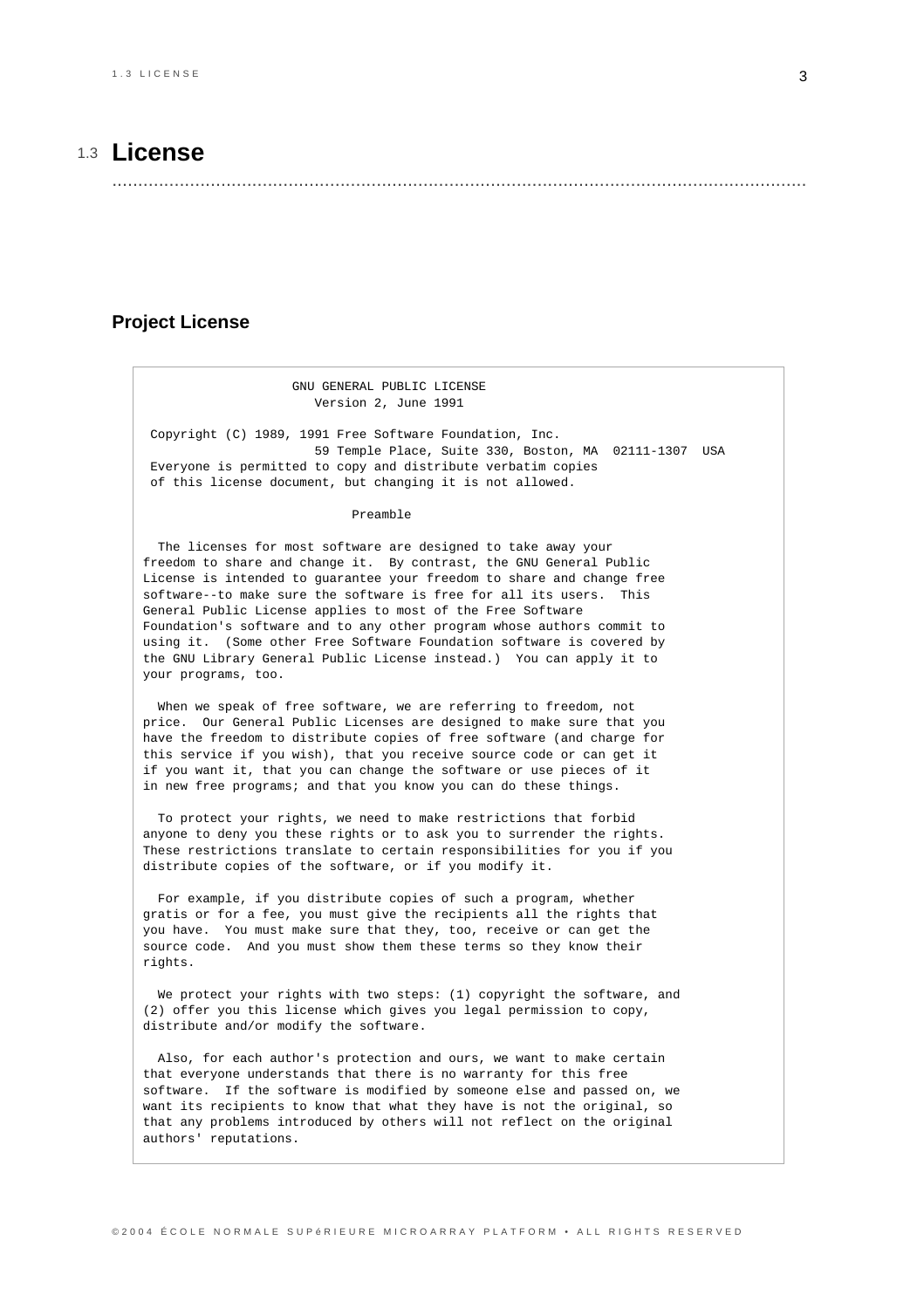Finally, any free program is threatened constantly by software patents. We wish to avoid the danger that redistributors of a free program will individually obtain patent licenses, in effect making the program proprietary. To prevent this, we have made it clear that any patent must be licensed for everyone's free use or not licensed at all.

The precise terms and conditions for copying, distribution and modification follow.

GNU GENERAL PUBLIC LICENSE TERMS AND CONDITIONS FOR COPYING, DISTRIBUTION AND MODIFICATION

0. This License applies to any program or other work which contains a notice placed by the copyright holder saying it may be distributed under the terms of this General Public License. The "Program", below, refers to any such program or work, and a "work based on the Program" means either the Program or any derivative work under copyright law: that is to say, a work containing the Program or a portion of it, either verbatim or with modifications and/or translated into another language. (Hereinafter, translation is included without limitation in the term "modification".) Each licensee is addressed as "you".

Activities other than copying, distribution and modification are not covered by this License; they are outside its scope. The act of running the Program is not restricted, and the output from the Program is covered only if its contents constitute a work based on the Program (independent of having been made by running the Program). Whether that is true depends on what the Program does.

1. You may copy and distribute verbatim copies of the Program's source code as you receive it, in any medium, provided that you conspicuously and appropriately publish on each copy an appropriate copyright notice and disclaimer of warranty; keep intact all the notices that refer to this License and to the absence of any warranty; and give any other recipients of the Program a copy of this License along with the Program.

You may charge a fee for the physical act of transferring a copy, and you may at your option offer warranty protection in exchange for a fee.

2. You may modify your copy or copies of the Program or any portion of it, thus forming a work based on the Program, and copy and distribute such modifications or work under the terms of Section 1 above, provided that you also meet all of these conditions:

a) You must cause the modified files to carry prominent notices stating that you changed the files and the date of any change.

b) You must cause any work that you distribute or publish, that in whole or in part contains or is derived from the Program or any part thereof, to be licensed as a whole at no charge to all third parties under the terms of this License.

c) If the modified program normally reads commands interactively when run, you must cause it, when started running for such interactive use in the most ordinary way, to print or display an announcement including an appropriate copyright notice and a notice that there is no warranty (or else, saying that you provide a warranty) and that users may redistribute the program under these conditions, and telling the user how to view a copy of this License. (Exception: if the Program itself is interactive but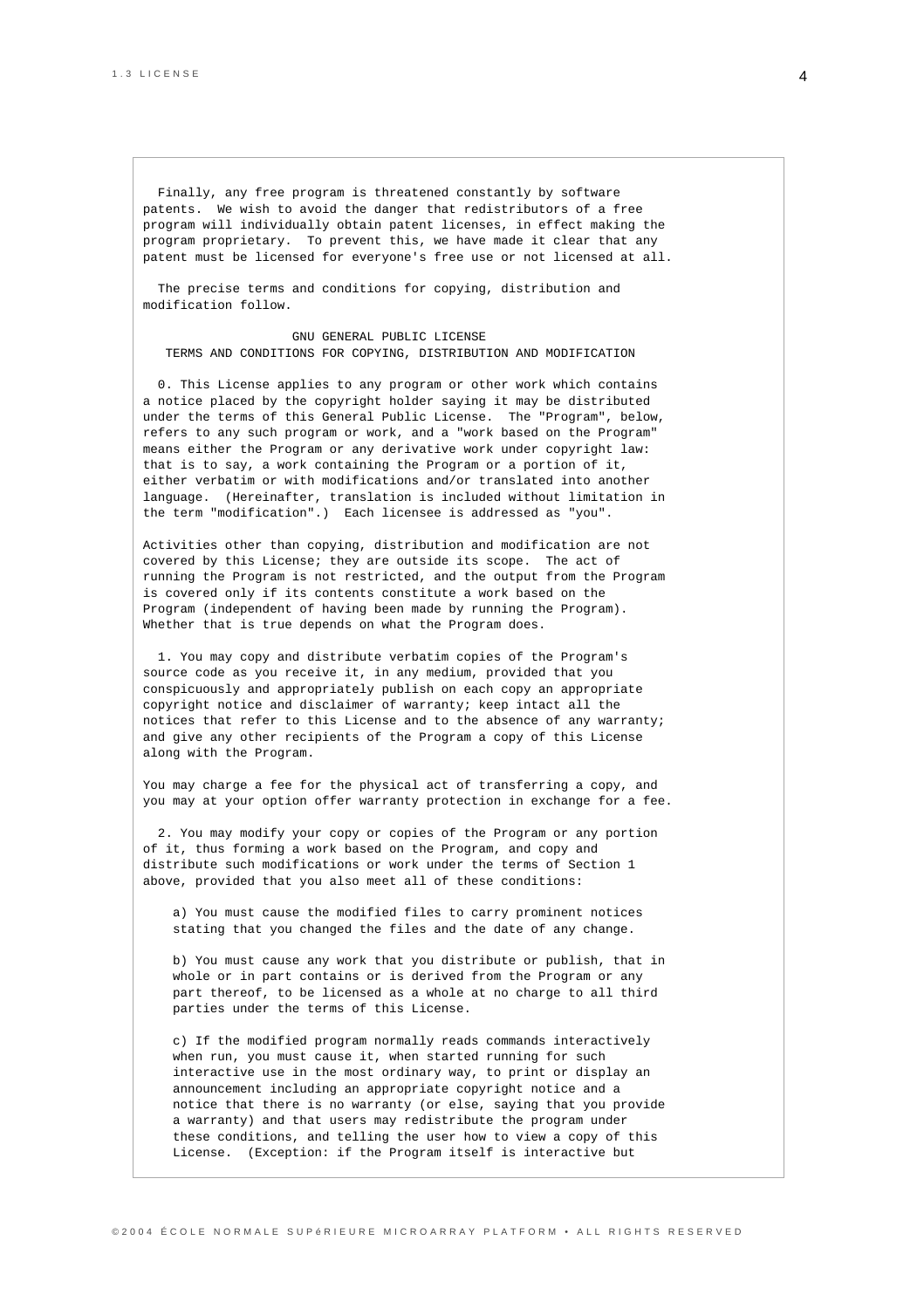does not normally print such an announcement, your work based on the Program is not required to print an announcement.)

These requirements apply to the modified work as a whole. If identifiable sections of that work are not derived from the Program, and can be reasonably considered independent and separate works in themselves, then this License, and its terms, do not apply to those sections when you distribute them as separate works. But when you distribute the same sections as part of a whole which is a work based on the Program, the distribution of the whole must be on the terms of this License, whose permissions for other licensees extend to the entire whole, and thus to each and every part regardless of who wrote it.

Thus, it is not the intent of this section to claim rights or contest your rights to work written entirely by you; rather, the intent is to exercise the right to control the distribution of derivative or collective works based on the Program.

In addition, mere aggregation of another work not based on the Program with the Program (or with a work based on the Program) on a volume of a storage or distribution medium does not bring the other work under the scope of this License.

3. You may copy and distribute the Program (or a work based on it, under Section 2) in object code or executable form under the terms of Sections 1 and 2 above provided that you also do one of the following:

a) Accompany it with the complete corresponding machine-readable source code, which must be distributed under the terms of Sections 1 and 2 above on a medium customarily used for software interchange; or,

b) Accompany it with a written offer, valid for at least three years, to give any third party, for a charge no more than your cost of physically performing source distribution, a complete machine-readable copy of the corresponding source code, to be distributed under the terms of Sections 1 and 2 above on a medium customarily used for software interchange; or,

c) Accompany it with the information you received as to the offer to distribute corresponding source code. (This alternative is allowed only for noncommercial distribution and only if you received the program in object code or executable form with such an offer, in accord with Subsection b above.)

The source code for a work means the preferred form of the work for making modifications to it. For an executable work, complete source code means all the source code for all modules it contains, plus any associated interface definition files, plus the scripts used to control compilation and installation of the executable. However, as a special exception, the source code distributed need not include anything that is normally distributed (in either source or binary form) with the major components (compiler, kernel, and so on) of the operating system on which the executable runs, unless that component itself accompanies the executable.

If distribution of executable or object code is made by offering access to copy from a designated place, then offering equivalent access to copy the source code from the same place counts as distribution of the source code, even though third parties are not compelled to copy the source along with the object code.

4. You may not copy, modify, sublicense, or distribute the Program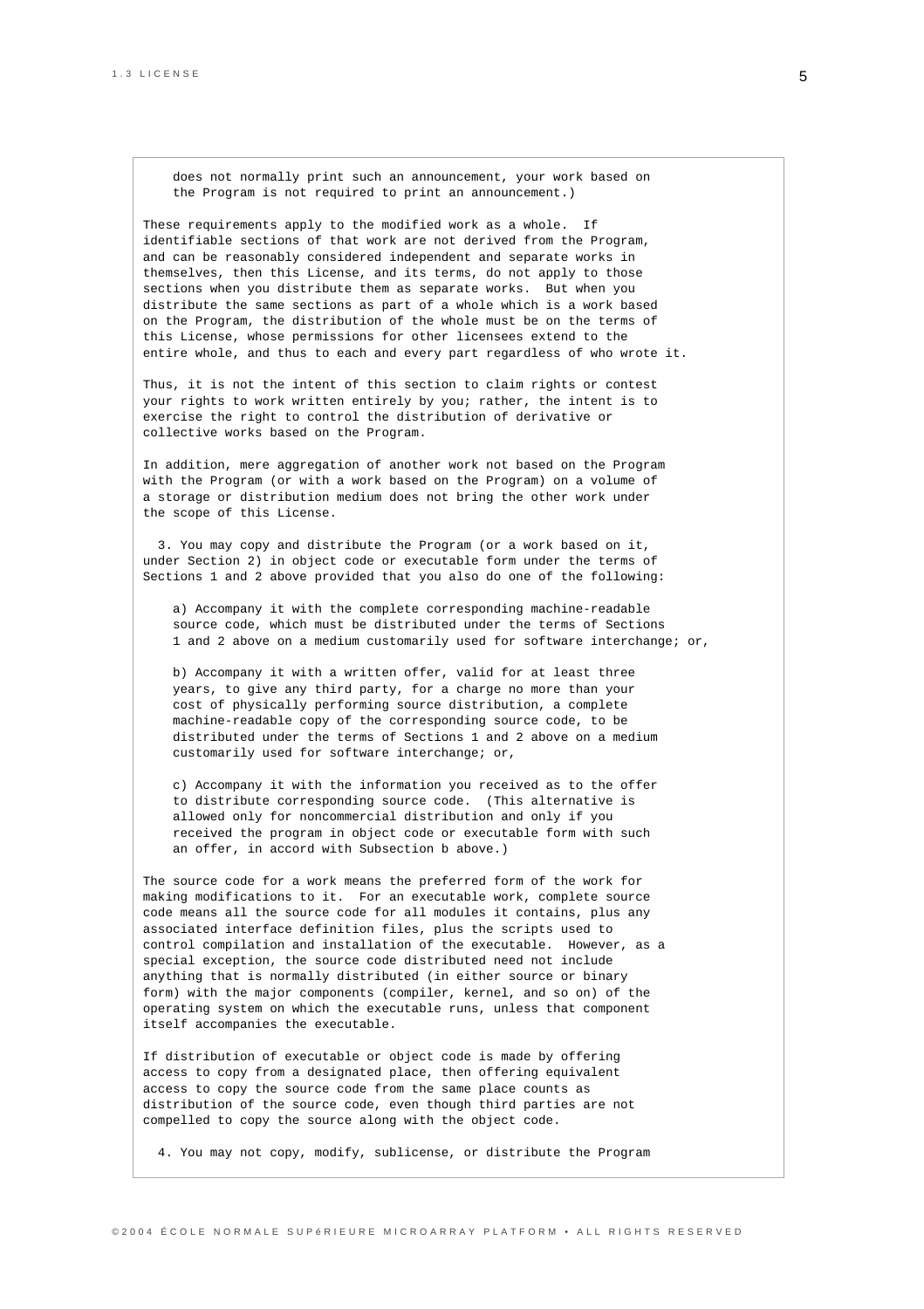except as expressly provided under this License. Any attempt otherwise to copy, modify, sublicense or distribute the Program is void, and will automatically terminate your rights under this License. However, parties who have received copies, or rights, from you under this License will not have their licenses terminated so long as such parties remain in full compliance.

5. You are not required to accept this License, since you have not signed it. However, nothing else grants you permission to modify or distribute the Program or its derivative works. These actions are prohibited by law if you do not accept this License. Therefore, by modifying or distributing the Program (or any work based on the Program), you indicate your acceptance of this License to do so, and all its terms and conditions for copying, distributing or modifying the Program or works based on it.

6. Each time you redistribute the Program (or any work based on the Program), the recipient automatically receives a license from the original licensor to copy, distribute or modify the Program subject to these terms and conditions. You may not impose any further restrictions on the recipients' exercise of the rights granted herein. You are not responsible for enforcing compliance by third parties to this License.

7. If, as a consequence of a court judgment or allegation of patent infringement or for any other reason (not limited to patent issues), conditions are imposed on you (whether by court order, agreement or otherwise) that contradict the conditions of this License, they do not excuse you from the conditions of this License. If you cannot distribute so as to satisfy simultaneously your obligations under this License and any other pertinent obligations, then as a consequence you may not distribute the Program at all. For example, if a patent license would not permit royalty-free redistribution of the Program by all those who receive copies directly or indirectly through you, then the only way you could satisfy both it and this License would be to refrain entirely from distribution of the Program.

If any portion of this section is held invalid or unenforceable under any particular circumstance, the balance of the section is intended to apply and the section as a whole is intended to apply in other circumstances.

It is not the purpose of this section to induce you to infringe any patents or other property right claims or to contest validity of any such claims; this section has the sole purpose of protecting the integrity of the free software distribution system, which is implemented by public license practices. Many people have made generous contributions to the wide range of software distributed through that system in reliance on consistent application of that system; it is up to the author/donor to decide if he or she is willing to distribute software through any other system and a licensee cannot impose that choice.

This section is intended to make thoroughly clear what is believed to be a consequence of the rest of this License.

8. If the distribution and/or use of the Program is restricted in certain countries either by patents or by copyrighted interfaces, the original copyright holder who places the Program under this License may add an explicit geographical distribution limitation excluding those countries, so that distribution is permitted only in or among countries not thus excluded. In such case, this License incorporates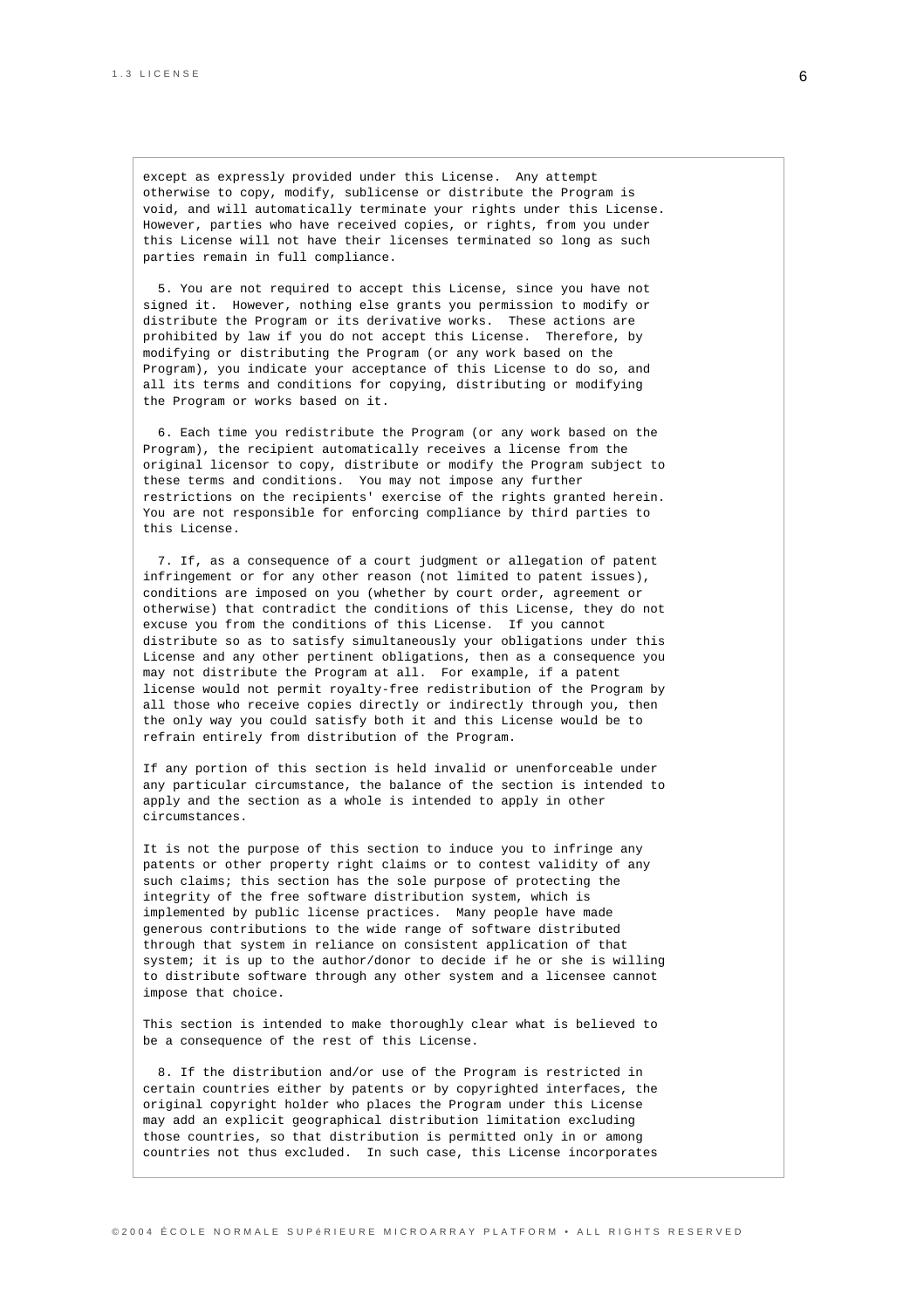the limitation as if written in the body of this License.

9. The Free Software Foundation may publish revised and/or new versions of the General Public License from time to time. Such new versions will be similar in spirit to the present version, but may differ in detail to address new problems or concerns.

Each version is given a distinguishing version number. If the Program specifies a version number of this License which applies to it and "any later version", you have the option of following the terms and conditions either of that version or of any later version published by the Free Software Foundation. If the Program does not specify a version number of this License, you may choose any version ever published by the Free Software Foundation.

10. If you wish to incorporate parts of the Program into other free programs whose distribution conditions are different, write to the author to ask for permission. For software which is copyrighted by the Free Software Foundation, write to the Free Software Foundation; we sometimes make exceptions for this. Our decision will be guided by the two goals of preserving the free status of all derivatives of our free software and of promoting the sharing and reuse of software generally.

#### NO WARRANTY

11. BECAUSE THE PROGRAM IS LICENSED FREE OF CHARGE, THERE IS NO WARRANTY FOR THE PROGRAM, TO THE EXTENT PERMITTED BY APPLICABLE LAW. EXCEPT WHEN OTHERWISE STATED IN WRITING THE COPYRIGHT HOLDERS AND/OR OTHER PARTIES PROVIDE THE PROGRAM "AS IS" WITHOUT WARRANTY OF ANY KIND, EITHER EXPRESSED OR IMPLIED, INCLUDING, BUT NOT LIMITED TO, THE IMPLIED WARRANTIES OF MERCHANTABILITY AND FITNESS FOR A PARTICULAR PURPOSE. THE ENTIRE RISK AS TO THE QUALITY AND PERFORMANCE OF THE PROGRAM IS WITH YOU. SHOULD THE PROGRAM PROVE DEFECTIVE, YOU ASSUME THE COST OF ALL NECESSARY SERVICING, REPAIR OR CORRECTION.

12. IN NO EVENT UNLESS REQUIRED BY APPLICABLE LAW OR AGREED TO IN WRITING WILL ANY COPYRIGHT HOLDER, OR ANY OTHER PARTY WHO MAY MODIFY AND/OR REDISTRIBUTE THE PROGRAM AS PERMITTED ABOVE, BE LIABLE TO YOU FOR DAMAGES, INCLUDING ANY GENERAL, SPECIAL, INCIDENTAL OR CONSEQUENTIAL DAMAGES ARISING OUT OF THE USE OR INABILITY TO USE THE PROGRAM (INCLUDING BUT NOT LIMITED TO LOSS OF DATA OR DATA BEING RENDERED INACCURATE OR LOSSES SUSTAINED BY YOU OR THIRD PARTIES OR A FAILURE OF THE PROGRAM TO OPERATE WITH ANY OTHER PROGRAMS), EVEN IF SUCH HOLDER OR OTHER PARTY HAS BEEN ADVISED OF THE POSSIBILITY OF SUCH DAMAGES.

#### END OF TERMS AND CONDITIONS

#### How to Apply These Terms to Your New Programs

If you develop a new program, and you want it to be of the greatest possible use to the public, the best way to achieve this is to make it free software which everyone can redistribute and change under these terms.

To do so, attach the following notices to the program. It is safest to attach them to the start of each source file to most effectively convey the exclusion of warranty; and each file should have at least the "copyright" line and a pointer to where the full notice is found.

<one line to give the program's name and a brief idea of what it does.> Copyright (C) <year> <name of author>

This program is free software; you can redistribute it and/or modify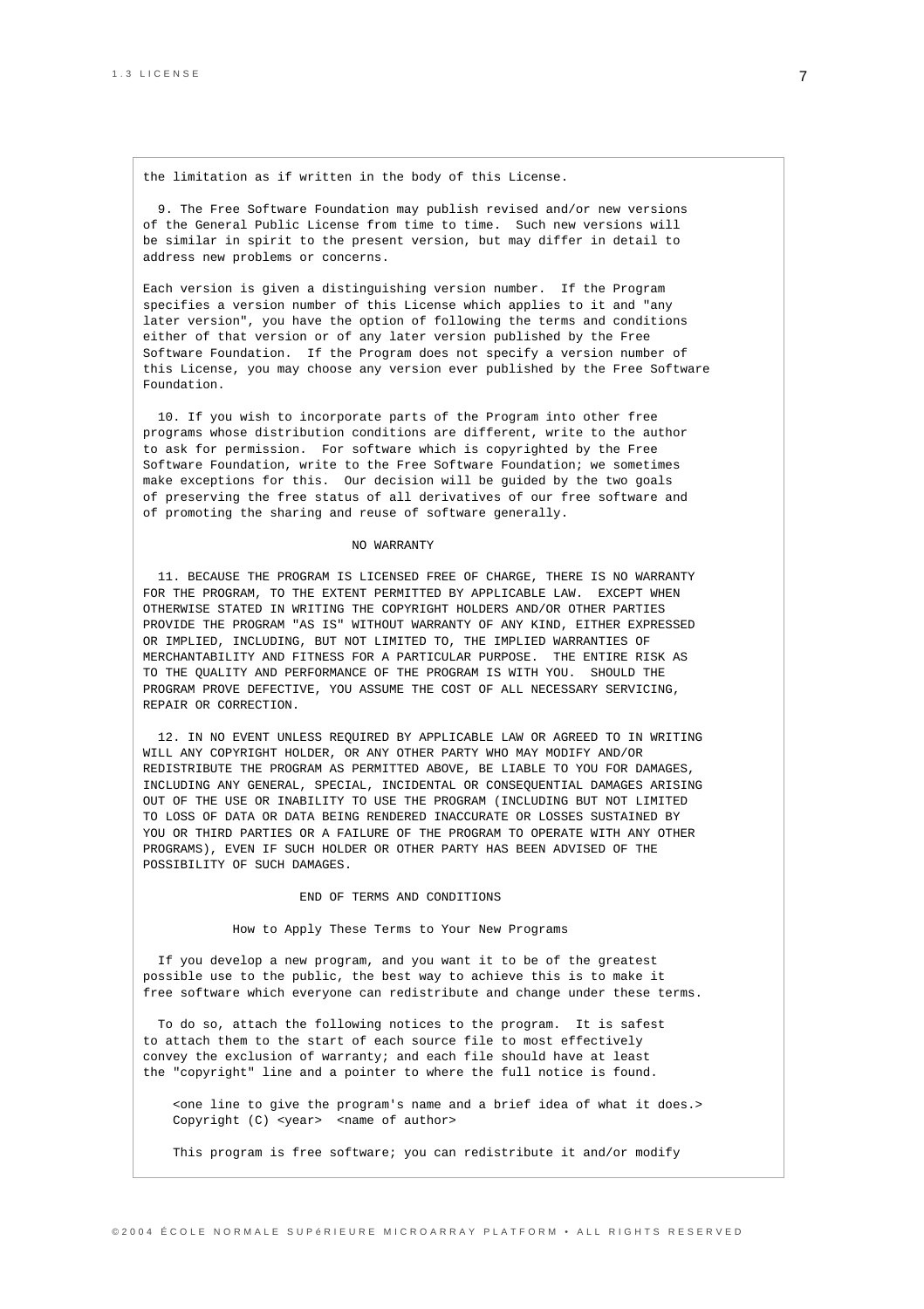it under the terms of the GNU General Public License as published by the Free Software Foundation; either version 2 of the License, or (at your option) any later version.

This program is distributed in the hope that it will be useful, but WITHOUT ANY WARRANTY; without even the implied warranty of MERCHANTABILITY or FITNESS FOR A PARTICULAR PURPOSE. See the GNU General Public License for more details.

You should have received a copy of the GNU General Public License along with this program; if not, write to the Free Software Foundation, Inc., 59 Temple Place, Suite 330, Boston, MA 02111-1307 USA

Also add information on how to contact you by electronic and paper mail.

If the program is interactive, make it output a short notice like this when it starts in an interactive mode:

Gnomovision version 69, Copyright (C) year name of author Gnomovision comes with ABSOLUTELY NO WARRANTY; for details type `show w'. This is free software, and you are welcome to redistribute it under certain conditions; type `show c' for details.

The hypothetical commands `show w' and `show c' should show the appropriate parts of the General Public License. Of course, the commands you use may be called something other than `show w' and `show c'; they could even be mouse-clicks or menu items--whatever suits your program.

You should also get your employer (if you work as a programmer) or your school, if any, to sign a "copyright disclaimer" for the program, if necessary. Here is a sample; alter the names:

Yoyodyne, Inc., hereby disclaims all copyright interest in the program `Gnomovision' (which makes passes at compilers) written by James Hacker.

<signature of Ty Coon>, 1 April 1989 Ty Coon, President of Vice

This General Public License does not permit incorporating your program into proprietary programs. If your program is a subroutine library, you may consider it more useful to permit linking proprietary applications with the library. If this is what you want to do, use the GNU Library General Public License instead of this License.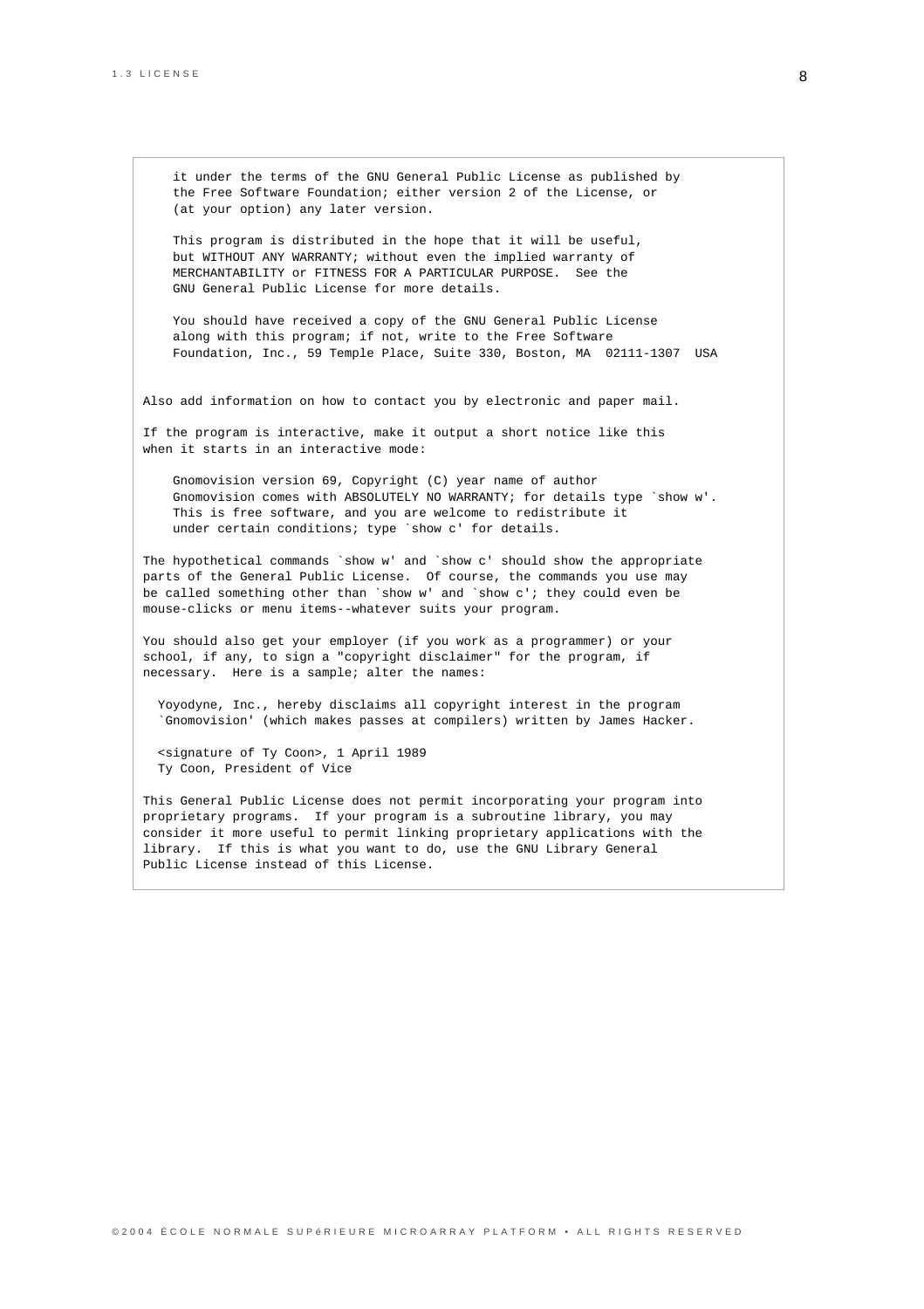# 1.4 **People behind Doelan**

......................................................................................................................................

## <span id="page-12-0"></span>**People behind Doelan**

Doelan is developed by the bioinformatic team of the microarray platform at the École Normale Supérieure:

| Name             | Work                                         |
|------------------|----------------------------------------------|
| Claude Jacq      | Transcriptome platform head responsible      |
| Stéphane Le Crom | Bioinformatic responsible and Doelan testing |
| Laurent Jourdren | Doelan design and coding                     |

Special thanks to:

| Name                                                                    | Work               |
|-------------------------------------------------------------------------|--------------------|
| Corinne Blugeon, Fanny Coulpier, Frédéric Devaux and Véronique<br>Tanty | For Doelan testing |
| Charles Hébert                                                          | For the new logo   |

## **Contact**

Who can you contact if you have any question:

You can also visits our microarray platform website.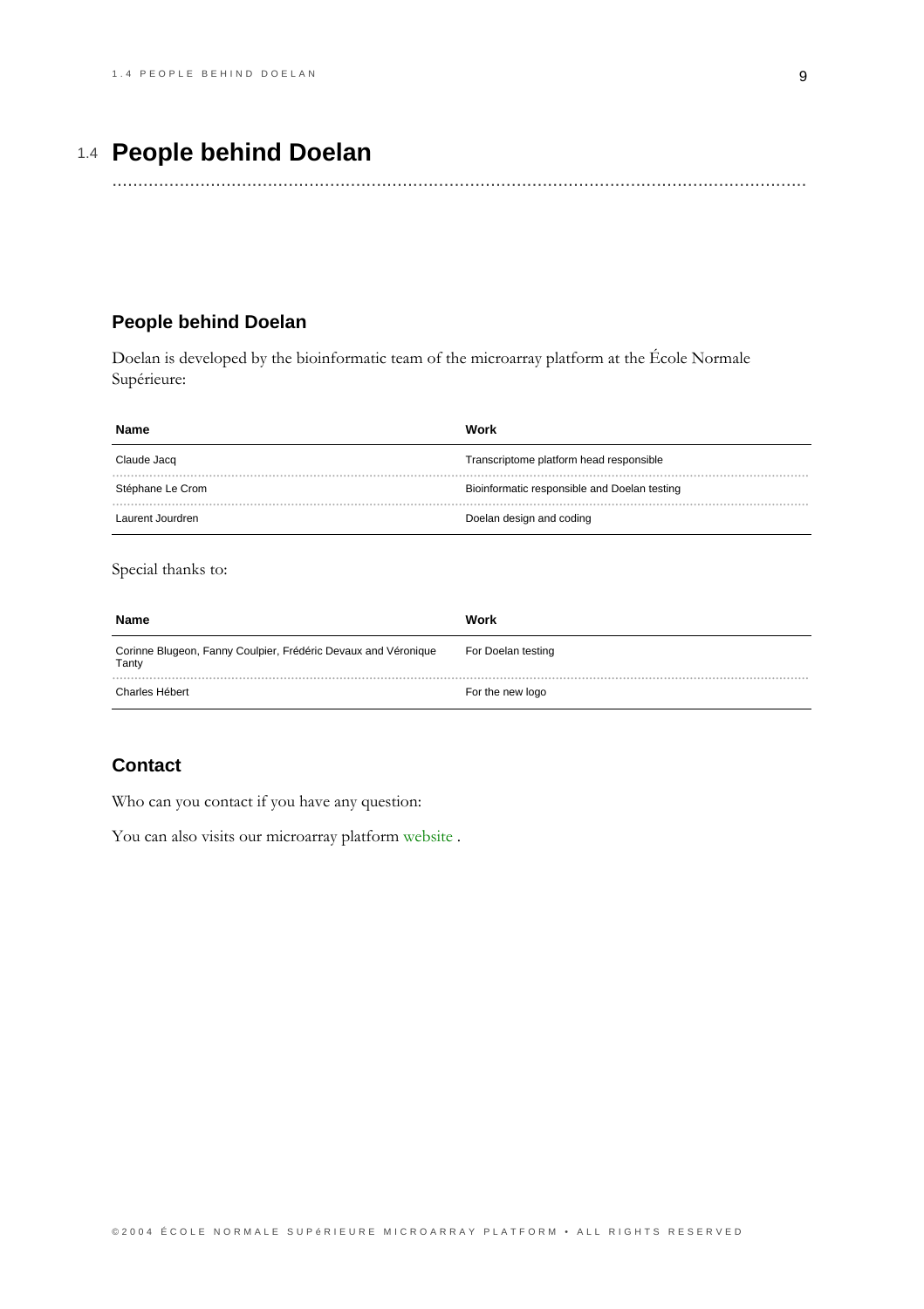# 1.5 How to cite Doelan

## <span id="page-13-0"></span>**How to cite Doelan**

### Doelan: a solution for quality control monitoring of microarray production

Laurent Jourdren and Stéphane Le Crom Bioinformatics Advance Access published on September 22, 2005. doi:10.1093/bioinformatics/bti686 [Abstract] [Accepted Manuscript]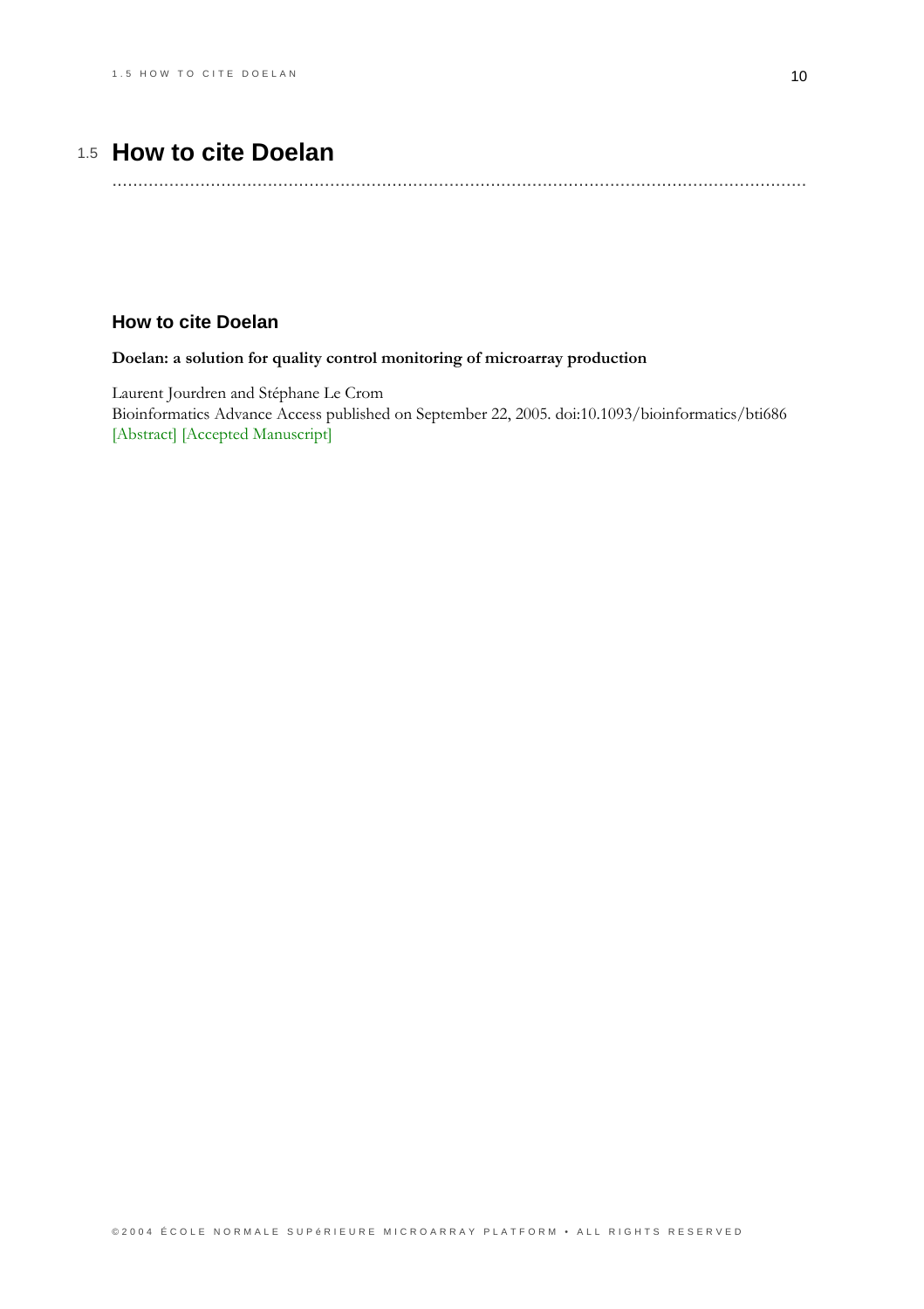# 2.1 **Downloading**

......................................................................................................................................

## <span id="page-14-0"></span>**Download Doelan latest version**

Doelan is distributed in several formats for your convenience.

- $\bullet$  . tar.gz archive  $(5.4 \text{ MiB})$
- $\cdot$  . zip archive (5.9 MiB)

Doelan is distributed under the General Public License.

### **System Requirements**

| Component                | Comment                                                                                                                                                                                                                                                                                                       |
|--------------------------|---------------------------------------------------------------------------------------------------------------------------------------------------------------------------------------------------------------------------------------------------------------------------------------------------------------|
| Java Runtime Environment | 1.4 or above (Dolean might run under Java 5.0 but no test has been<br>realized).                                                                                                                                                                                                                              |
| Memory                   | No minimum requirement. The necessary amount of memory needed<br>by Doelan depends on size of the files to be tested. Currently with<br>GPR and GAL files greater than 20,000 lines, Doelan doesn't need to<br>modify the memory allocation pool size (default is 64 MiB) with the<br>-Xmx option of the JVM. |
| Disk Space               | No minimum requirement. Approximately 11 MiB will be used by<br>Doelan.                                                                                                                                                                                                                                       |
| <b>Operating System</b>  | No minimum requirement. Tested on Windows XP, Debian testing and<br>Mac OS X                                                                                                                                                                                                                                  |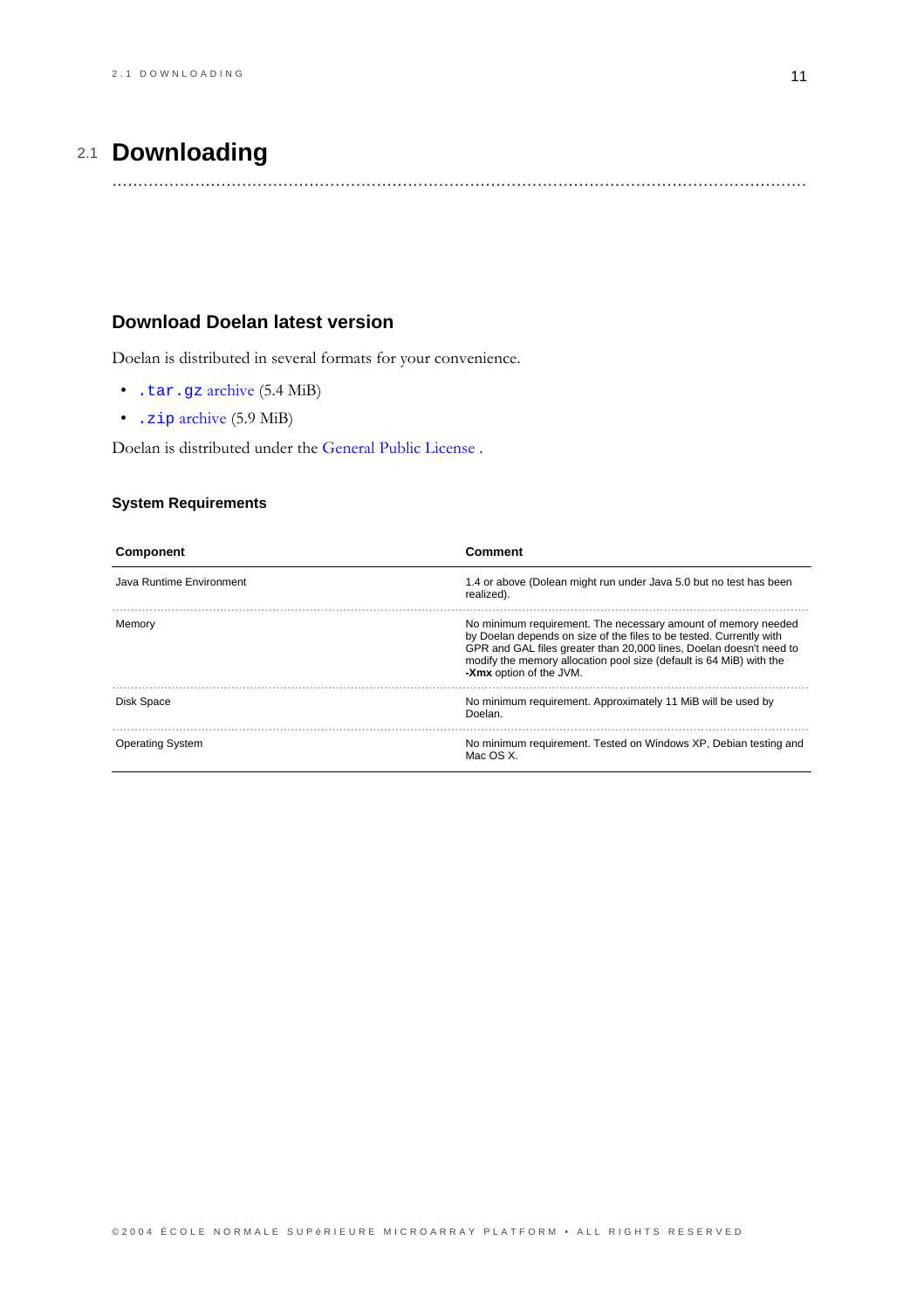# 2.2 Installing

## <span id="page-15-0"></span>**Standalone installation**

The installation of Doelan on all platform is quite similar and very easy. You don't need to be the administrator or the root user of your system to install Doelan.

The only tool you need to have is a zip extractor. A zip extract tool is included on Windows XP, Linux and Mac OS.

If you are a user of Windows prior to XP, you can download **7-Zip** (7-Zip is a free software) at the following location http://www.7-zip.org/.

- · Download Doelan on our website
- Unzip the archive where you want install the software
- Doelan is ready to run.

### **Installation for Genepix integration**

To configure Genepix integration of Genepix, you need to allow the Doelan applet in Genepix to read and write on your filesystem and set the path to the doelan report page in Genepix.

#### **Modify Doelan Applet security permissions**

To allow a normal execution of Doelan in Genepix, you need to modify the security permissions for the applet. Edit the {JAVA\_HOME}/lib/security/java.policy and add the following lines:

```
// Doelan permissions
grant codebase "{PATH_TO_DOELAN}/lib/*" {
 permission java.lang.RuntimePermission "*";
 permission java.io.FilePermission "<<ALL FILES>>", "read";
 permission java.io.FilePermission "<<ALL FILES>>", "write";
 permission java.util.PropertyPermission "*", "read";
\};
```
{JAVA\_HOME}i is the path to your java installation and {PATH\_TO\_DOELAN} is the path to Doelan on your filesystem.

#### Add the link to the doelan report page in Genepix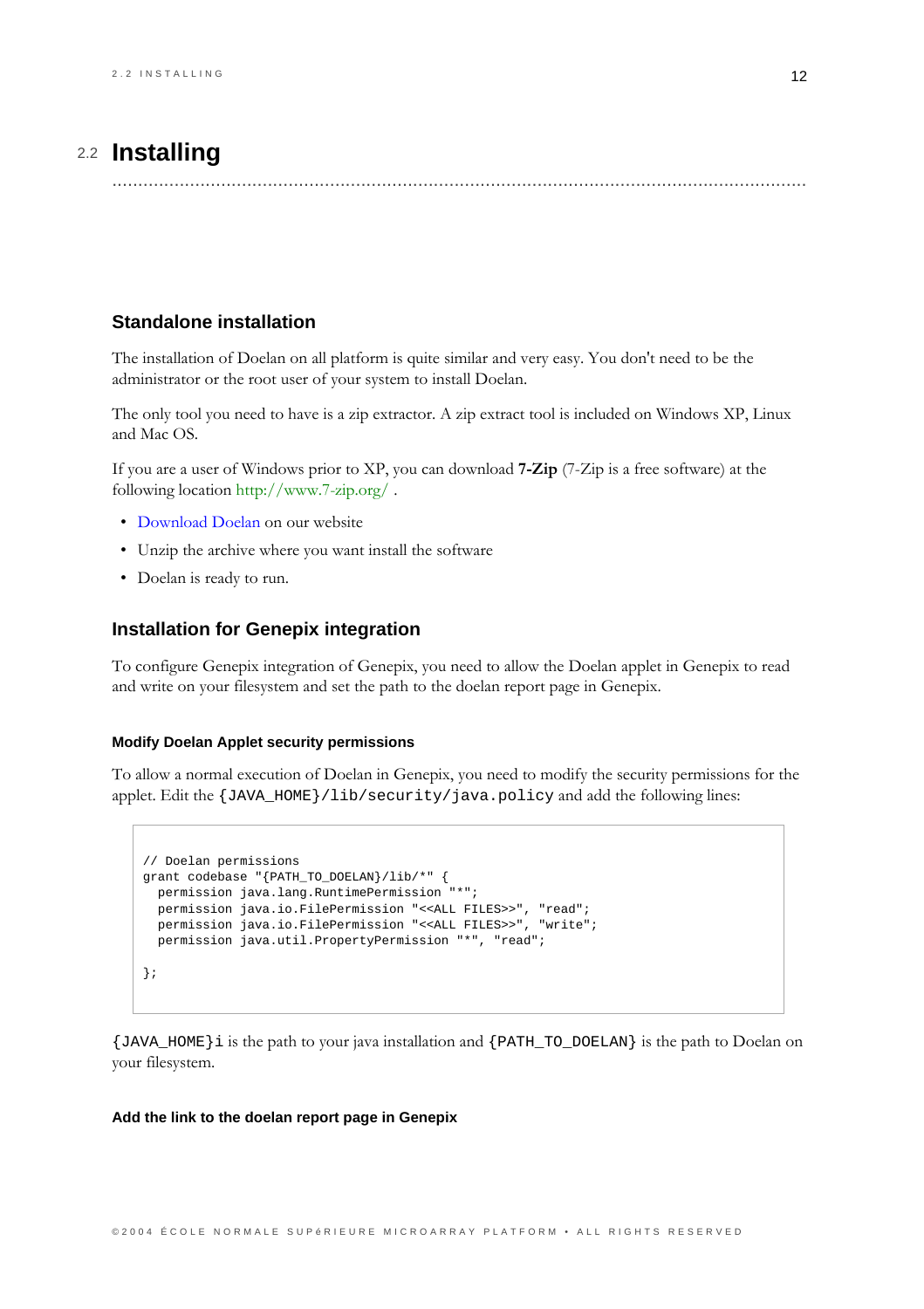To have an access to Doelan in the report tab of Genepix, you must modify the index of the genepix report file: C:\Axon\Scripts\GenePixPro5\Default.htm

and add the following line in Analysis Reports section:

```
\verb|<li>|<a href="{PATH_TO_DOELAN}\genepix-applet.html">
 Doelan Quality Report</a>.
\langle/li>
```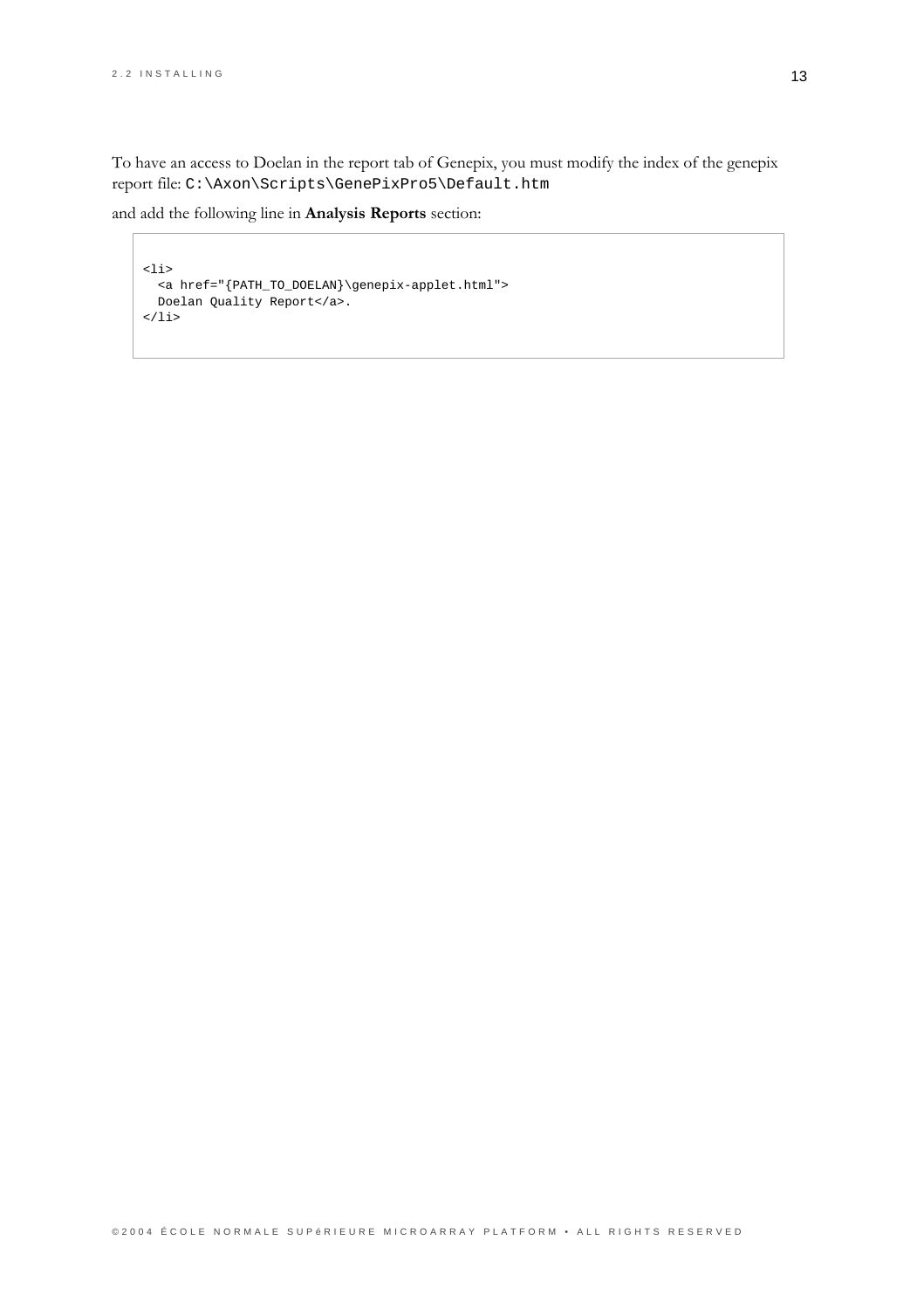# 2.3 **Release Notes**

......................................................................................................................................

## <span id="page-17-0"></span>**Release History**

| Version           | Date       | <b>Description</b> |
|-------------------|------------|--------------------|
| 1.0.1             | 2005-09-19 |                    |
| 1.0               | 2005-07-18 |                    |
| $1.0 - rc9$       | 2005-04-15 |                    |
| $1.0 - rc8$       | 2005-04-15 |                    |
| $1.0 - rc7$       | 2005-04-11 |                    |
| $1.0 - r \cdot 6$ |            |                    |

Get the RSS feed of the last changes

## **Release 1.0.1 - 2005-09-19**

| Type | <b>Changes</b>                                                | <b>By</b> |
|------|---------------------------------------------------------------|-----------|
|      | Add information about empty spot in the<br>report.            | jourdren  |
|      | Fix bug with empty spot in the arrayplot.                     | jourdren  |
|      | Fix bug with scrollbar in html documentation<br>widget.       | jourdren  |
|      | An array description can be added in the<br>report.           | jourdren  |
|      | Fix bug with custom empty identifiers.                        | jourdren  |
|      | In minimal intensity test, the channel to test<br>can be set. | jourdren  |

**Release 1.0 - 2005-07-18**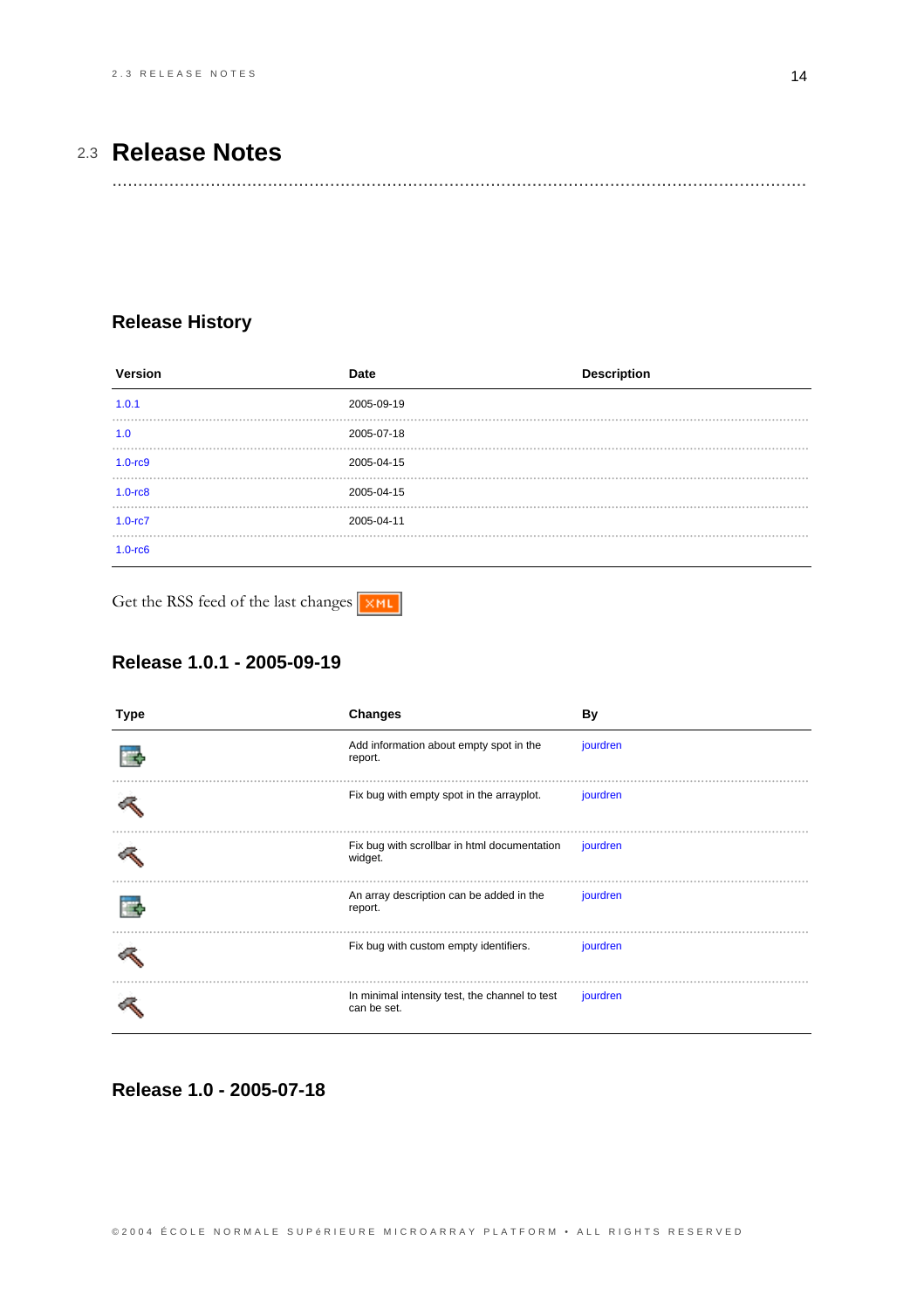| Type     | Changes                        | Bγ       |
|----------|--------------------------------|----------|
| <b>A</b> | Fix bug with logarithmic axis. | jourdren |

## **Release 1.0-rc9 - 2005-04-15**

| <b>Type</b> | Changes                                                                                                                                                                  | <b>By</b> |
|-------------|--------------------------------------------------------------------------------------------------------------------------------------------------------------------------|-----------|
|             | Use a Pluggable Look And Feel from<br>JGoodies looks under *nix.                                                                                                         | jourdren  |
|             | Add information pages (about test and<br>documentation of a test) in contextual menu.                                                                                    | jourdren  |
|             | New test: GenericTest, generic test for a<br>column of GPR.                                                                                                              | jourdren  |
|             | New test:<br>GlobalMaxBadFeaturesRemovedTest, count<br>the maximal bad spots removed in a<br>TestSuite                                                                   | jourdren  |
|             | In the output gal file, now, don't remove line<br>but change the the identifier of the line and<br>add in the description field the reason of the<br>reject of the spot. | jourdren  |
|             | The arrayplot now show in white, feature<br>which fail to one or more tests but doesn't be<br>removed.                                                                   | jourdren  |
|             | Reorganize the file hierachy of the<br>application. Ready for online update of doelan<br>when available.                                                                 | jourdren  |
|             | User can set the identifiers of the empty<br>spots.                                                                                                                      | jourdren  |
|             | Test identifiers are now in the same order in<br>the TestSuite tab and this the report.                                                                                  | jourdren  |
|             | Bad result for spot heterogenity.                                                                                                                                        | jourdren  |
|             | Now use JFreechart to draw plot.                                                                                                                                         | jourdren  |

**Release 1.0-rc8 - 2005-04-15**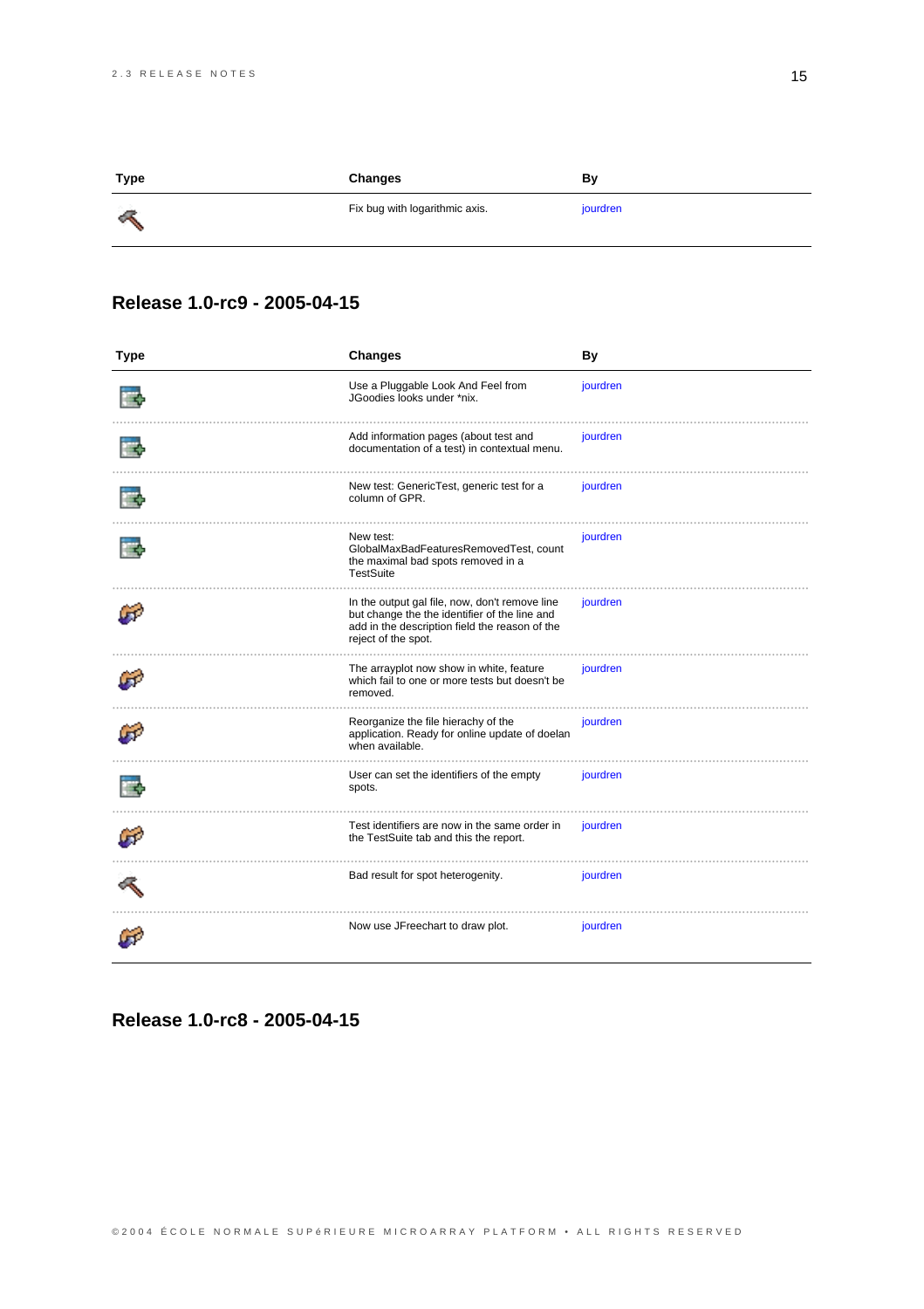| Type | <b>Changes</b>                                                                                                                                                                                            | <b>By</b> |
|------|-----------------------------------------------------------------------------------------------------------------------------------------------------------------------------------------------------------|-----------|
|      | Fix bug for saving and printing report.                                                                                                                                                                   | jourdren  |
|      | Add a framework for global tests.                                                                                                                                                                         | jourdren  |
|      | New Global test: Count all the bad spots in a<br>TestSuite.                                                                                                                                               | jourdren  |
|      | Report tab: Show the manufactuer, the name<br>and the revision of the array (informations<br>from GAL file).                                                                                              | jourdren  |
|      | Report tab: Add a line in summary section of<br>the report which show the final result of the<br>TestSuite.:-)                                                                                            | jourdren  |
|      | Use now romde 0.6-CVS.                                                                                                                                                                                    | jourdren  |
|      | Majors changes in romde workflow<br>organization. Now an algorithm before<br>generating the report runs all the globals. Add<br>useful methods to get romde data object from<br>Romde platform container. | jourdren  |

## **Release 1.0-rc7 - 2005-04-11**

| Type | Changes                                                | By       |
|------|--------------------------------------------------------|----------|
|      | Fix huge memory usage by BioAssay Objects<br>in Romde. | jourdren |
|      | ArrayPlot use margin with.                             | jourdren |
|      | Update maven configuration files.                      | jourdren |
|      | Fix Graphics plots.                                    | jourdren |

## **Release 1.0-rc6 -**

| Type | <b>Changes</b>                   | Βv       |
|------|----------------------------------|----------|
|      | Initial realease in CVS.         | jourdren |
|      | New Graph : Array visualisation. | jourdren |
|      |                                  |          |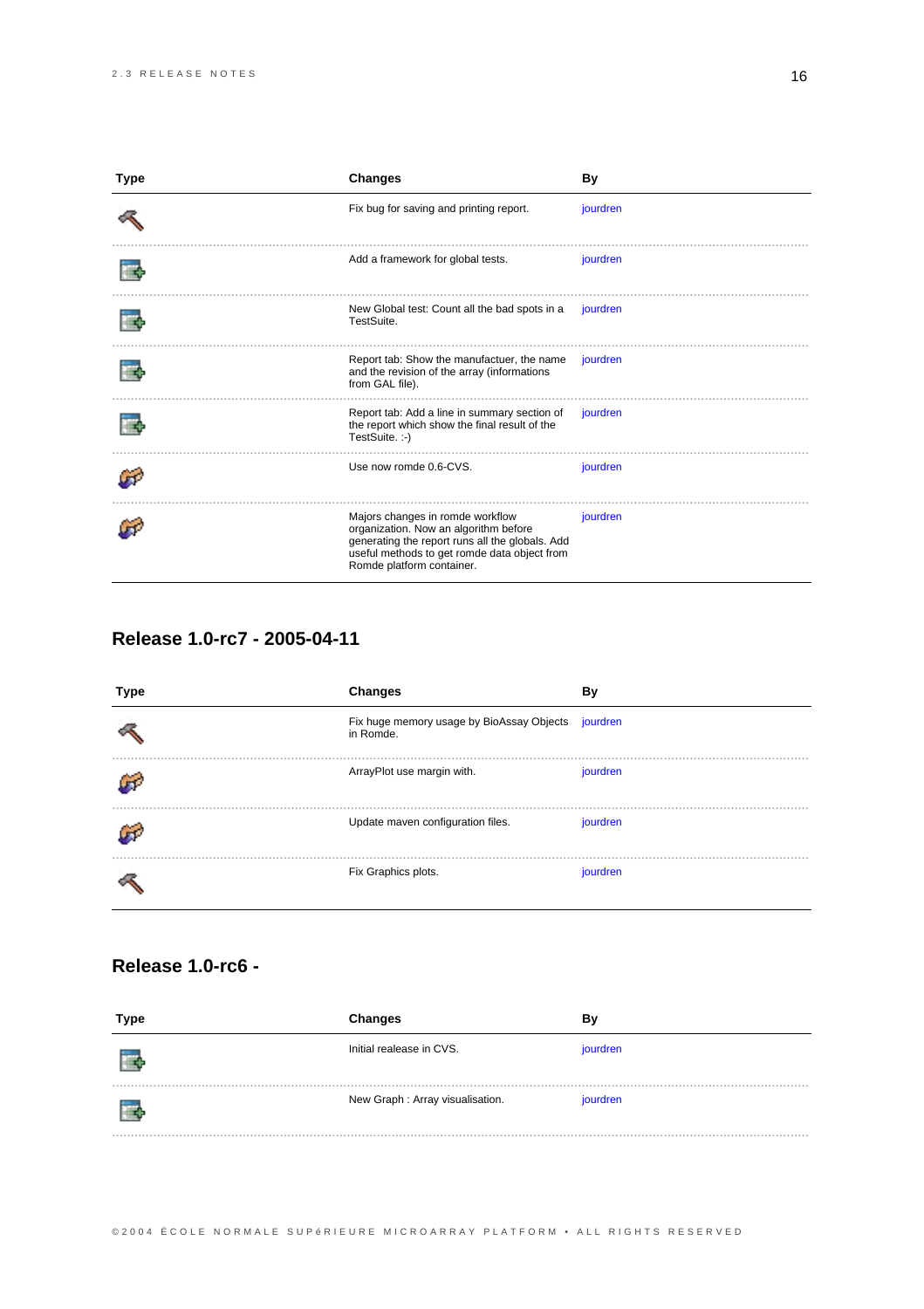| <b>Type</b> | <b>Changes</b>                                                                                                                   | By       |
|-------------|----------------------------------------------------------------------------------------------------------------------------------|----------|
|             | Safari problem.                                                                                                                  | jourdren |
|             | Windows sample plugin compilation script<br>now works.                                                                           | jourdren |
|             | Make a sample plugin : windows batch.                                                                                            | jourdren |
|             | Make a logo and an icon.                                                                                                         | jourdren |
|             | Modifier le script d'integration à Genepix pour<br>qu'il affiche un message d'erreur quand il<br>n'est pas executé dans Genepix. | jourdren |
|             | Change the name of the launcher.                                                                                                 | jourdren |
|             | New Graph : Distribution graph.                                                                                                  | jourdren |
|             | New test: Spot size.                                                                                                             | jourdren |
|             | New test: Empty spot.                                                                                                            | jourdren |
|             | New test: Heterogenous spot.                                                                                                     | jourdren |
|             | New result output : HTML report.                                                                                                 | jourdren |
|             | GUI : Save result array list button.                                                                                             | jourdren |
|             | GUI : Save report button.                                                                                                        | jourdren |
|             | New array list output : GAL File.                                                                                                | jourdren |
|             | Change the background of the graph : lighter<br>color                                                                            | jourdren |
|             | Show the TestSuite name in TestSuite tab<br>and report tab                                                                       | jourdren |
|             | Show the units of the thresholds.                                                                                                | jourdren |
|             | Show the threshold on the graphs.                                                                                                | jourdren |
|             |                                                                                                                                  |          |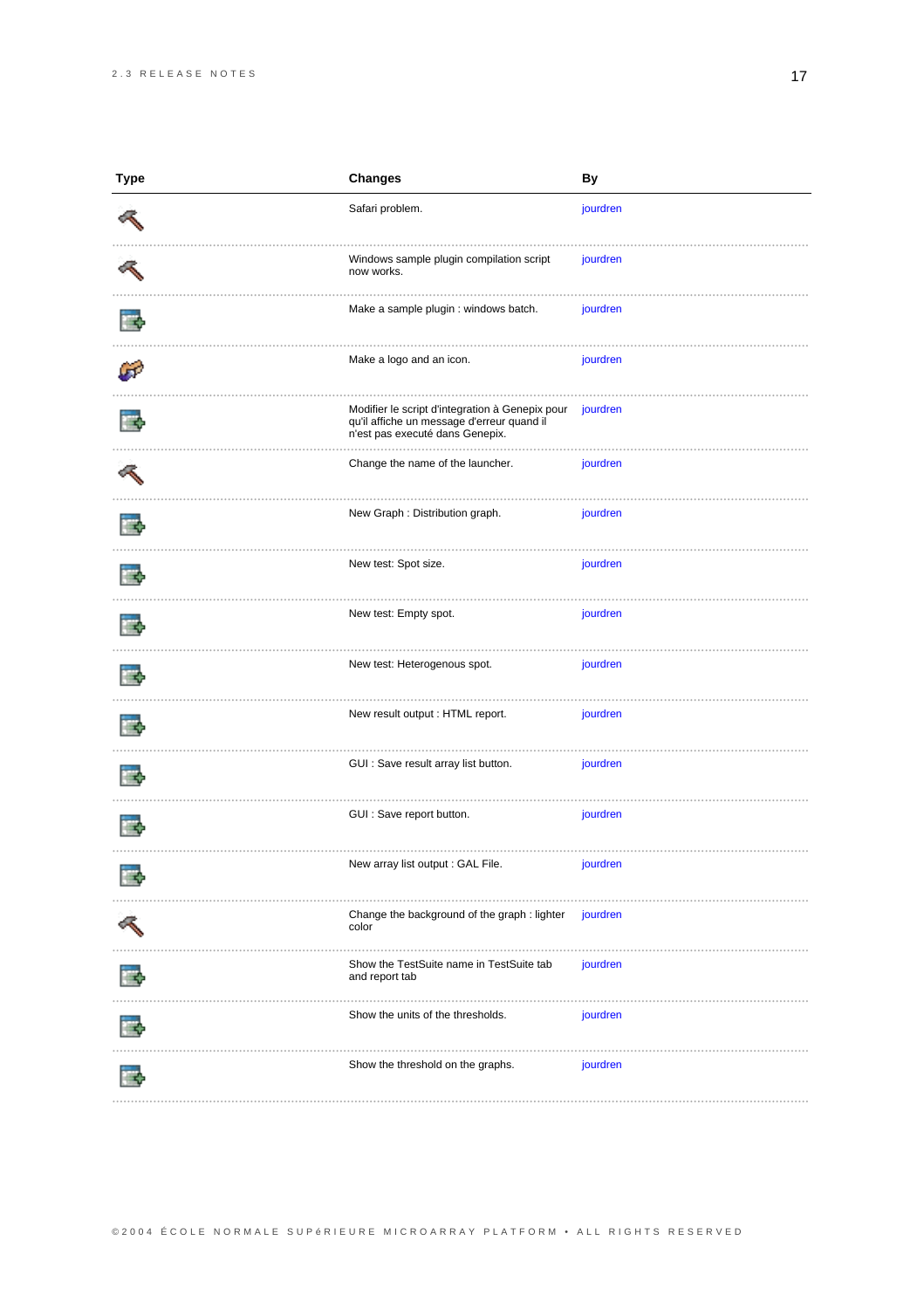| Type | <b>Changes</b>                                           | By       |
|------|----------------------------------------------------------|----------|
|      | New test: Valid spotting.                                | jourdren |
|      | Polish Report tab                                        | jourdren |
|      | GUI : Print report button.                               | jourdren |
|      | Clear TestSuite and result tab when start a<br>workflow. | jourdren |
|      | Make a sample plugin (jar + source in docs).             | jourdren |
|      | Add a progress bar.                                      | jourdren |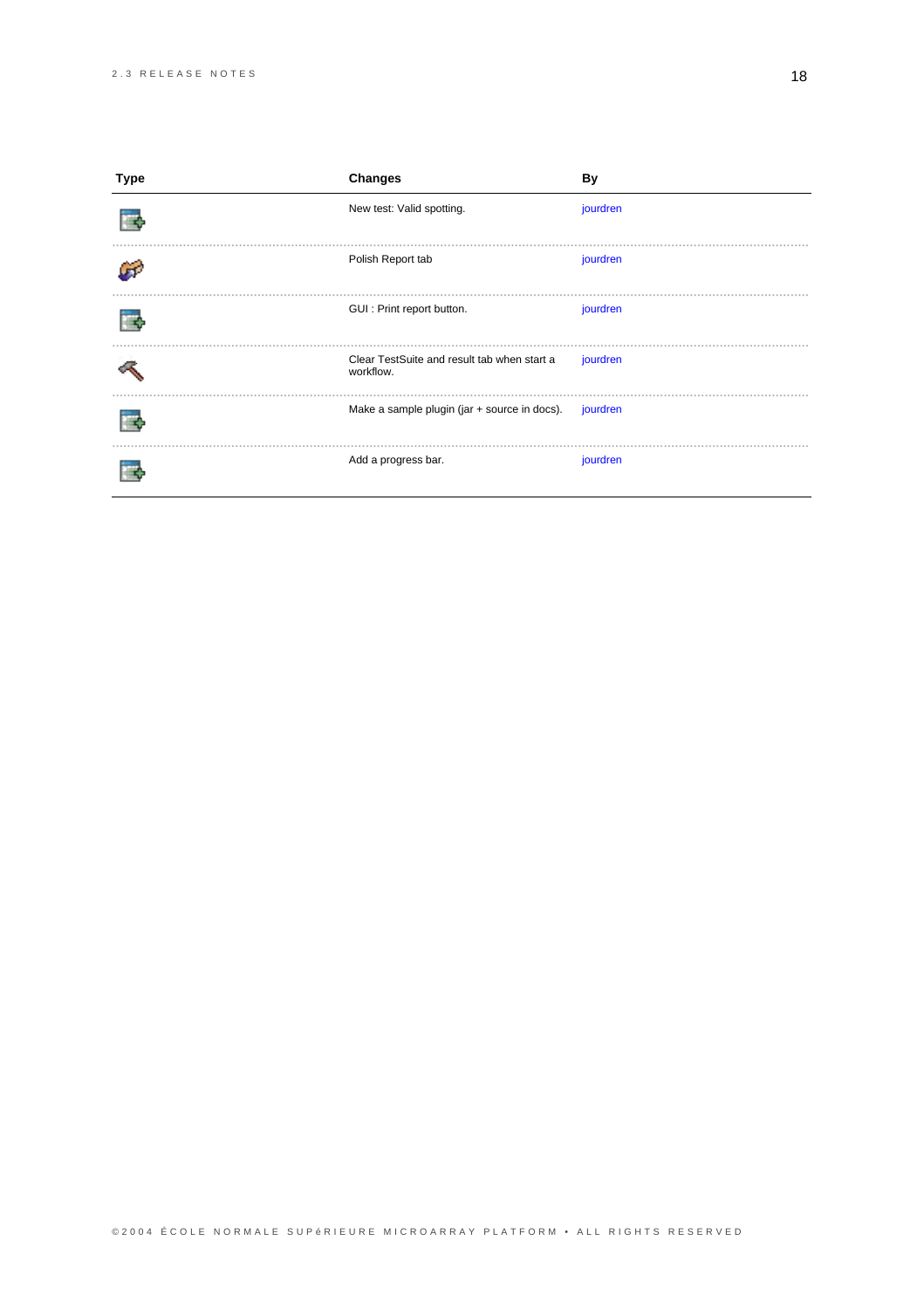## 3.1 QuickStart tutorial

## <span id="page-22-0"></span>**What is a TestSuite?**

A TestSuite is a collection of tests which are apply on chip to validate it.

### **How to create a TestSuite**

When you launch Doelan for the first time, a message notify you that you need to first create a TestSuite.

| <b>Message</b> |                                                                                                                       |
|----------------|-----------------------------------------------------------------------------------------------------------------------|
|                | No test suite found.                                                                                                  |
|                | Create a TestSuite and add your own test parameters, then<br>select your GPR and GAL files and press on Start button. |
|                |                                                                                                                       |

Each TestSuite is link to a chip type, so you need to create a chip type before creating a TestSuite. To create a chip type or TestSuite: on the main tab click on the New button, if this button is hidden, you can show this button and other optionals buttons by pressing on the **Show advanced options**. Now a dialog box appears, select the type element which you want to create (Chip type or TestSuite), set a name and validate with OK button. If there is no chip type created, you cannot create a TestSuite, you must create a chip type before a TestSuite.

| Select the related microarray type:    | Yeast                      |                       |
|----------------------------------------|----------------------------|-----------------------|
| Load the test suite you want to apply: | TestSuite1                 |                       |
|                                        | Load test<br>New<br>Rename | Delete                |
|                                        |                            | Hide advanced options |

Of course with doelan, in addition to create chip type and TestSuite, you can rename and remove this elements.

## **Edit a TestSuite**

To edit a TestSuite, you must load it first. Loading a TestSuite is performed by a click on the Load button or by a click on Start button.

If you want to show and modify the elements of a TestSuite, you must go to the TestSuite tab of the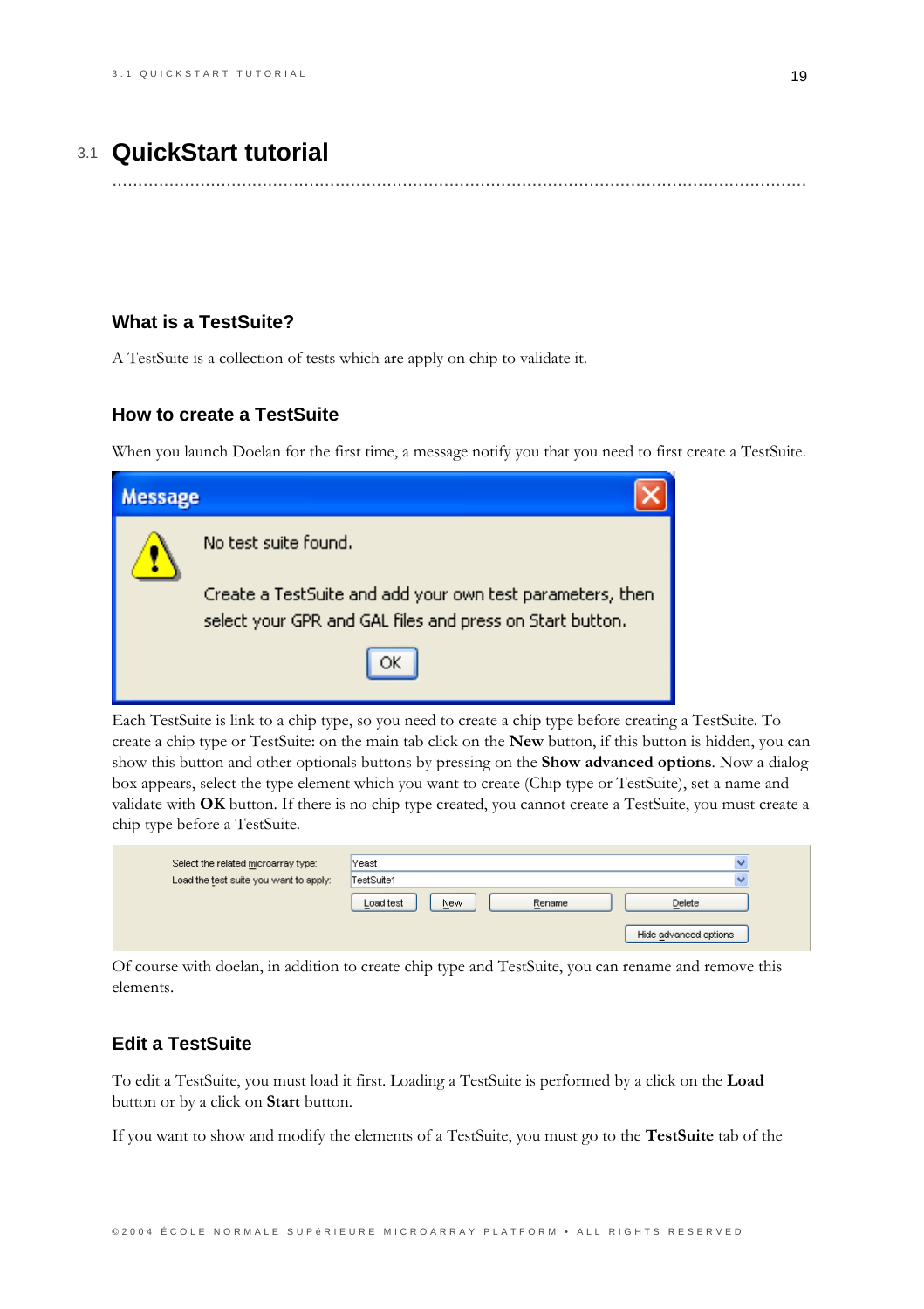application. In a recently created Testuite only one element compose the TestSuite. This element is not really a TestSuite but an element to set global parameters of the TestSuite.

| <b>Doelan</b>               |                                 |                       |
|-----------------------------|---------------------------------|-----------------------|
| TestSuite<br>Report<br>Main |                                 |                       |
|                             | Chip type: dg                   |                       |
| Test name                   | Description                     |                       |
| DoelanConfigure             | Configure global parameters for | Modify the parameters |
|                             |                                 | Add a test            |
|                             |                                 | Remove this test      |
|                             |                                 | Test documentation    |
|                             |                                 | About test            |
|                             |                                 |                       |

To add a new element, right click (or double click) on an existing element, select add and a dialog box appears with the list of all availlable tests. Select one and define an identifier for this test in your TestSuite. This test identifier must be unique.

| Add a new test   |                                             |  |
|------------------|---------------------------------------------|--|
|                  |                                             |  |
| <b>Identifer</b> | Max diameter                                |  |
|                  | Algorithm Test maximal diameter of features |  |
|                  |                                             |  |
|                  | Cancel<br>ОК                                |  |
|                  |                                             |  |

There are two kinds of tests in Doelan: global and unit tests. The unit tests provides statistics about chip data while global test provides informations about a set of unit tests results. You can only add one type of global test in a TestSuite.

In a TestSuite you can customize all the parameters of the tests. To do so, right click (or double click) on the test which you want to set the parameters and select Modify the parameters.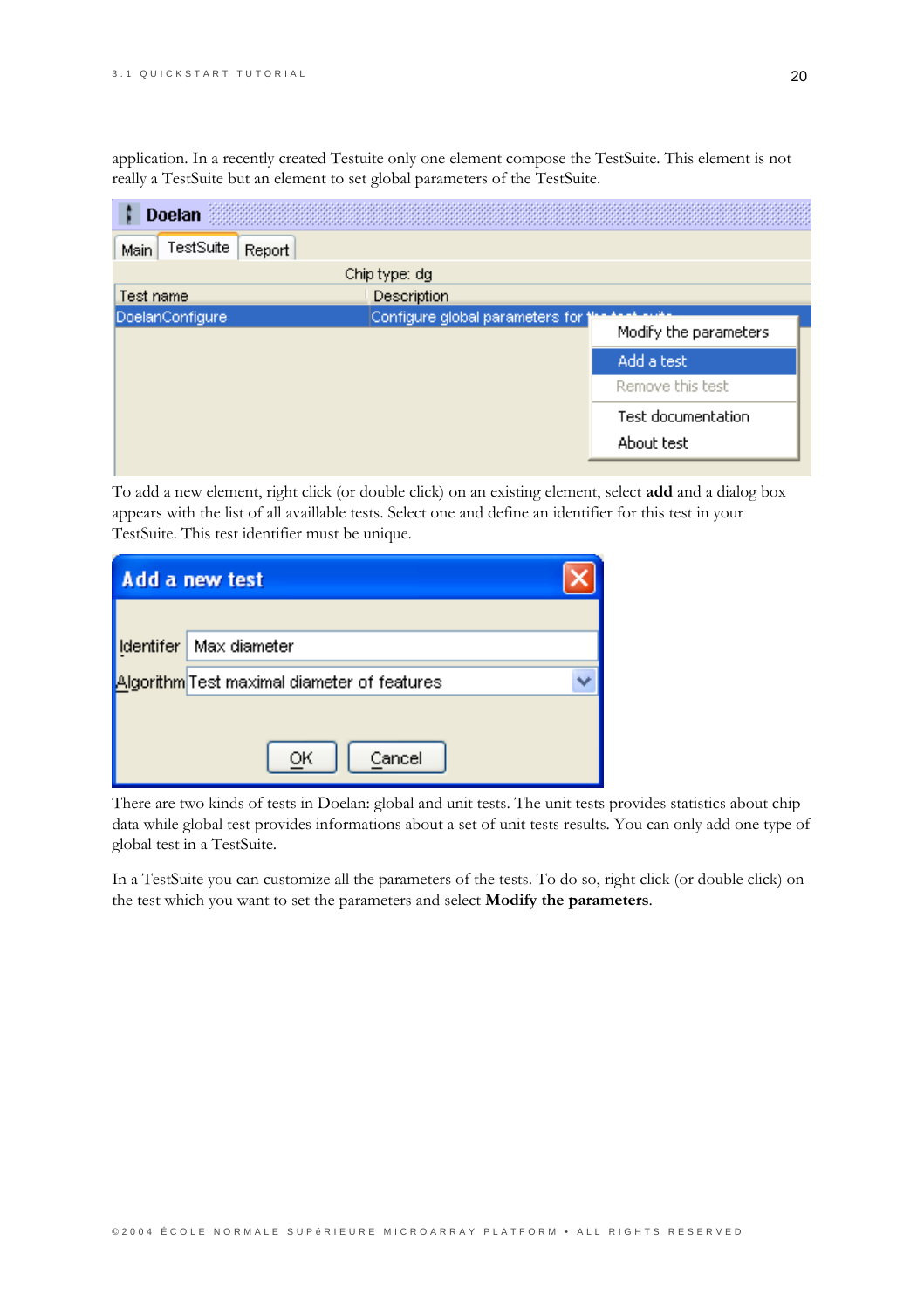| <b>Edit parameters for MinDiameterFeatureTest</b> |                                                     |
|---------------------------------------------------|-----------------------------------------------------|
| Minimal diameter value (µm):                      | 80                                                  |
| Description:                                      | Minimal value of the diameter for a spot (included) |
|                                                   |                                                     |
| Maximal threshold of bad spots (%):               | 10.0                                                |
| Description:                                      | Threshold for the test                              |
|                                                   |                                                     |
| Remove bad spots from output array list:          | ₩<br>yes                                            |
| Description:                                      | Remove invalid spots in output arraylist file.      |
|                                                   |                                                     |
| OК                                                | Cancel                                              |

Go to the available tests page for more information about test parameters. You can also, of course remove a test in a TestSuite with the Remove test option in the contextual menu.

You can show additional information about the test with the About test and Test documentation.

| <b>About MaxDiameterFeatureTest</b> |                                    |  |  |
|-------------------------------------|------------------------------------|--|--|
| Name                                | MaxDiameterFeatureTest             |  |  |
| Short description                   | Test maximal diameter of features  |  |  |
| Version                             | 1.0.0                              |  |  |
| Stability                           | stable                             |  |  |
| Website                             | http://transcriptome.ens.fr/doelan |  |  |
|                                     | Close                              |  |  |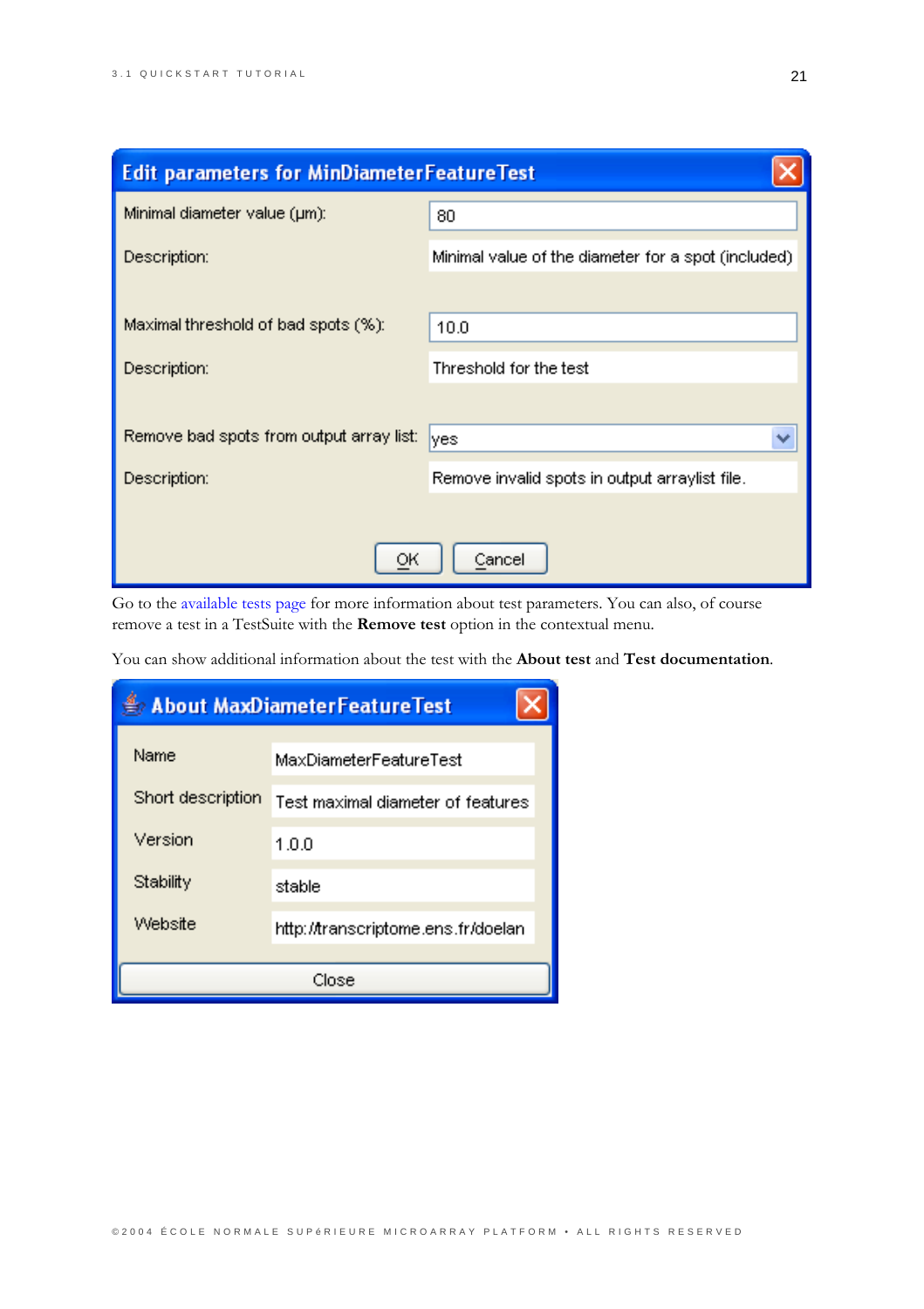| A MaxDiameterFeatureTest documentation                                                                                                                                                                                                                                                                                                                                                              |
|-----------------------------------------------------------------------------------------------------------------------------------------------------------------------------------------------------------------------------------------------------------------------------------------------------------------------------------------------------------------------------------------------------|
| Maximal diameter feature test                                                                                                                                                                                                                                                                                                                                                                       |
| Description                                                                                                                                                                                                                                                                                                                                                                                         |
| The aim of this test is to reject all spots with a too large diameter. This Doelan test use the Genepix Dia. column.                                                                                                                                                                                                                                                                                |
| <b>Parameters</b>                                                                                                                                                                                                                                                                                                                                                                                   |
| • Maximal diameter value: The maximal value of the diameter in micrometer for a spot to be not excluded.<br>• Maximal threshold of bad spots: The threshold in percent of invalid spots to reject the test. In the count, empty and abscent spots aren't considered.<br>Remove bad spot from the output list: If enabled, spots which don't pass the test will be removed in output arraylist file. |
| Graphics                                                                                                                                                                                                                                                                                                                                                                                            |
| This test will generate a graphics showing the distribution of diameter of the spots.                                                                                                                                                                                                                                                                                                               |

## **Launching a TestSuite**

To start a TestSuite: in the main tab, select a GPR file and a GAL file, add a comment about the array (optional), select a TestSuite and click on the Start button.

 $\overline{\text{Close}}$ 

| Select the GenePix file to analyzed: | Demo.gpr            | Choose GPR file |
|--------------------------------------|---------------------|-----------------|
| Load the Gene Array List (optional): | Demo.gal            | Choose GAL file |
| Array description (optional):        | Demonstration array |                 |
| Stop<br>Start                        |                     |                 |

In the status bar and in the TestSuite tab, you can follow the progress of the executed TestSuite. At the end of the execution of a TestSuite a detailled report is avaivable in the report tab.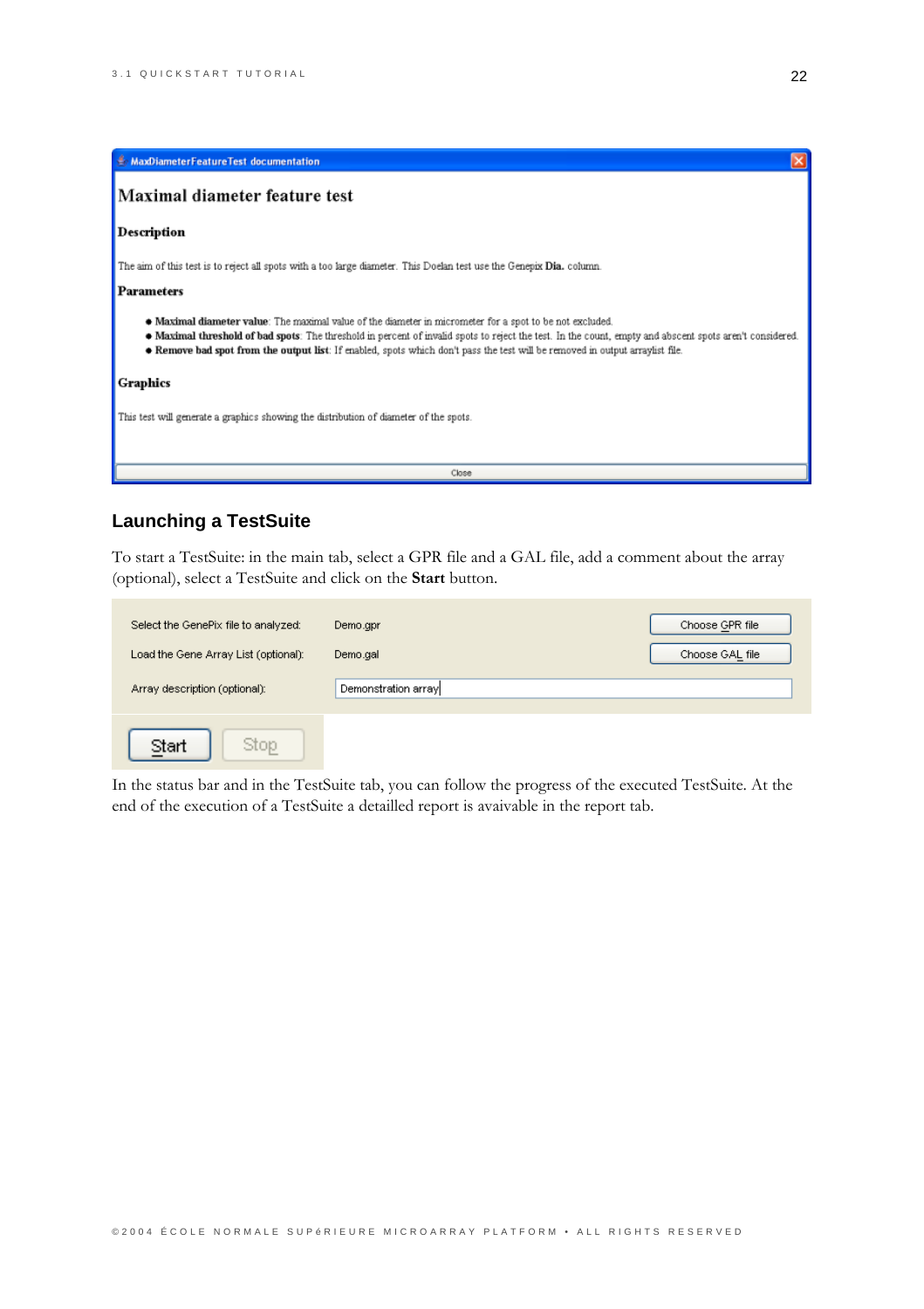

Giving an array list file (GAL file) is optional but there are two benefits to do so: First, in the report tab you can see an image which represents the locations on the microarray of spots which pass the tests. And secondly, you can save an output array list without rejected spots.

### **Report**

After launching a TestSuite, Doelan generates a four parts report. The first part shows general informations about the TestSuite used such as the current date or the name of the TestSuite. The second part summaries all the results of the TestSuite. The next part shows detailed informations about all tests with parameters values, the result, a comment and sometimes one or more graph to visualize the results. If an array list file was selected, the last part of the report and represents the locations on the microarray of spots which pass the tests (in green) and which does not (in red).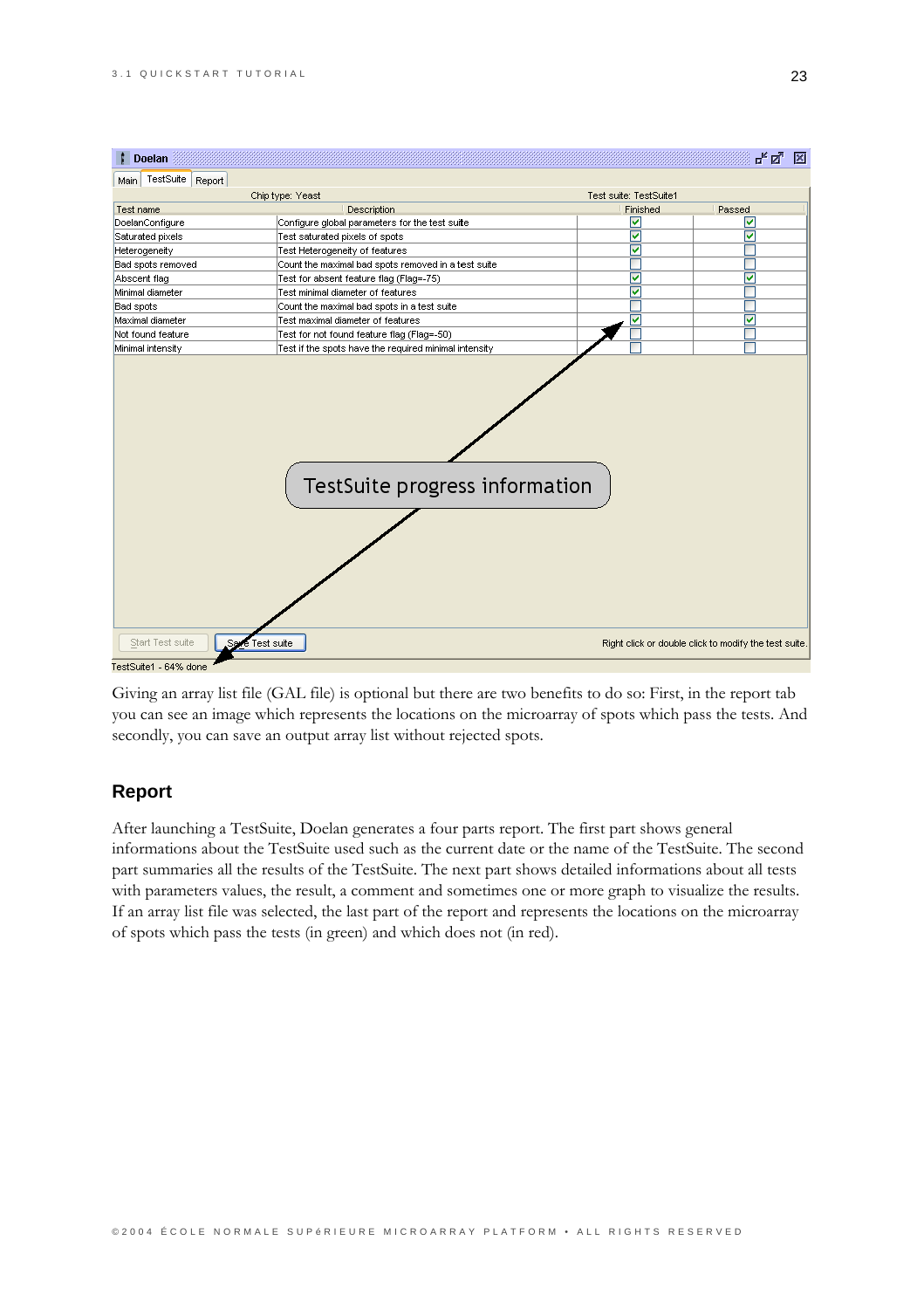**Doelan** 

| <b>Test name</b>     | <b>Description</b>                                       | 635        | 532        | <b>Threshold</b> | Result<br>635 | <b>Result</b><br>532 | Global<br><b>Result</b> |
|----------------------|----------------------------------------------------------|------------|------------|------------------|---------------|----------------------|-------------------------|
| Saturated pixels     | Test saturated pixels of spots.                          | 0.00 %     | 0.00%      | $\leq$ 10.00 %   | l Passi       | Pass                 | Pass                    |
| Heterogeneity        | Test Heterogeneity of features                           | 26.85<br>% | 28.79<br>% | $\leq$ 10.00 %   | l Fail        | Fail                 | Fail                    |
| Abscent flag         | Test for absent feature flag<br>(Flag=-75)               | 0.00 %     |            | $\leq$ 5.00 %    |               |                      | Pass                    |
| Minimal diameter     | Test minimal diameter of features                        | 18.94 %    |            | $\leq$ 10.00 %   |               |                      | Fail                    |
| Maximal<br>diameter  | Test maximal diameter of features                        | 0.29%      |            | $\leq$ 10.00 %   |               |                      | Pass                    |
| Not found<br>feature | Test for not found feature flag<br>(Flag=-50)            | 1.02%      |            | $\leq$ 7.00 %    |               |                      | Pass                    |
| Minimal intensity    | Test if the spots have the required<br>minimal intensity | 0.06 %     |            | $\leq$ 10.00 %   |               |                      | Pass                    |
| <b>Bad spots</b>     | Count the maximal bad spots in a<br>test suite           | 47.89%     |            | $\leq$ 10.00 %   |               |                      | Fail                    |
| Bad spots<br>removed | Count the maximal bad spots<br>removed in a test suite   | 47.89%     |            | $<= 10.00 %$     |               |                      | Fail                    |

TestSuite1 - done

## **Save results**

The report can be saved in HTML format or can be printed. If an array list data was selected, the creation of a new array list file without all the rejected spots is allowed. The identifiers of all this spots will be set to a new "empty" identifier and the description field will notify the origin of the rejection. Warning, if this new identifier is in the list of "empty" identifiers, rejected spots in the repport map will be considered as abscent (dotted circle) and not as rejected (red filled circle).

Save report

Print report

Save new Array List

막델 図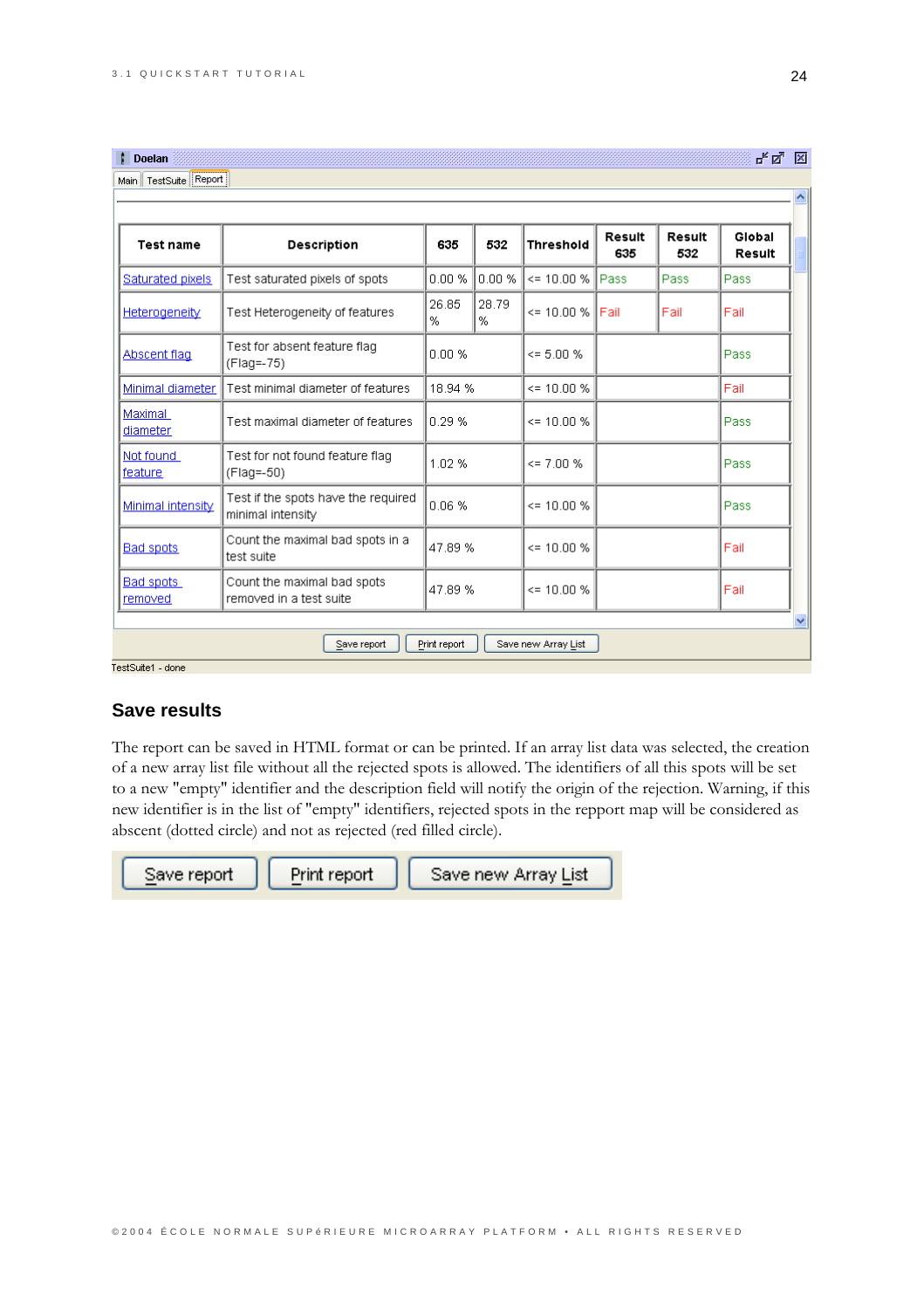# 3.2 **Available tests**

......................................................................................................................................

## <span id="page-28-0"></span>**Test in Doelan**

Doelan is bundled with many tests. However, you can add your own test to Doelan thanks to the Doelan plugin system. The writing a plugin page learns you how to do this.

## **Built-in Test in Doelan**

The Doelan builtins tests can play with various features of the chips such spots diameter, spots flags, spots heterogeneity, saturated pixels of the spots...

Here is the list of the built-in tests, click on a test to display documentation on parameters:

\* Unit tests

| <b>Test name</b>            | <b>Description</b>                                 |
|-----------------------------|----------------------------------------------------|
| <b>DoelanConfigure</b>      | Configure global parameters for the TestSuite      |
| <b>BadFeature</b>           | Test for bad feature flag (Genepic flag=-100)      |
| AbsentFeature               | Test for absent feature flag (Genepix flag=-75)    |
| <b>NotFoundFeature</b>      | Test for not found feature flag (Genepix flag=-50) |
| <b>HeterogeneousFeature</b> | Test for heterogeneous spots                       |
| <b>SaturatedPixels</b>      | Test for saturated spots                           |
| MinimalIntensity            | Test for minimal spot intensity                    |
| <b>MaxDiameterFeature</b>   | Test maximal diameter of spots                     |
| <b>MinDiameterFeature</b>   | Test minimal diameter of spots                     |
| <b>GenericTest</b>          | Generic test to test any column of a GPR file      |

## **Clobal tests**

| Test name                   | <b>Description</b>                                  |
|-----------------------------|-----------------------------------------------------|
| <b>GlobalMaxBadFeatures</b> | Global test to count rejected spots                 |
| GlobalMaxBadFeaturesRemoved | Global test to count removed spots from output file |

Special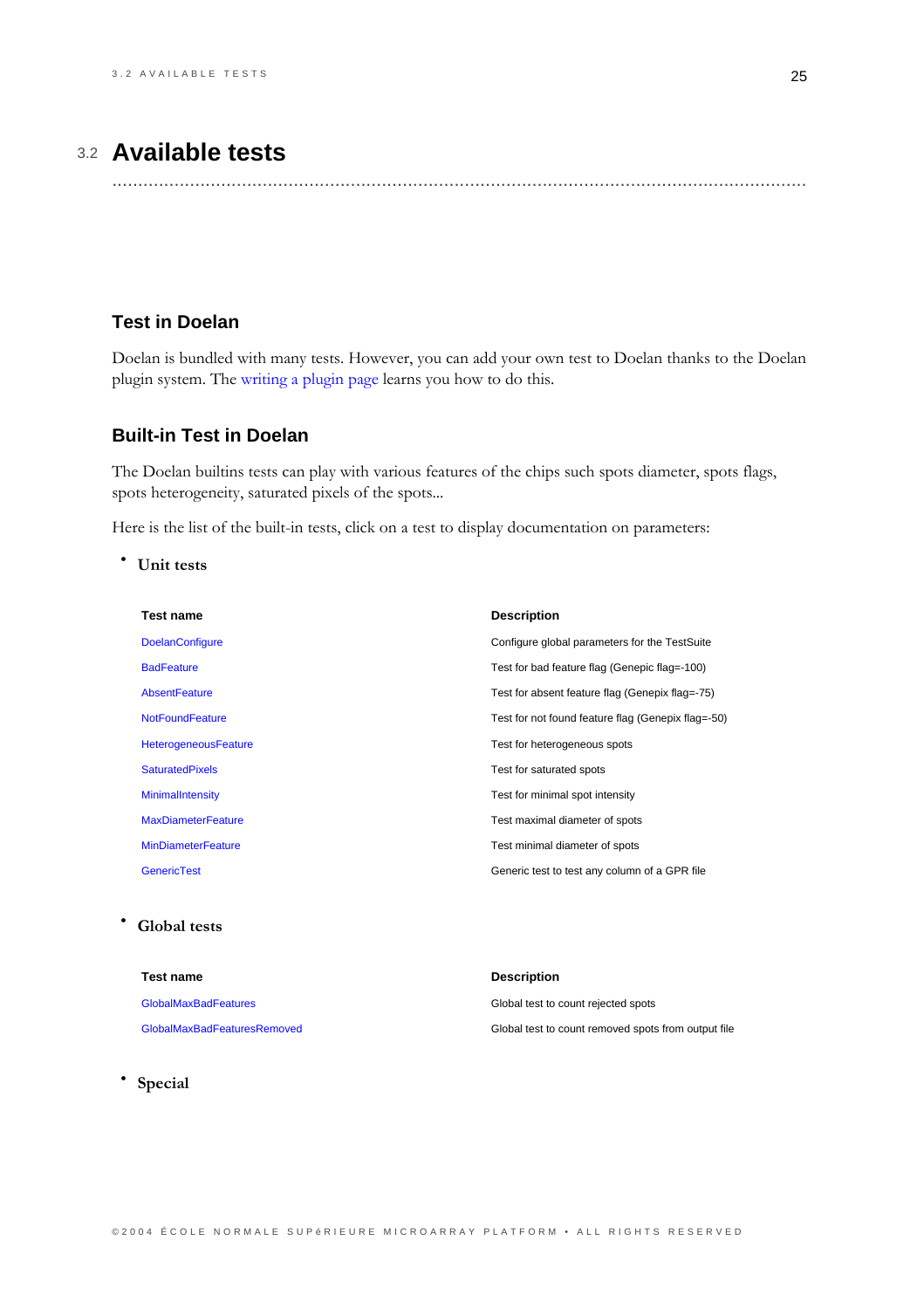#### Test name

DoelanConfigure

### **Description**

Configure global parameters for the TestSuite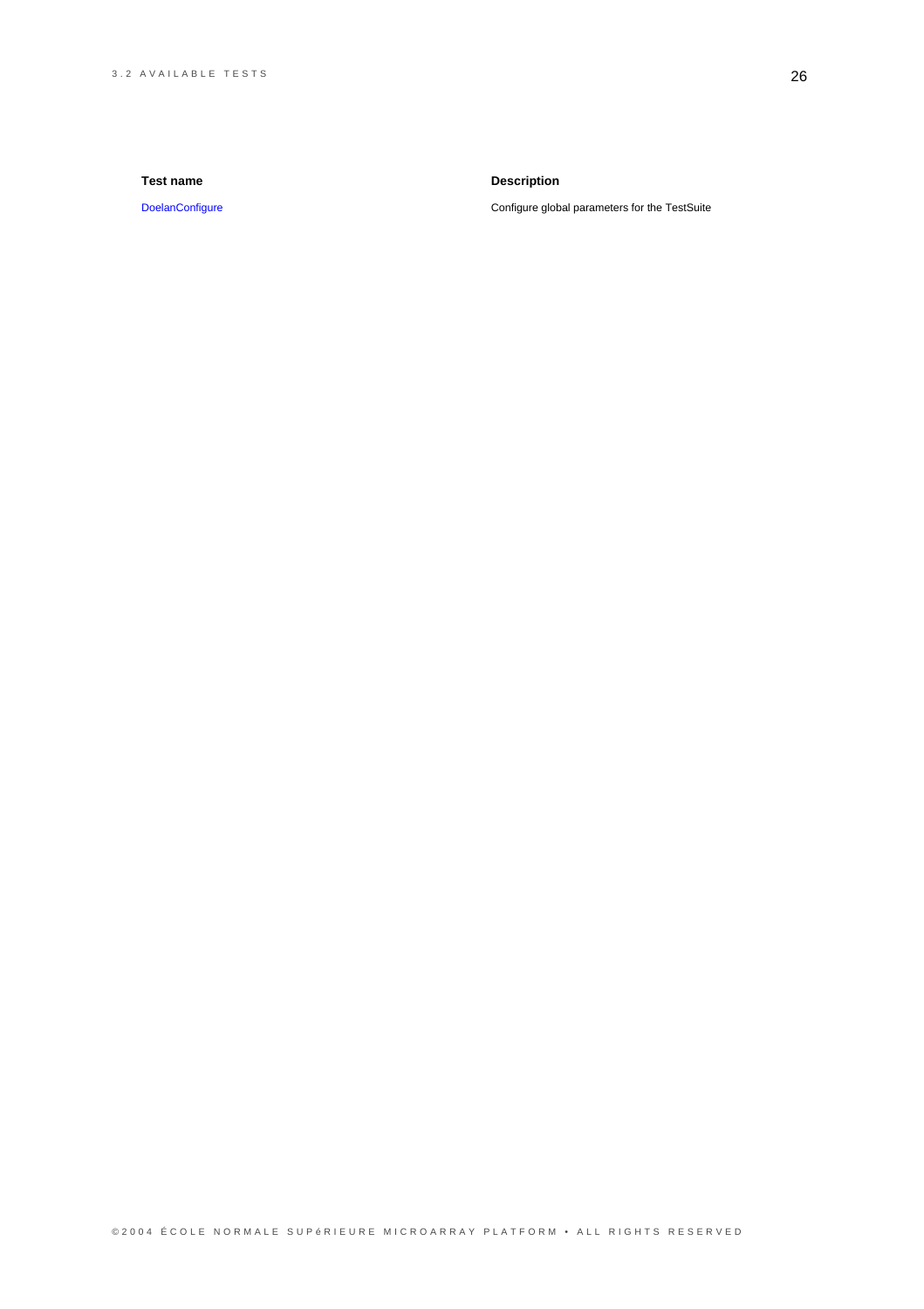# 3.2.1 DoelanConfigure

## <span id="page-30-0"></span>**DoelanConfigure Element**

#### **Description**

This element is not a test but an element used to set several global parameters for the TestSuite.

- The list of the "empty" identifiers. That is to say, all the identifiers of the spot that Doelan may consider as empty spots.
- Column for empty identifiers. This can be the identifier or the description field.
- The new identifier for the spots which are rejected in the output file. Warning, if this identifier is "empty", rejected spots in the repport map will be considered as abscent (dotted circle) and not as rejected (red filled circle).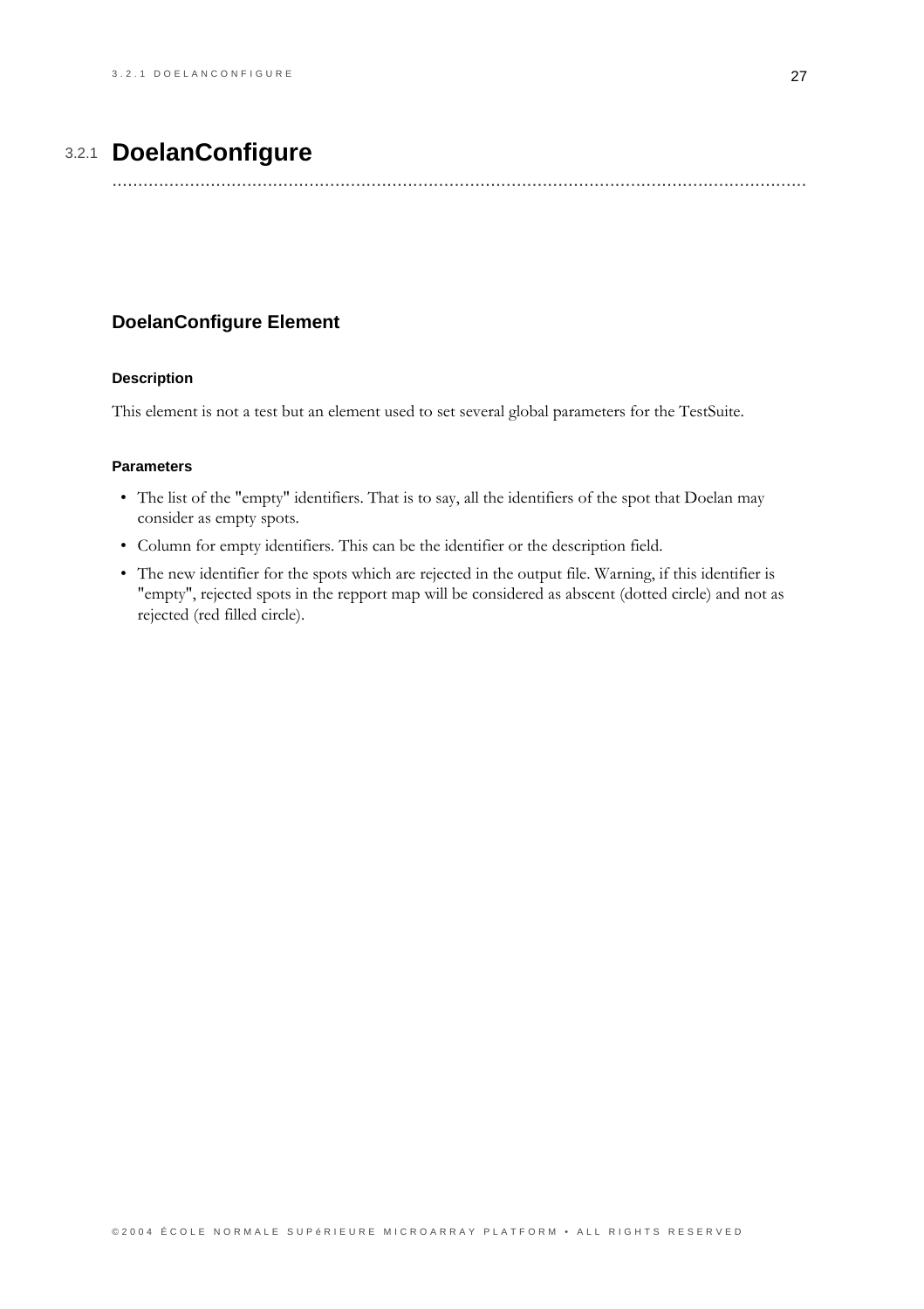# 3.2.2 **BadFeature**

## <span id="page-31-0"></span>**Bad feature test**

### **Description**

The aim of this test is to count and reject all spots with a flag set at -100. This Doelan test use the Flag column of the GPR.

- Maximal threshold of bad spots: The threshold in percent of invalid spots to reject the test. In the count, empty and abscent spots aren't considered.
- Remove bad spot from the output list: If enabled, spots which don't pass the test will be removed in output arraylist file.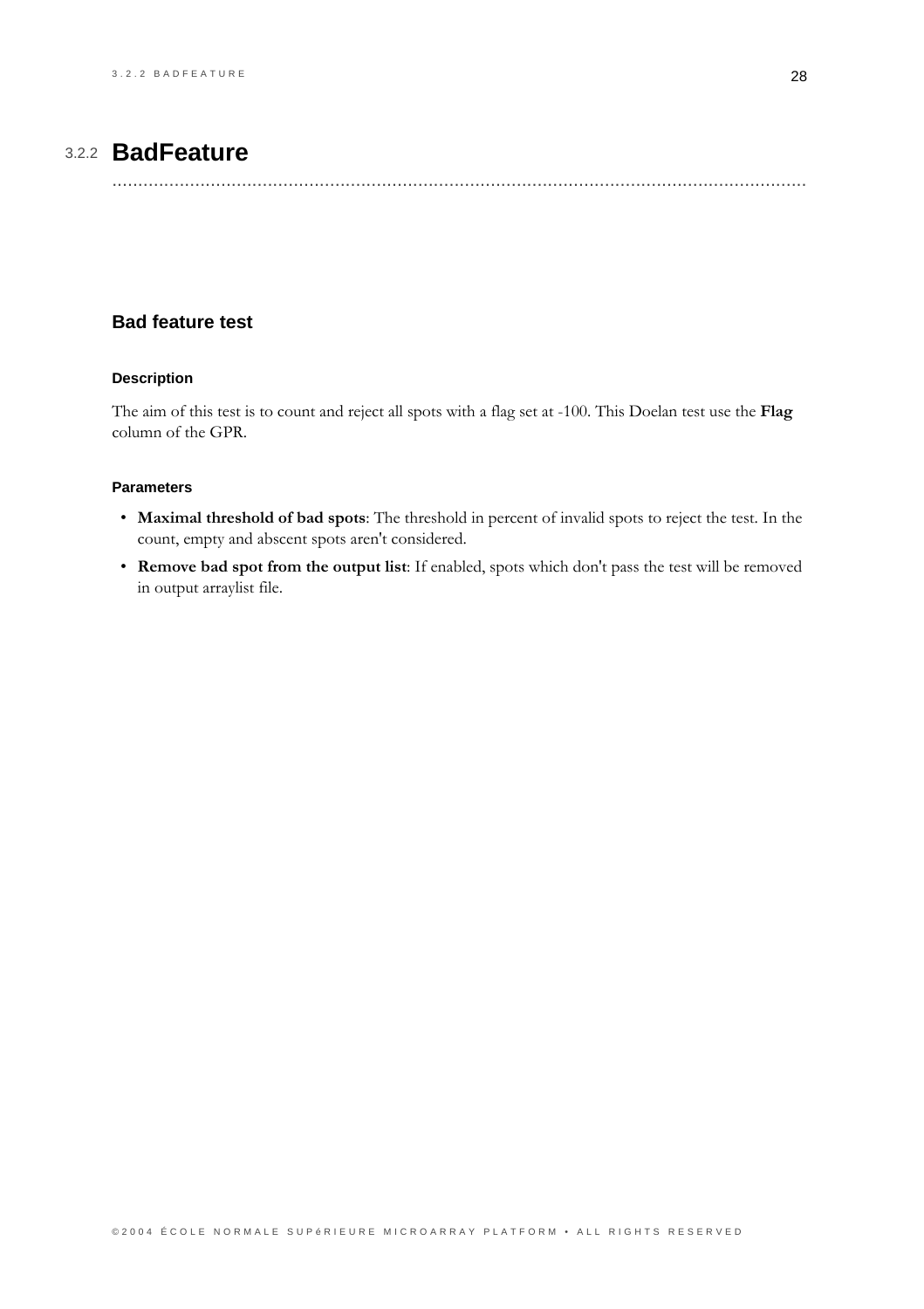# 3.2.3 AbsentFeature

## <span id="page-32-0"></span>**Absent feature test**

### **Description**

The aim of this test is to count and reject all spots with a flag set at -75. This Doelan test use the Flag column of the GPR.

- Maximal threshold of bad spots: The threshold in percent of invalid spots to reject the test. In the count, empty and abscent spots aren't considered.
- Remove bad spot from the output list: If enabled, spots which don't pass the test will be removed in output arraylist file.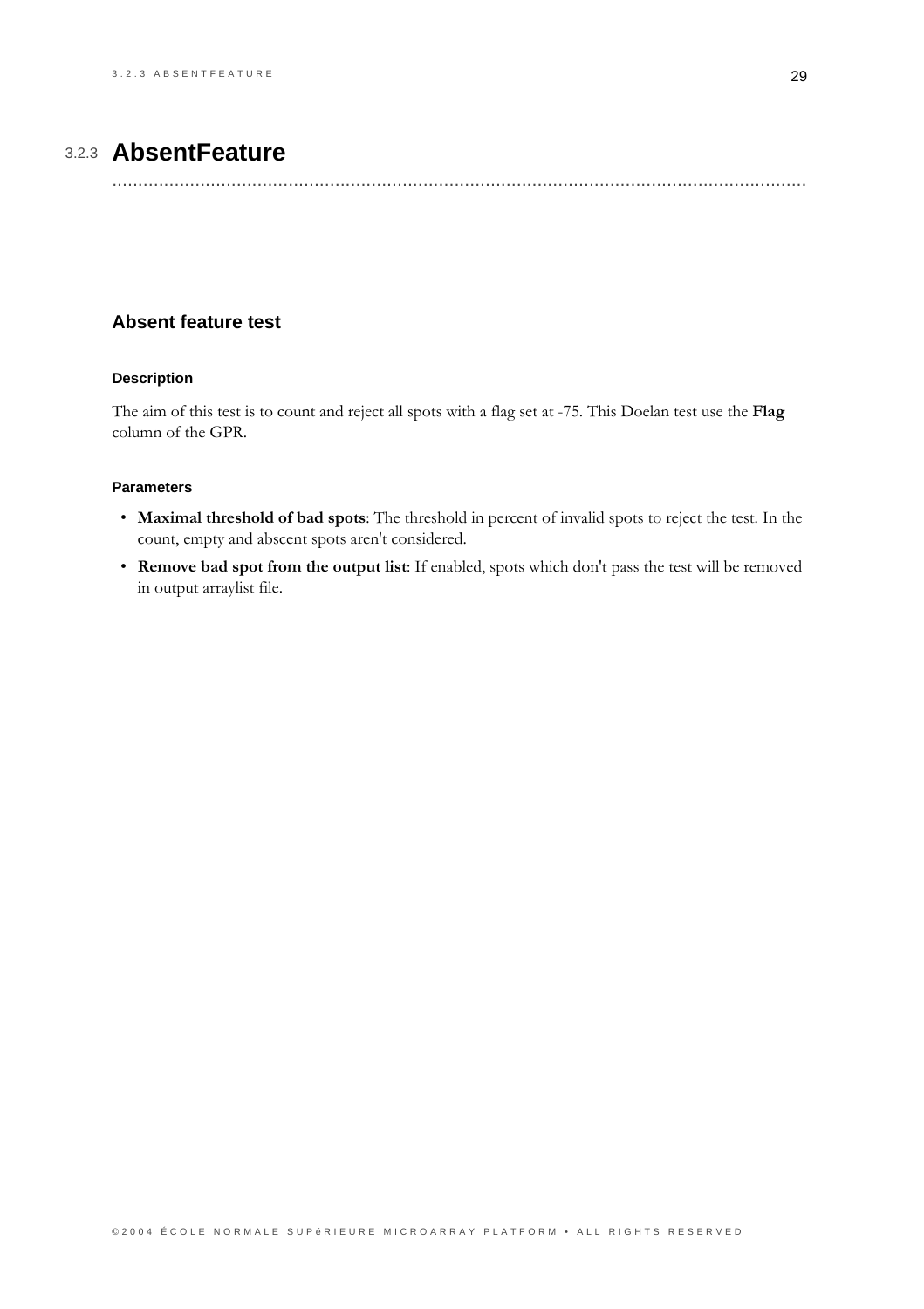# 3.2.4 NotFoundFeature

## <span id="page-33-0"></span>Not found feature test

### **Description**

The aim of this test is to count and reject all spots with a flag set at -50. This Doelan test use the Flag column of the GPR.

- Maximal threshold of bad spots: The threshold in percent of invalid spots to reject the test. In the count, empty and abscent spots aren't considered.
- Remove bad spot from the output list: If enabled, spots which don't pass the test will be removed in output arraylist file.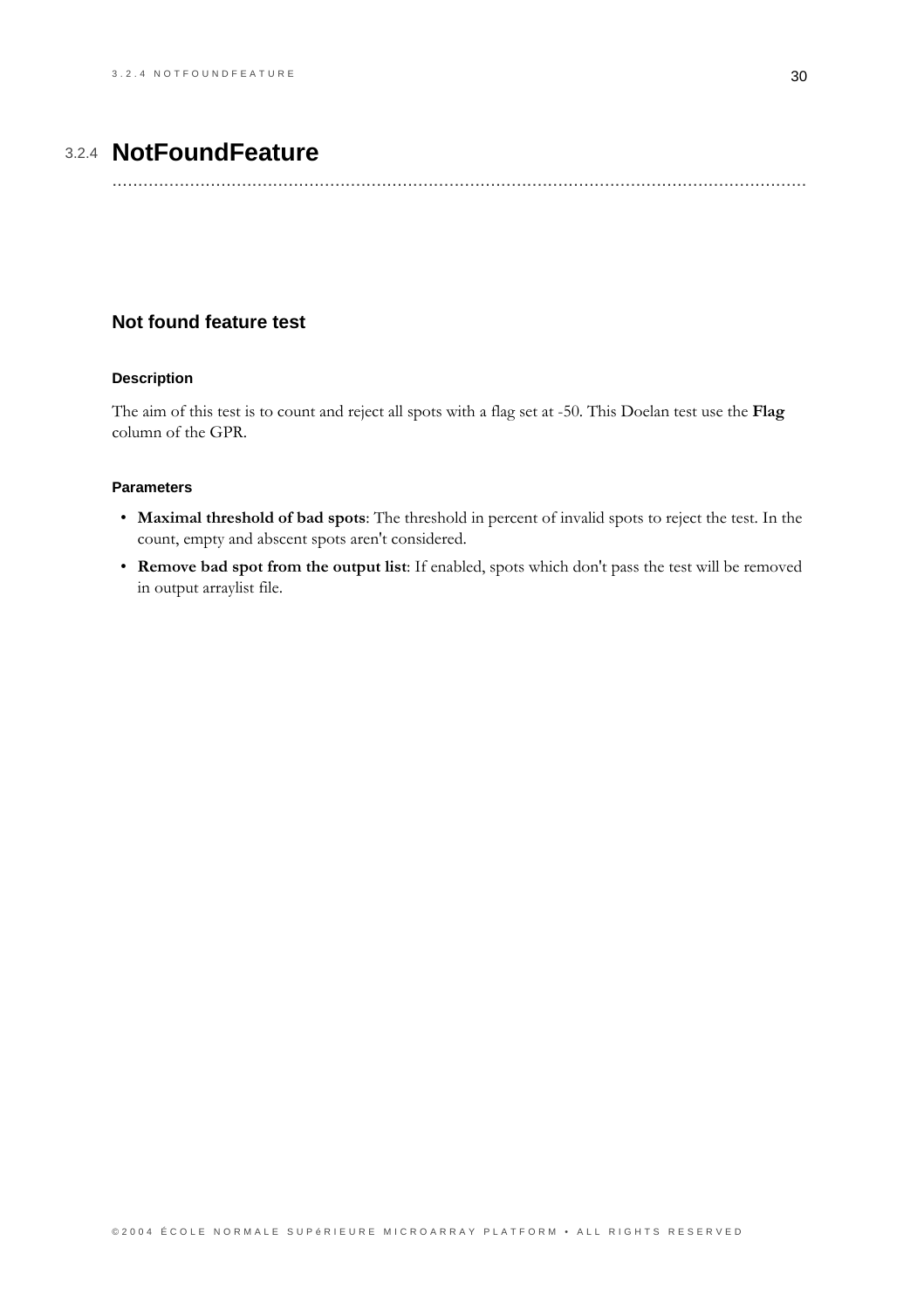# 3.2.5 MaxBadFeatures

## <span id="page-34-0"></span>Global maximum bad features test

### **Description**

The aim of this global test is to count the number spotd which are rejected by all the unit tests. In this test all rejected spots are counted, not only the removed spots.

#### **Parameters**

• Maximal threshold of bad spots: The threshold in percent of invalid spots to reject the test.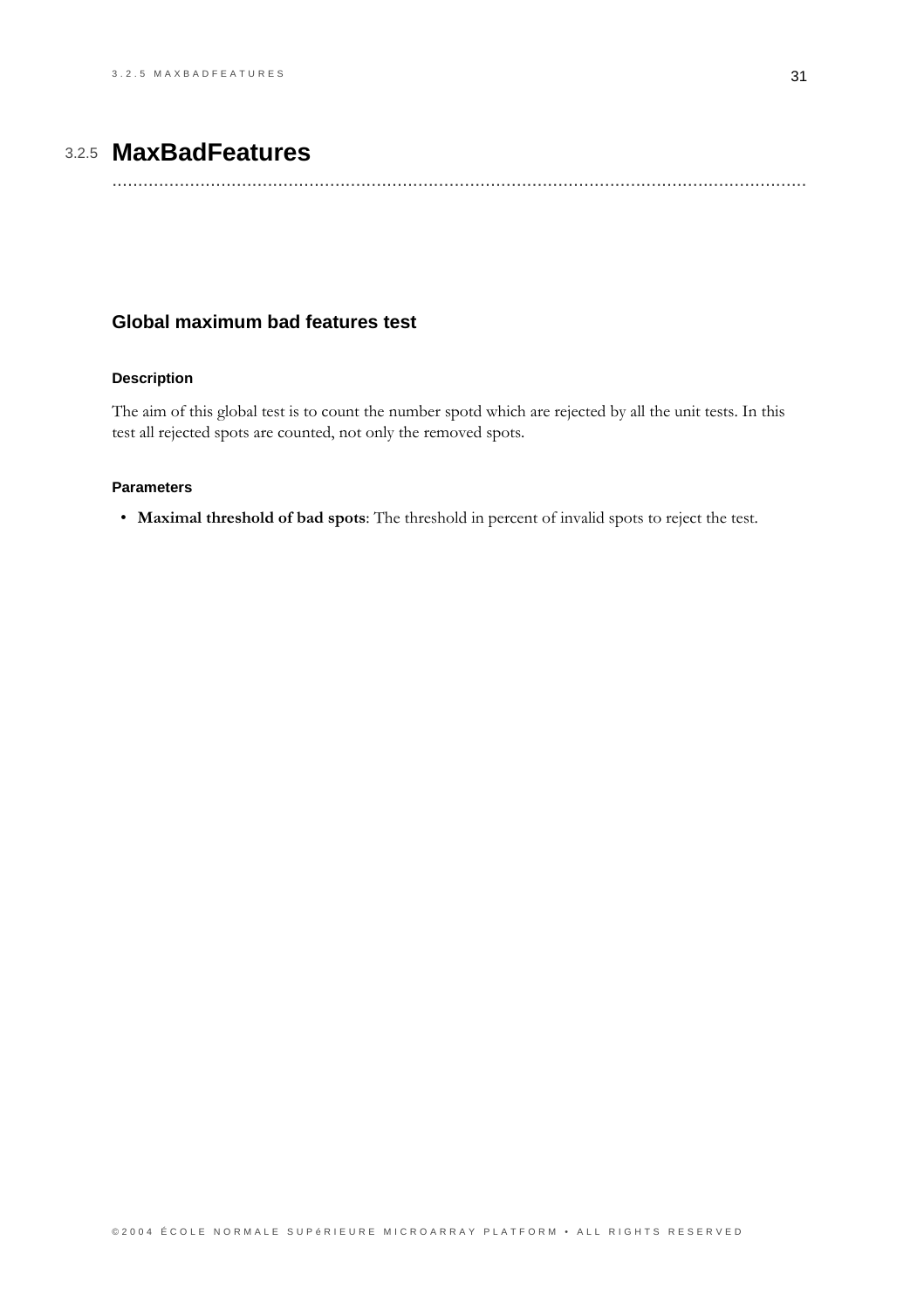# 3.2.6 **MaxBadFeaturesRemoved**

......................................................................................................................................

## <span id="page-35-0"></span>**Global maximum bad features removed test**

### **Description**

The aim of this global test is to count the number spotd which are rejected by all the unit tests. In this test only all removed spots are counted.

#### **Parameters**

· Maximal threshold of bad spots: The threshold in percent of invalid spots to reject the test.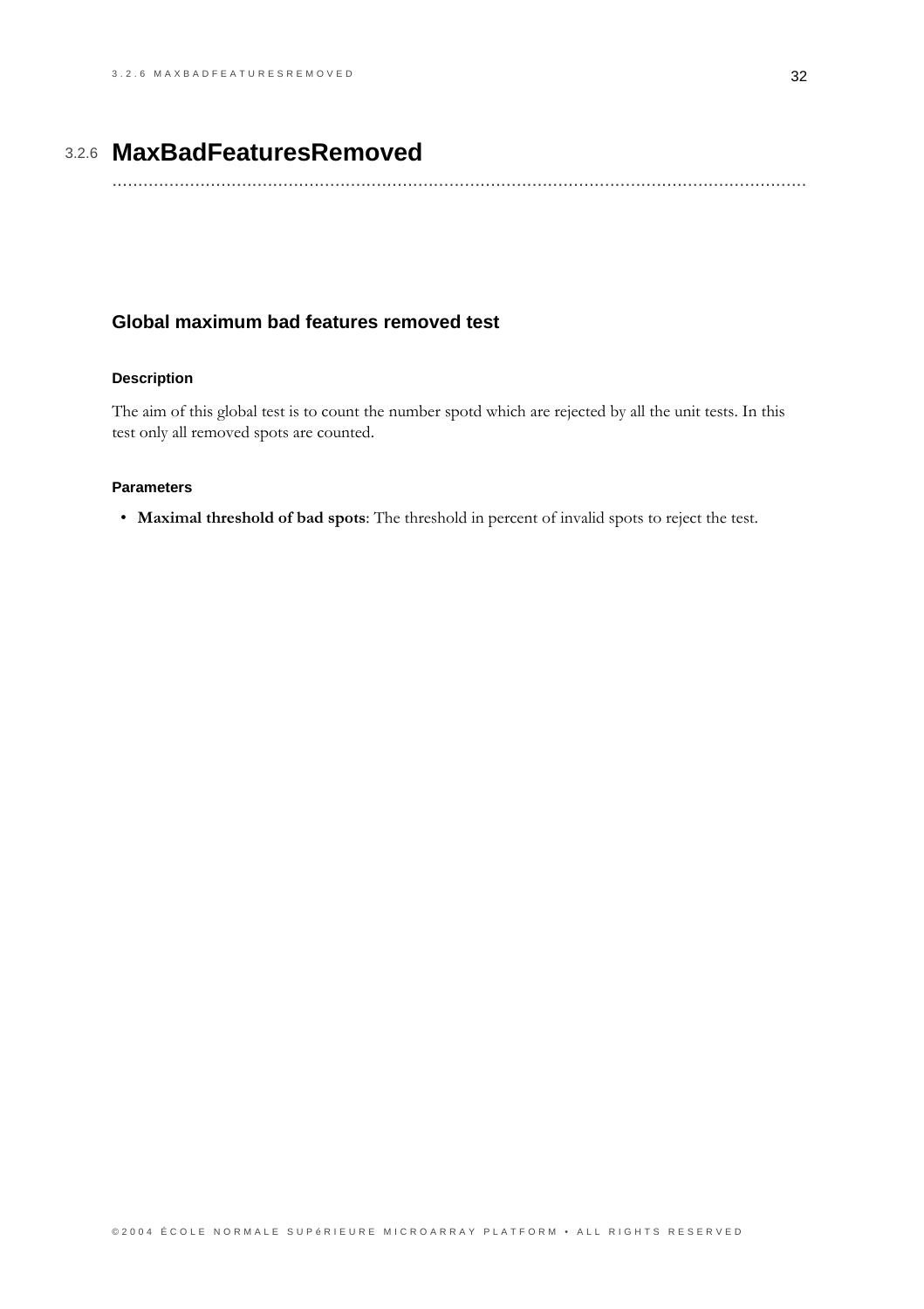# 3.2.7 HeterogeneousFeature

## <span id="page-36-0"></span>**Heterogeneity feature test**

#### **Description**

The aim of this test is to reject all spots which are too Heterogeneous. This Doelan test use the standard deviation of the green foreground (Genepix F635 SD column) and the standard deviation of the red foreground (Genepix F532 SD column).

### **Parameters**

- Maximal value of standard deviation: The maximal value of the standard deviation for a spot to be not rejected.
- Maximal threshold of bad spots: The threshold in percent of invalid spots to reject the test. In the count, empty and abscent spots aren't considered.
- Remove bad spot from the output list: If enabled, spots which don't pass the test will be removed in output arraylist file.

#### **Graphics**

This test will generate two graphics (one for each color) showing the distribution of the standard deviation of the intensities of the spots.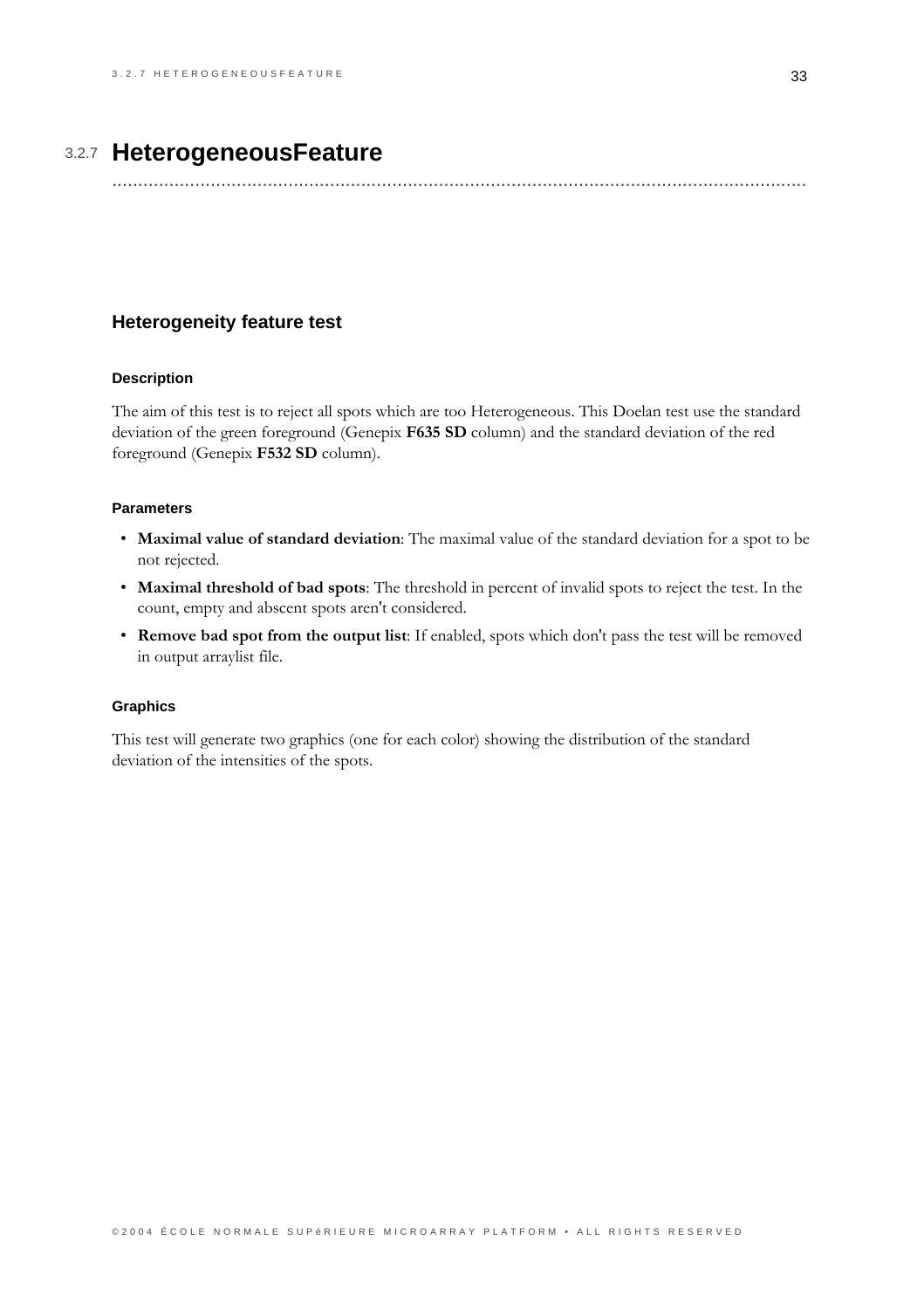# 3.2.8 **SaturatedPixels**

......................................................................................................................................

## <span id="page-37-0"></span>**Saturated pixels feature test**

#### **Description**

The aim of this test is to reject all spots with too many saturated pixels. This Doelan test use the percent of 635 foreground intensity (Genepix F635 % Sat. column) and the percent of 635 foreground intensity (Genepix F532 % Sat. column).

- Threshold maximum of saturated pixels: The maximal value in the percent of saturated pixels for a spot to be not excluded.
- . Maximal threshold of bad spots: The threshold in percent of invalid spots to reject the test. In the count, empty and abscent spots aren't considered.
- Remove bad spot from the output list: If enabled, spots which don't pass the test will be removed in output arraylist file.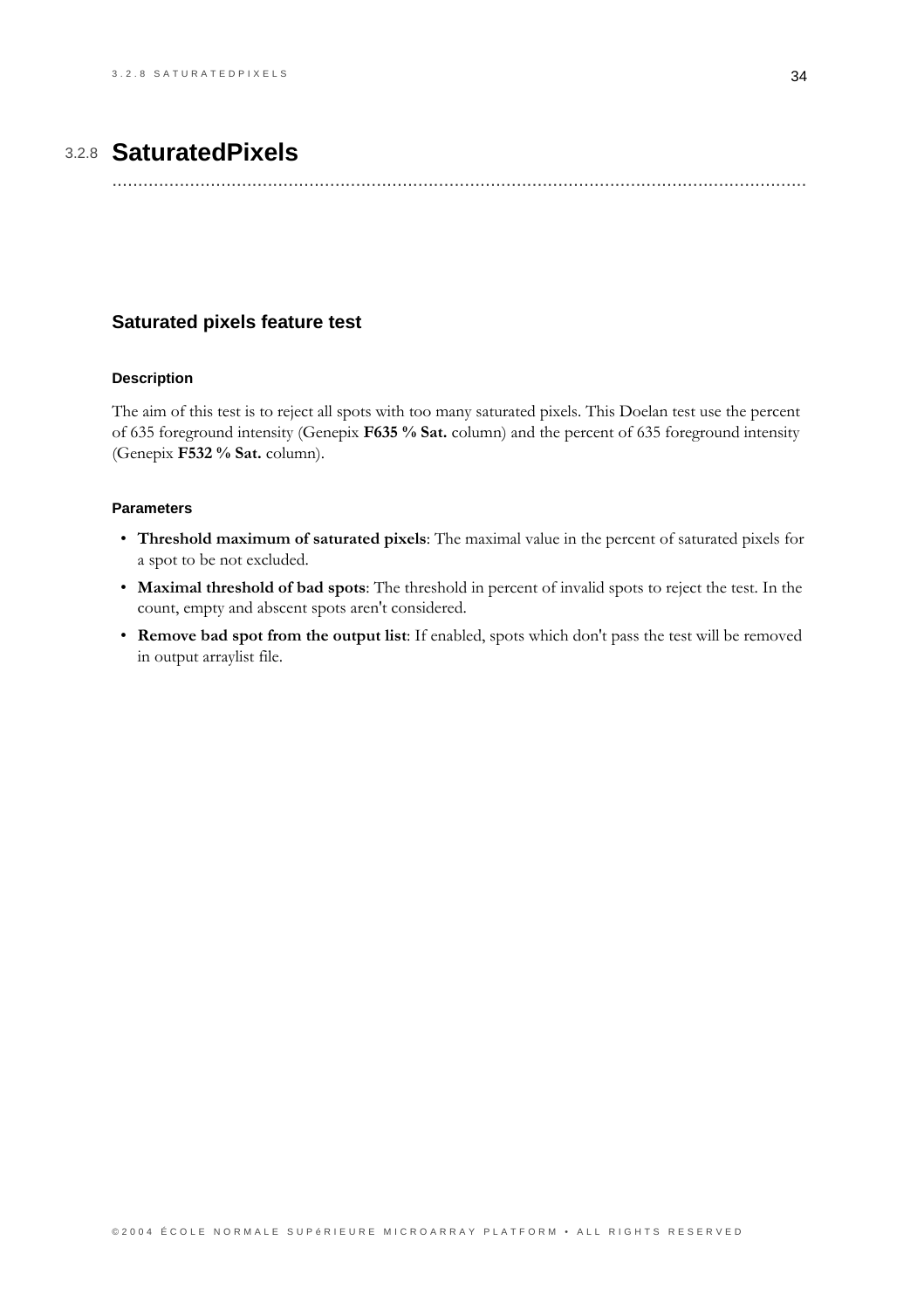# 3.2.9 MinimalIntensity

## <span id="page-38-0"></span>**Minimal Intensity feature test**

#### **Description**

The aim of this test is to reject all spots with a too low intensity. This Doelan test use the 635 foreground intensity (Genepix F635 Median column) and the 532 foreground intensity (Genepix F532 Median column).

### **Parameters**

- Minimal spot intensity: The mininum value of the intensity in each color for a spot to be not excluded.
- Channel to test: The channel(s) to test (red, green or both).
- Maximal threshold of bad spots: The threshold in percent of invalid spots to reject the test. In the count, empty and abscent spots aren't considered.
- Remove bad spot from the output list: If enabled, spots which don't pass the test will be removed in output arraylist file.

#### **Graphics**

This test will generate two graphics (one for each color) showing the distribution of intensities of the spots.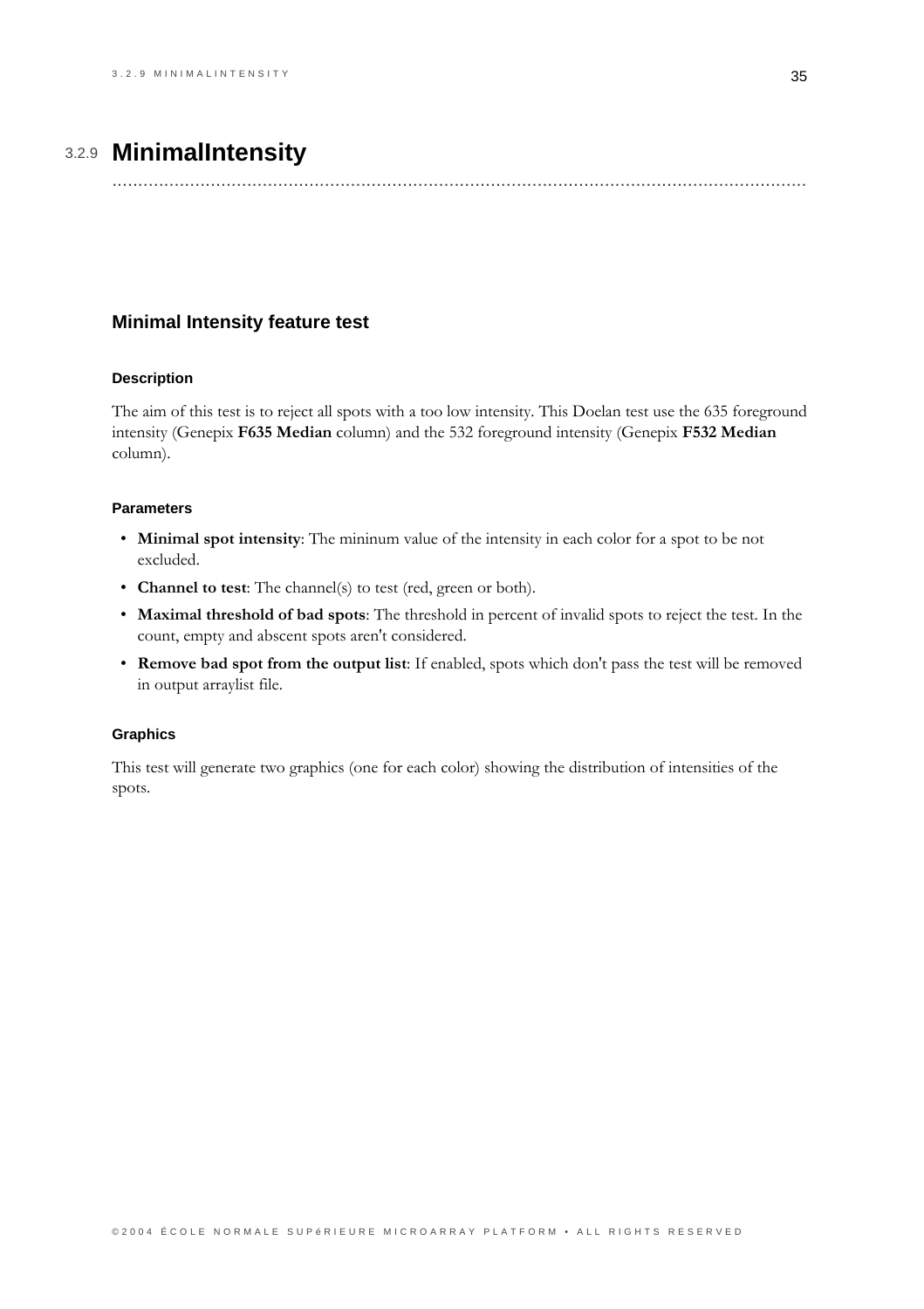# 3.2.10 MaxDiameterFeature

## <span id="page-39-0"></span>**Maximal diameter feature test**

#### **Description**

The aim of this test is to reject all spots with a too large diameter. This Doelan test use the Genepix Dia. column.

#### **Parameters**

- Maximal diameter value: The maximal value of the diameter in micrometer for a spot to be not excluded.
- Maximal threshold of bad spots: The threshold in percent of invalid spots to reject the test. In the count, empty and abscent spots aren't considered.
- Remove bad spot from the output list: If enabled, spots which don't pass the test will be removed in output arraylist file.

#### **Graphics**

This test will generate a graphics showing the distribution of diameter of the spots.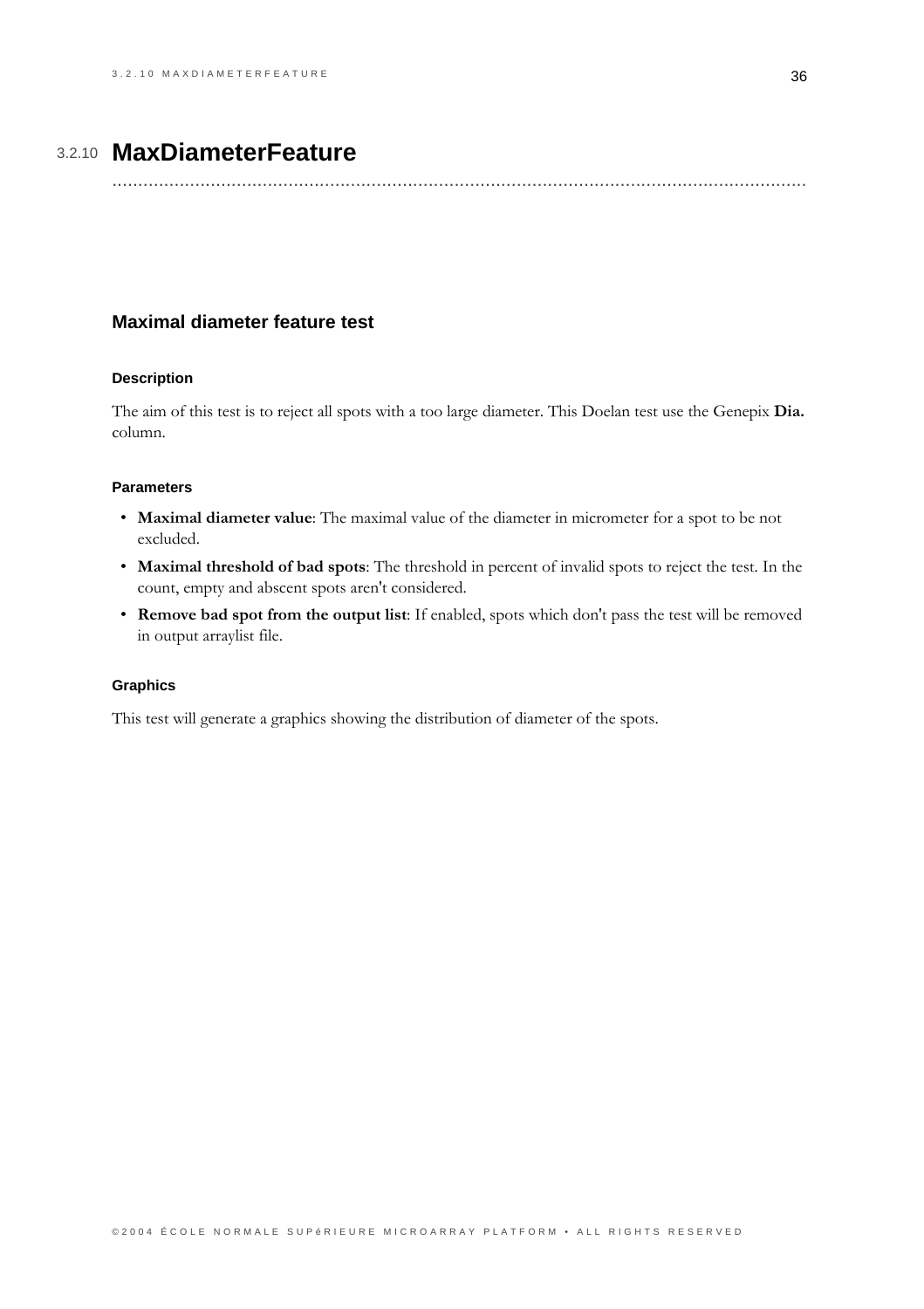# 3.2.11 MinDiameterFeature

## <span id="page-40-0"></span>Minimal diameter feature test

The aim of this test is to reject all spots with a too small diameter. This Doelan test use the Genepix Dia. column of the GPR.

## **Parameters**

- Minimal diameter value: The minimal value of the diameter in micrometer for a spot to be not excluded.
- Maximal threshold of bad spots: The threshold in percent of invalid spots to reject the test. In the count, empty and abscent spots aren't considered.
- Remove bad spot from the output list: If enabled, spots which don't pass the test will be removed in output arraylist file.

#### **Graphics**

This test will generate a graphics showing the distribution of diameter of the spots.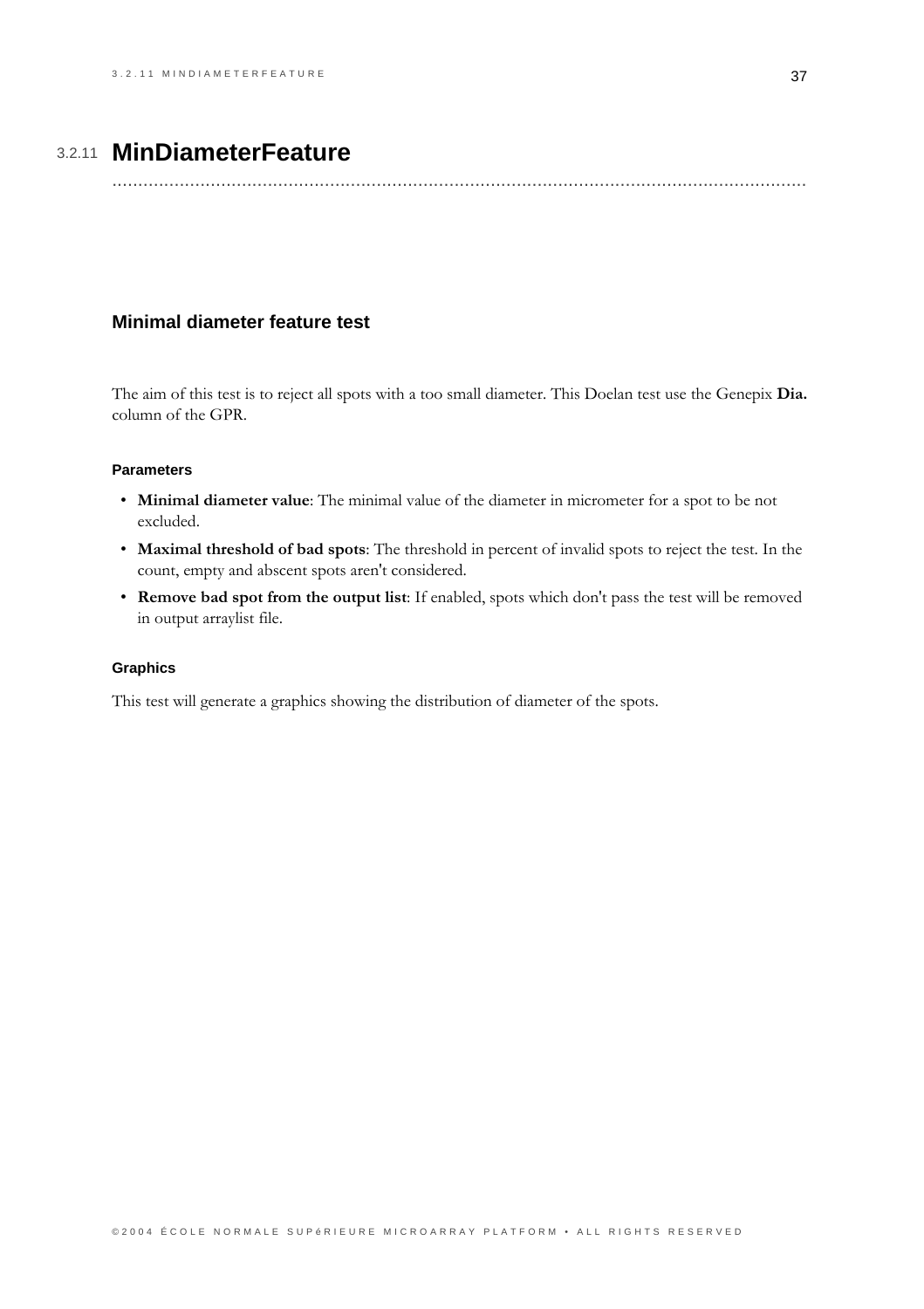# 3.2.12 **Generic**

## <span id="page-41-0"></span>**Generic feature test**

#### **Description**

This test is a versatile test. You can use it to test one of the columns which compose an GPR file.

- Column name: The name of the column to be tested. The name must be the same as in a GPR file.
- Test: The type of the test (lesser than, equals, greater than...).
- Test value: A value to be tested against all the values of the selected column.
- Maximal threshold of bad spots: The threshold in percent of invalid spots to reject the test. In the count, empty and abscent spots aren't considered.
- Remove bad spot from the output list: If enabled, spots which don't pass the test will be removed in output arraylist file.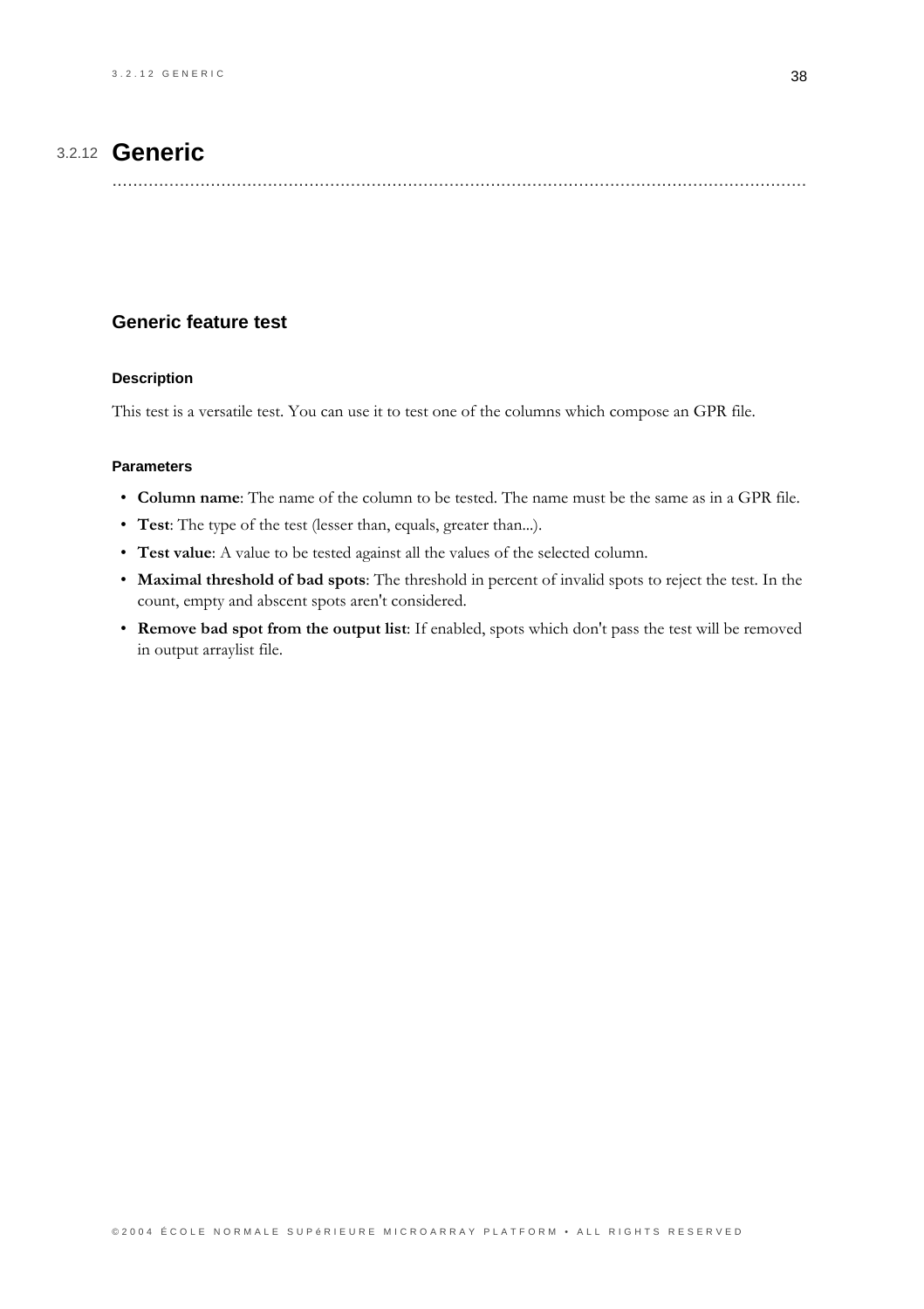# 3.3 Writing your own test

## <span id="page-42-0"></span>Writing your own test

This section how to writing a simple plugin. In this example, we will create a test which filter spots with flag value at notfound. There is only one requirement to produce a functional plugin: it must contains one or more (a plugin can have more than one test) class witch extends QualityUnitTest () and implements the Module () interface.

The Module () interface force the developer to describe the module he want to add to doelan.

The abstract QualityUnitTest () impose you to set the parameters (name, type and default value) of test and wrinting a test () witch do the job.

The end of this section show you the annoted code of a test filtering spots with flag value at notfound. You'll find the source of this plugin and scripts to build it in the doc/plugin directory of doelan.

```
// Import Unit test class
import fr.ens.transcriptome.doelan.algorithms.QualityUnitTest;
// Import Result test classes
import fr.ens.transcriptome.doelan.data.QualityUnitTestResult;
import fr.ens.transcriptome.doelan.data.OualityUnitTestResult.SummaryResult;
// Import Module management classes
import fr.ens.transcriptome.nividic.platform.module.AboutModule;
import fr.ens.transcriptome.nividic.platform.module.Module;
import fr.ens.transcriptome.nividic.platform.module.ModuleDescription;
import fr.ens.transcriptome.nividic.platform.PlatformException;
// Import of the classes for handling bioassays
import fr.ens.transcriptome.nividic.om.BioAssay;
import fr.ens.transcriptome.nividic.om.SpotIterator;
// Import of the classes for handling parameters in a module
import fr.ens.transcriptome.nividic.util.parameter.FixedParameters;
import fr.ens.transcriptome.nividic.util.parameter.Parameter;
import fr.ens.transcriptome.nividic.util.parameter.ParameterBuilder;
import fr.ens.transcriptome.nividic.util.parameter.ParameterException;
import fr.ens.transcriptome.nividic.util.parameter.Parameters;
4 ** Plugin Sample Test.
* This class define a test based on not found spot flags.
 * @author Laurent Jourdren
public class PluginSampleTest extends QualityUnitTest implements Module {
  7 * ** Get the description of the module.
```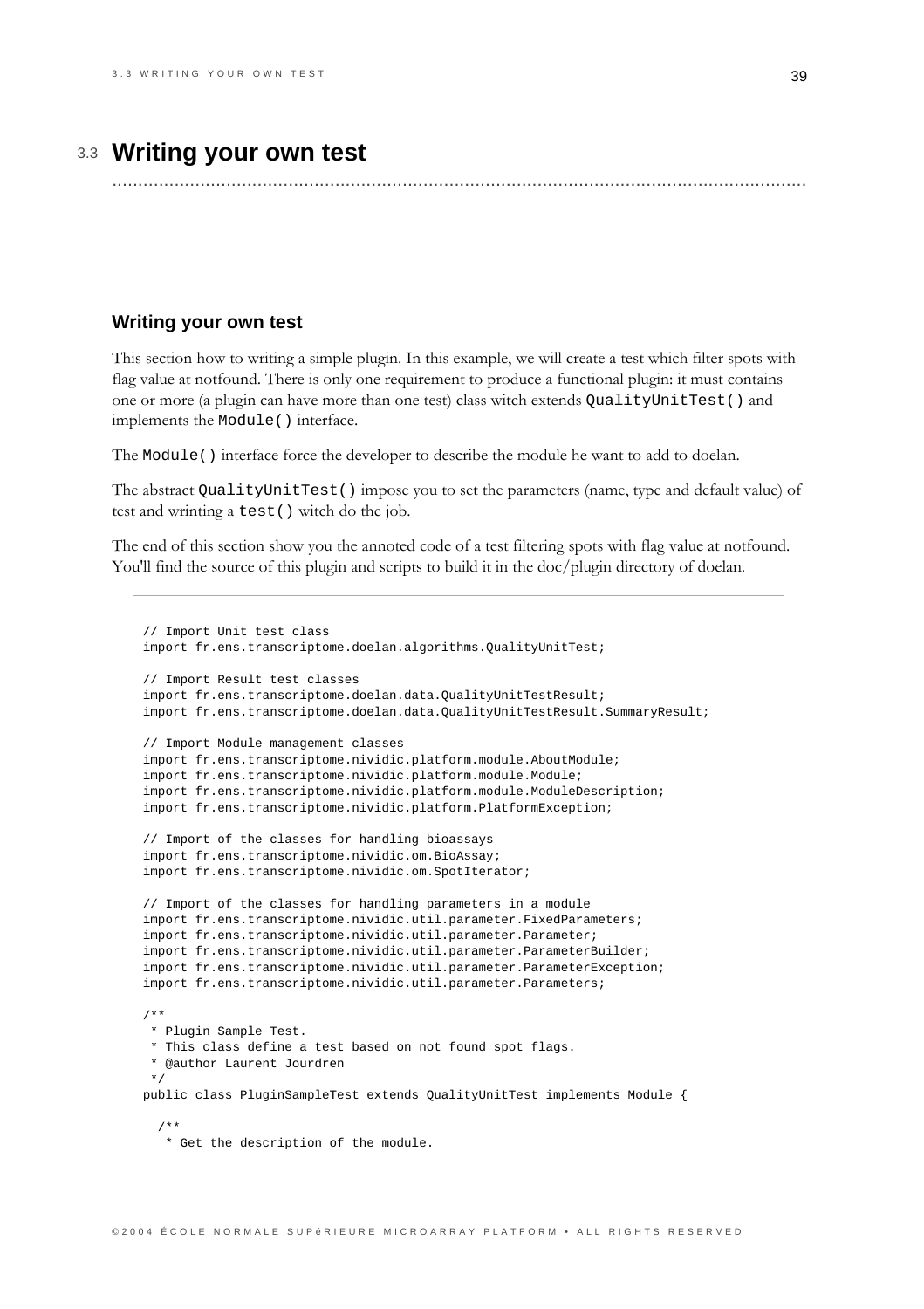```
* The aboutModule() method allow to describe the test for the
   * user in the doelan interface.
   * @return The description of the module
  */
 public AboutModule aboutModule() {
   ModuleDescription md = null;
   try {
     md = new ModuleDescription("PluginSampleTest",
          "Plugin sample Test : Test not found spot flag for BioAssay");
   } catch (RomdePlatformException e) {
     getLogger().error("Unable to create the module description");
   }
   return md;
 }
 /**
  * Set the parameters of the element.
  * The defineParameters() method allow to describe the type,
  * the defaults values and the range of all parameters of the test.
  * If the user enter enter in Doelan an out of range parameter, the
   * message will tell him that parameter is wrong.
   * @return The defaults parameters to set.
  */
 protected Parameters defineParameters() {
   try {
      final Parameter threshold = new ParameterBuilder().withName("Threshold")
          .withType(Parameter.DATATYPE_DOUBLE).withDescription(
              "Threshold for the test").withGreaterThanValue(0)
              .withDefaultValue("0.10").getParameter();
      final Parameter filterFlags = new ParameterBuilder().withName(
              "Filter flags").withType(Parameter.DATATYPE_BOOLEAN)
              .withDescription(
              "Filter invalid features in output arraylist file")
              .withDefaultValue("false").getParameter();
      final FixedParameters params = new FixedParameters();
      params.addParameter(threshold);
     params.addParameter(filterFlags);
     return params;
    } catch (ParameterException e) {
      System.err.println(e);
   }
   return null;
 }
 /**
  * Test the quality of the bioassay.
  * @param bioassay BioAssay to test
  * @param arrayList The array list
   * @param parameters parameters of the test
   * The test() method is the main function of the test. There, the test will be
executed.
   * @return A QualityObjectResultTest Object
   * @throws PlatformException if an error occurs while executing
   * the test.
  */
```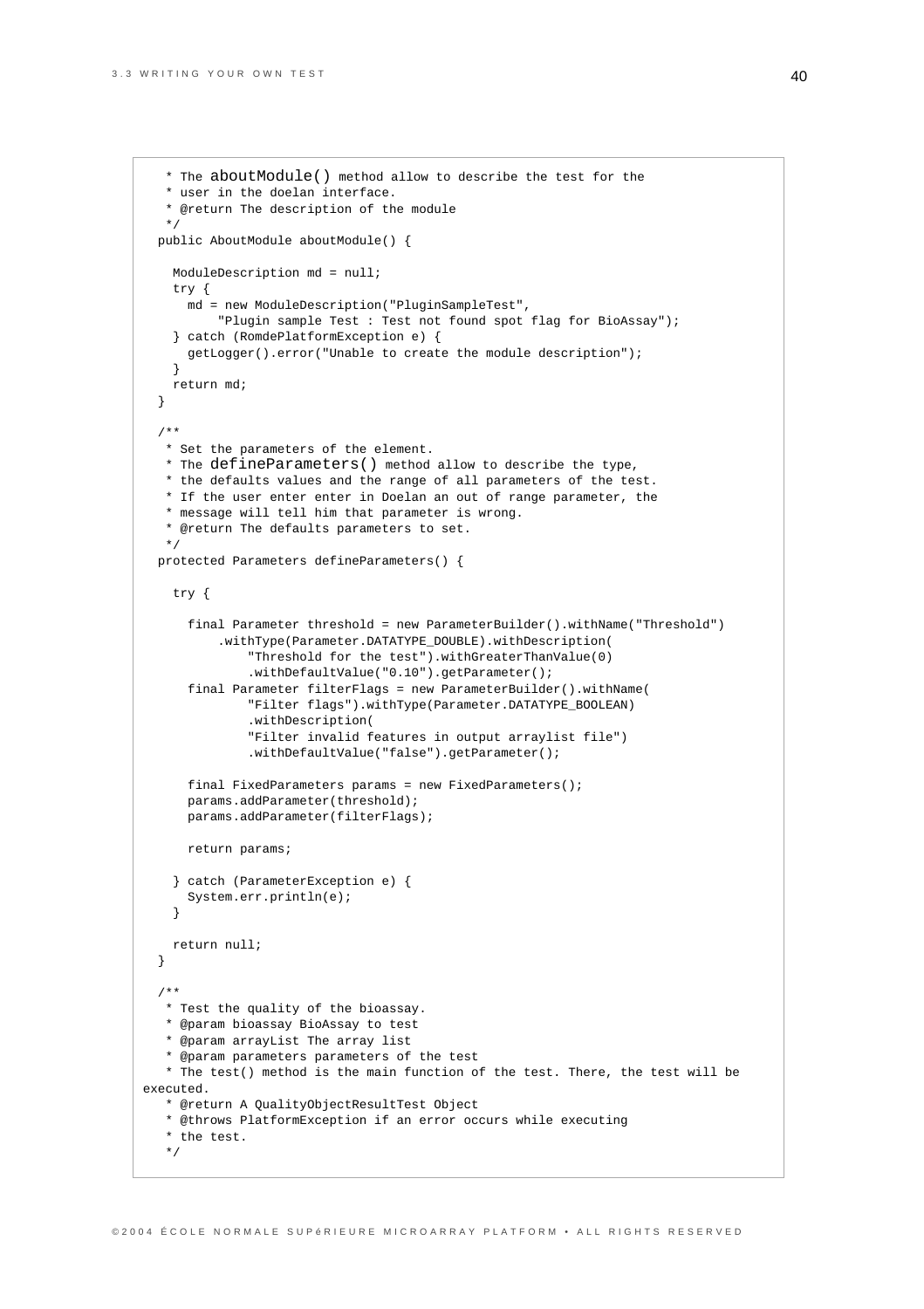}

```
public QualityUnitTestResult test(final BioAssay bioassay,
   final BioAssay arrayList, final Parameters parameters)
    throws PlatformException {
 QualityUnitTestResult result = null;
 try {
    final boolean[] results = new boolean[bioassay.size()];
   final int[] flags = bioassay.getFlags();
    // Get the user parameters values
    final double threshold = parameters.getParameter("Threshold")
                             .getDoubleValue();
    final boolean filterFlags = parameters.getParameter("Filter flags")
                                .getBooleanValue();
   int countNotFound = 0;
   int countRealSpot = 0;
    // Iterate over the bioassay to test all the flags of the spots
   SpotIterator si = bioassay.iterator();
   while (si.hasNext()) {
     si.next();
     if (si.isEmpty() || si.isFlagAbscent())
       continue;
      // If the flag of spot is not found, the spot if set to false in
      // the results array and will not be in the output gal file
     if (si.getFlag() == BioAssay.FLAG_NOT_FOUND)
        countNotFound++;
      else
       results[si.getIndex()] = true;
     countRealSpot++;
    }
   final double ratio = ((double) countNotFound) / ((double) countRealSpot);
   // Set the result information in the result variable
   result = new QualityUnitTestResult(bioassay, this);
   result.setMessage("Not found flag features : " + countNotFound + " / "
        + countRealSpot + " max : " + (countRealSpot * threshold));
   result.setGlobalResultType(true);
   if (filterFlags) result.setNewFlags(results);
   SummaryResult rac = result.getResultAllChannels();
   rac.setPercent(true);
   rac.setThresholdEqualityType("<=");
   rac.setUnit("%");
   rac.setThreshold(threshold);
   rac.setValue(ratio);
   rac.setPass(ratio <= threshold);
  } catch (ParameterException e) {
    throw new PlatformException("Error while creating parameters ("
       + this.getClass().getName() + ") : " + e.getMessage());
```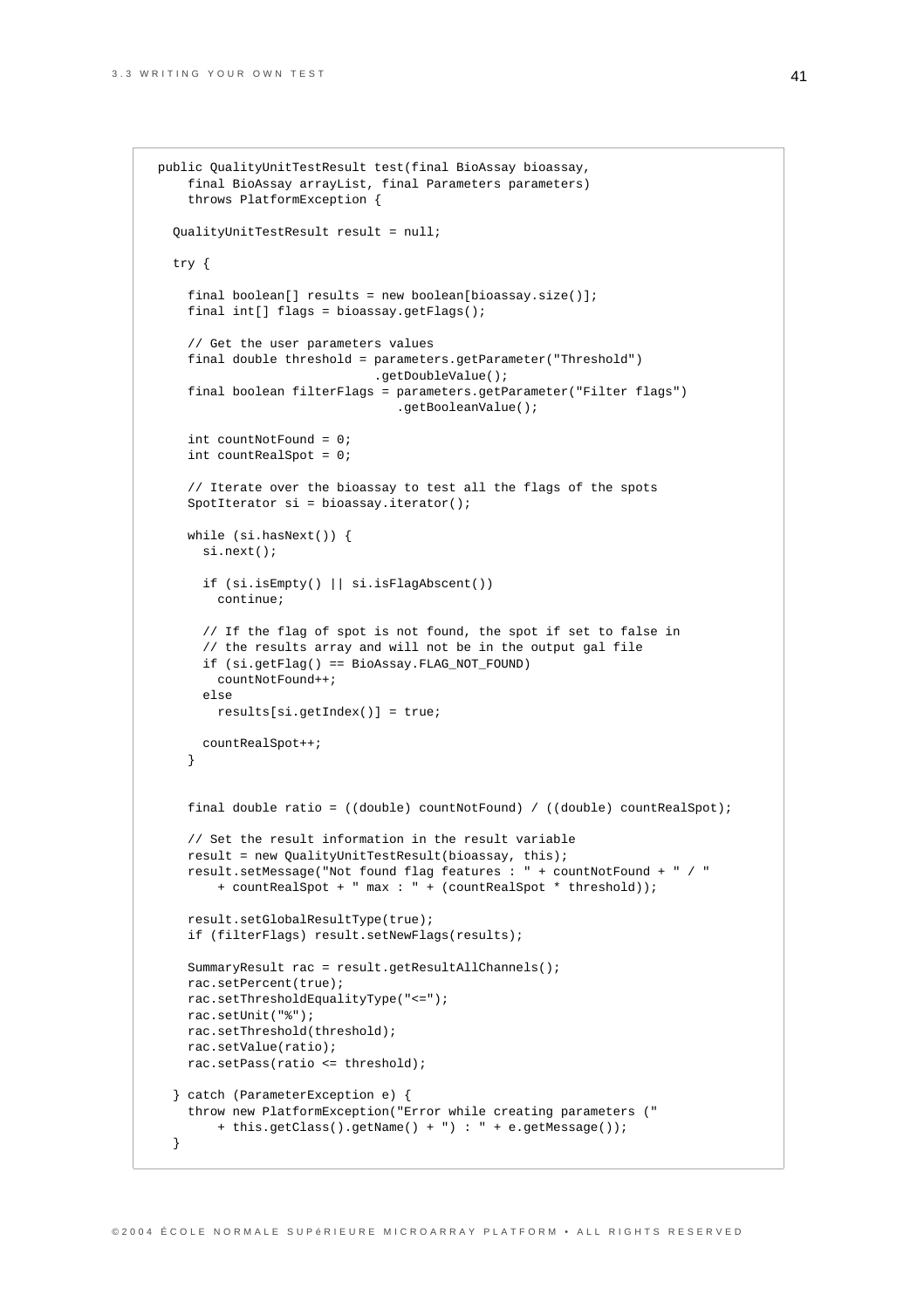```
// Return the result
    return result;
  \left\{ \right\}\frac{1}{2}// Constructor
  \frac{1}{2}7 * ** Public constructor.
   * @throws PlatformException If the name or the version of the element
              is null.
   \star /
  public PluginSampleTest() throws PlatformException {
    // MUST BE EMPTY- }
\}
```
## **Compliation and installation of plugins**

This section presents you the process of building a functionnal plugin after writing the source code. All the next steps are very common, you can easily script it (with ant, unix or Windows shell). In the next chapter you'll find two scripts (one for \*nix and one for Windows) to automate the building of a simple plugin. Wrinting an Ant script will be useful if you consider to develop a large plugin.

- In your source directory compile your plugin. You can use a makefile like Ant to automate the compilation of your sources.
- Pack the generated *class* file in a *jar* file.
- Copy your *.jar* in the Doelan *plugins* directory.
- Restart Doelan.
- Now, You can use your own test in the application.

### **Building the plugin sample**

This an script for building the *jar* file of the plugin under  $*$ nix. Don't forget to replace PATH\_TO\_DOELAN by the valid path to Doelan on your filesystem in the script.

```
\#I/hin/\shDIRLIB=$PATH_TO_DOELAN/lib
for LIB in 'ls $DIRLIB'
\texttt{do}CLASSPATH=$DIRLIB/$LIB:$CLASSPATH
done
rm *.class *.jar
javac -classpath $CLASSPATH *. java
jar cf testplugin.jar *.class
```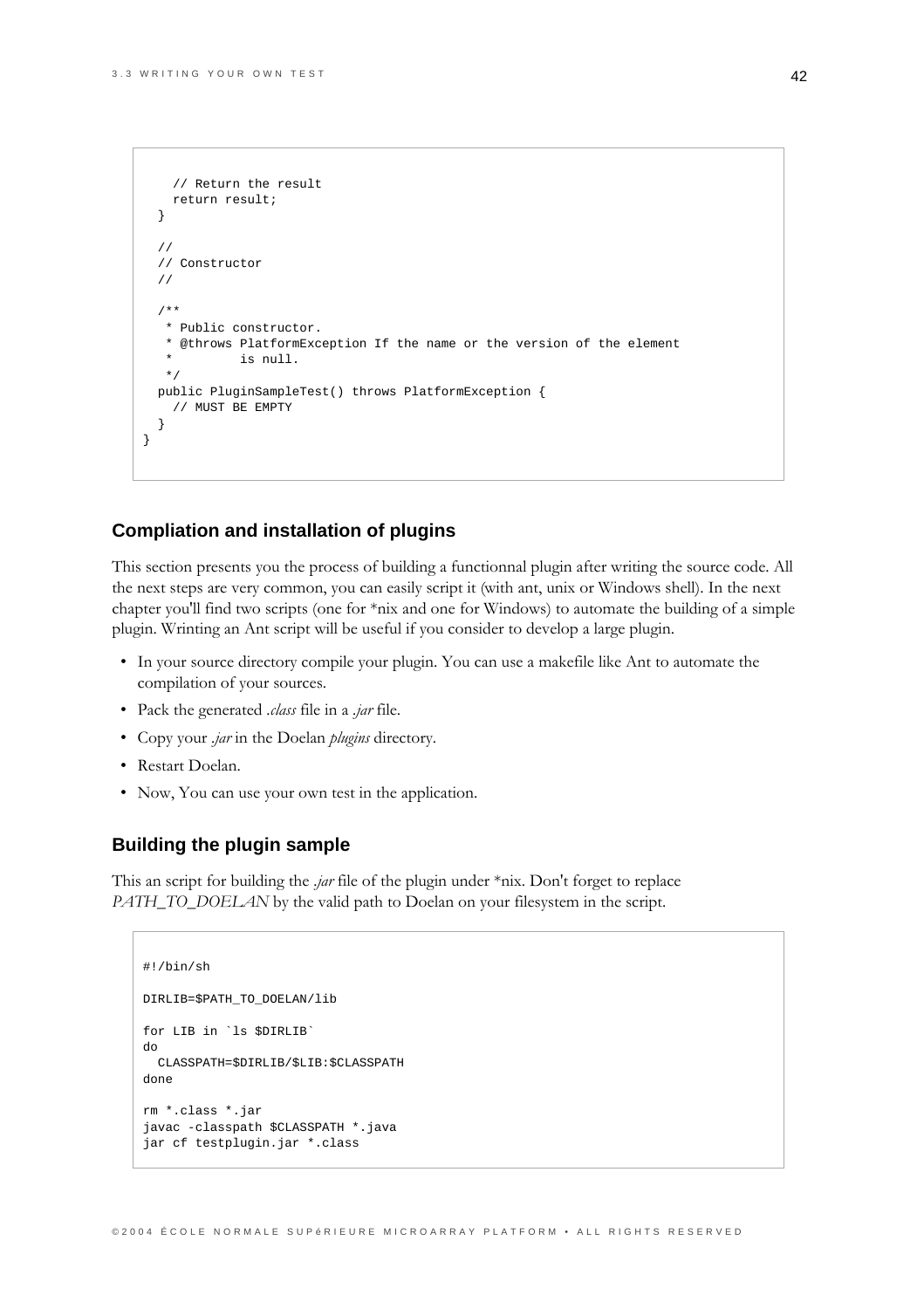This is the same script for Windows. It's a batch file, save into a text file and rename it with the .bat extension. Be careful under Windows, with the CLASSPATH and PATH environement variable, sometimes they are not set. See your Java documentation for more information.

del \*.class del \*.jar javac -classpath %CLASSPATH% \*.java jar cf testplugin.jar \*.class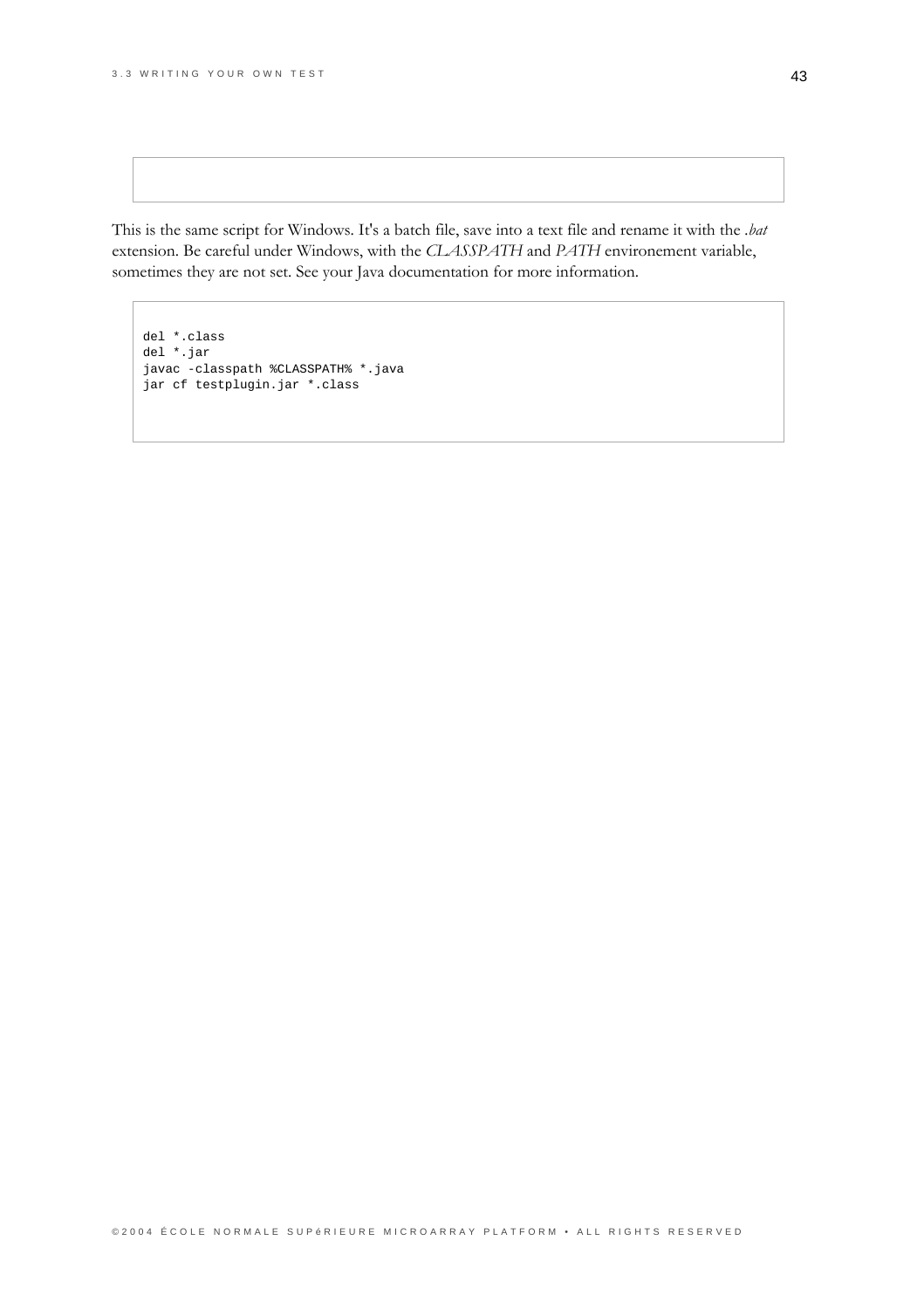# 3.4 **PDF documentation**

<span id="page-47-0"></span>......................................................................................................................................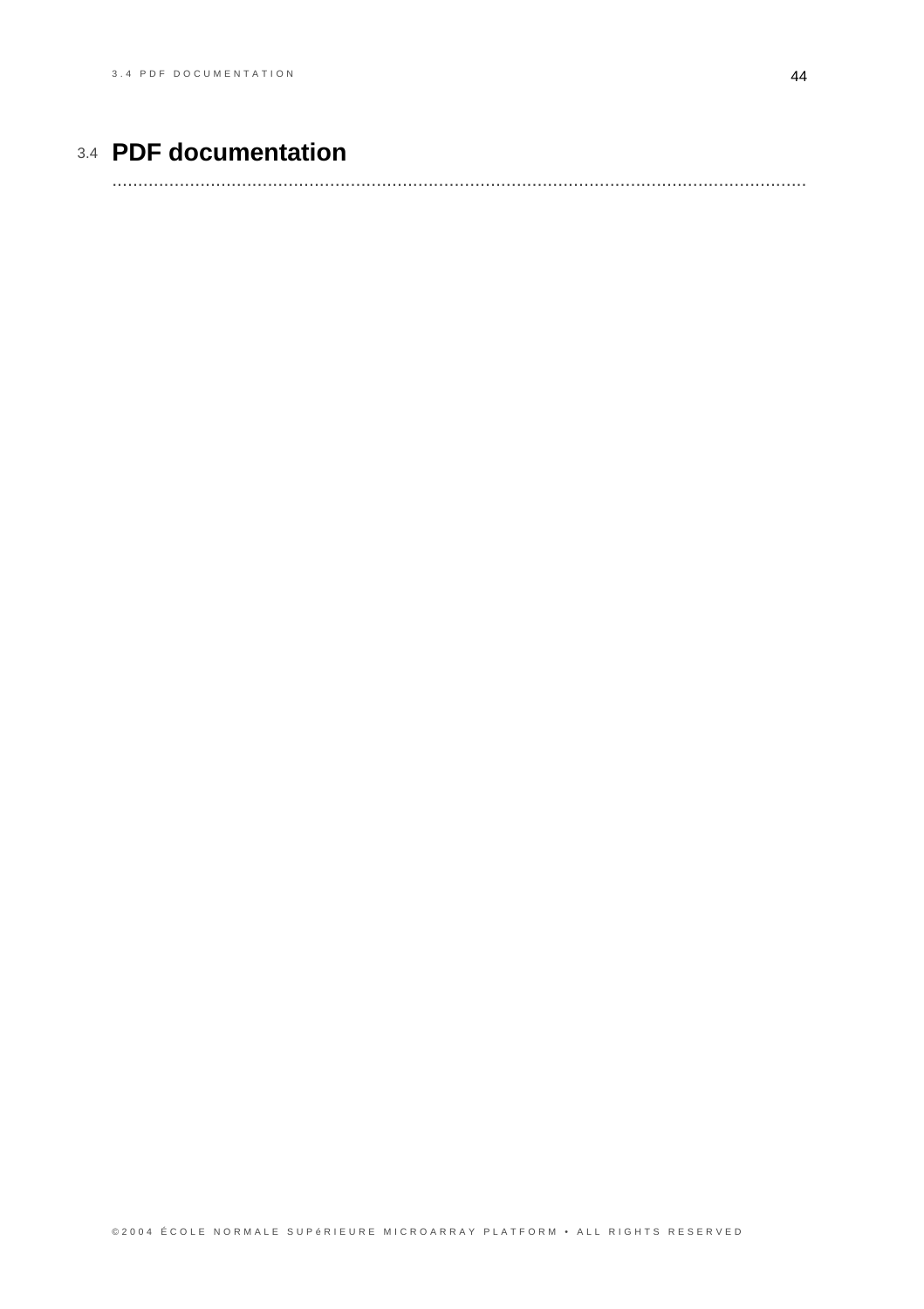# 4.1 Get the source

## <span id="page-48-0"></span>**Download Doelan source**

Doelan source is distributed in several formats for your convenience.

- $\bullet$  . tar.gz archive  $(1.5 \text{ MiB})$
- · . zip archive (1.7 MiB)

Doelan is distributed under the General Public License.

### Compilation

You'll find more information about how compile Doelan in the compiling section.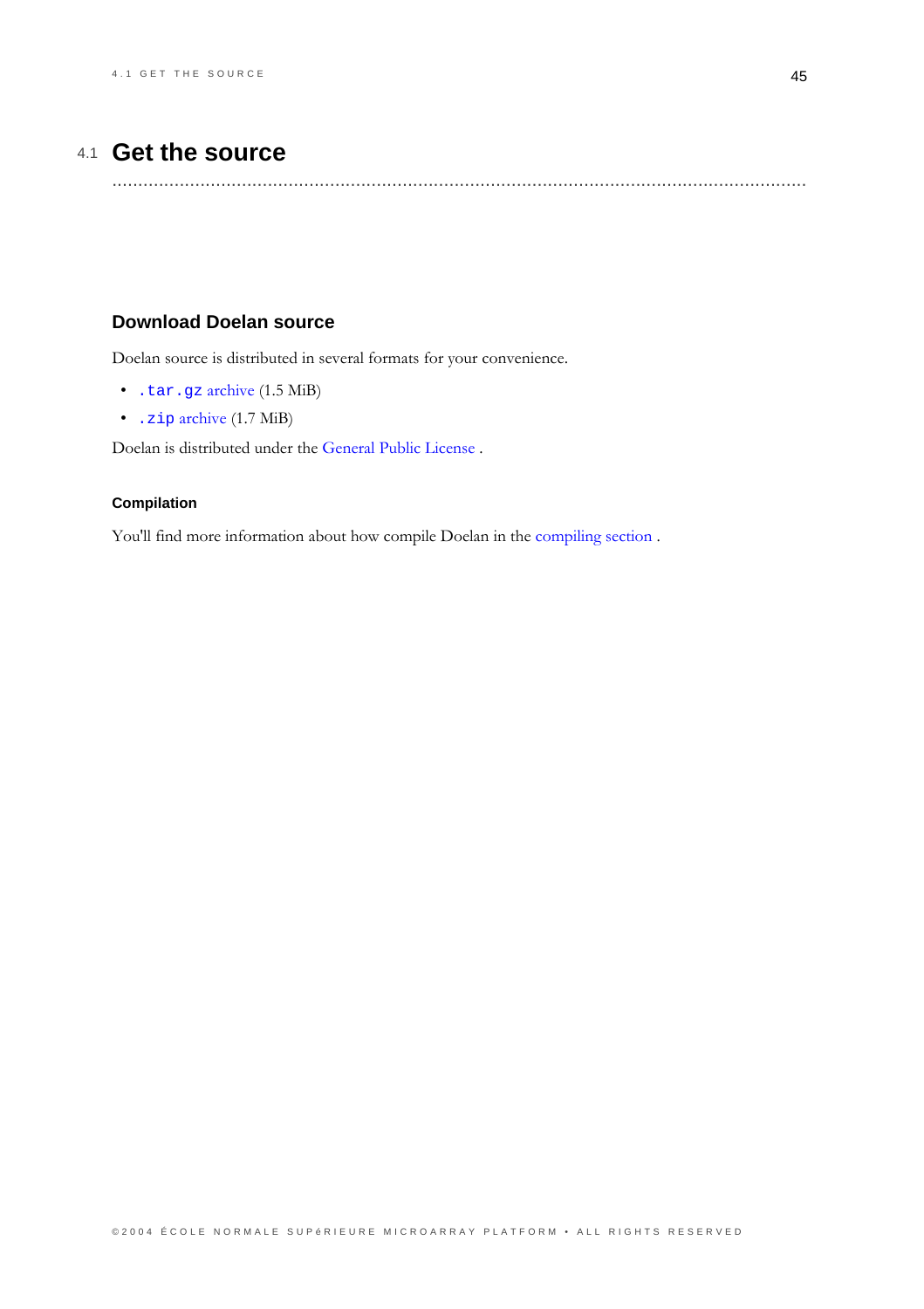# 4.2 Compiling

## <span id="page-49-0"></span>How to compile Doelan

To build Doelan, you need a Java 2 Standard Edition SDK greater or equals to 1.4.x and Maven 1.x.

First set your current directory to the base directory of Doelan. The next commands works whatever your operating system and the "\$" character represent the command line prompt. Then, you can show all availlable commands of Maven with:

\$ maven -g

To build build binary distribution:

\$ maven dist-bin

To build build source distribution:

\$ maven dist-src

To build build both source and binary distribution:

\$ maven dist

To clean the build directories:

\$ maven clean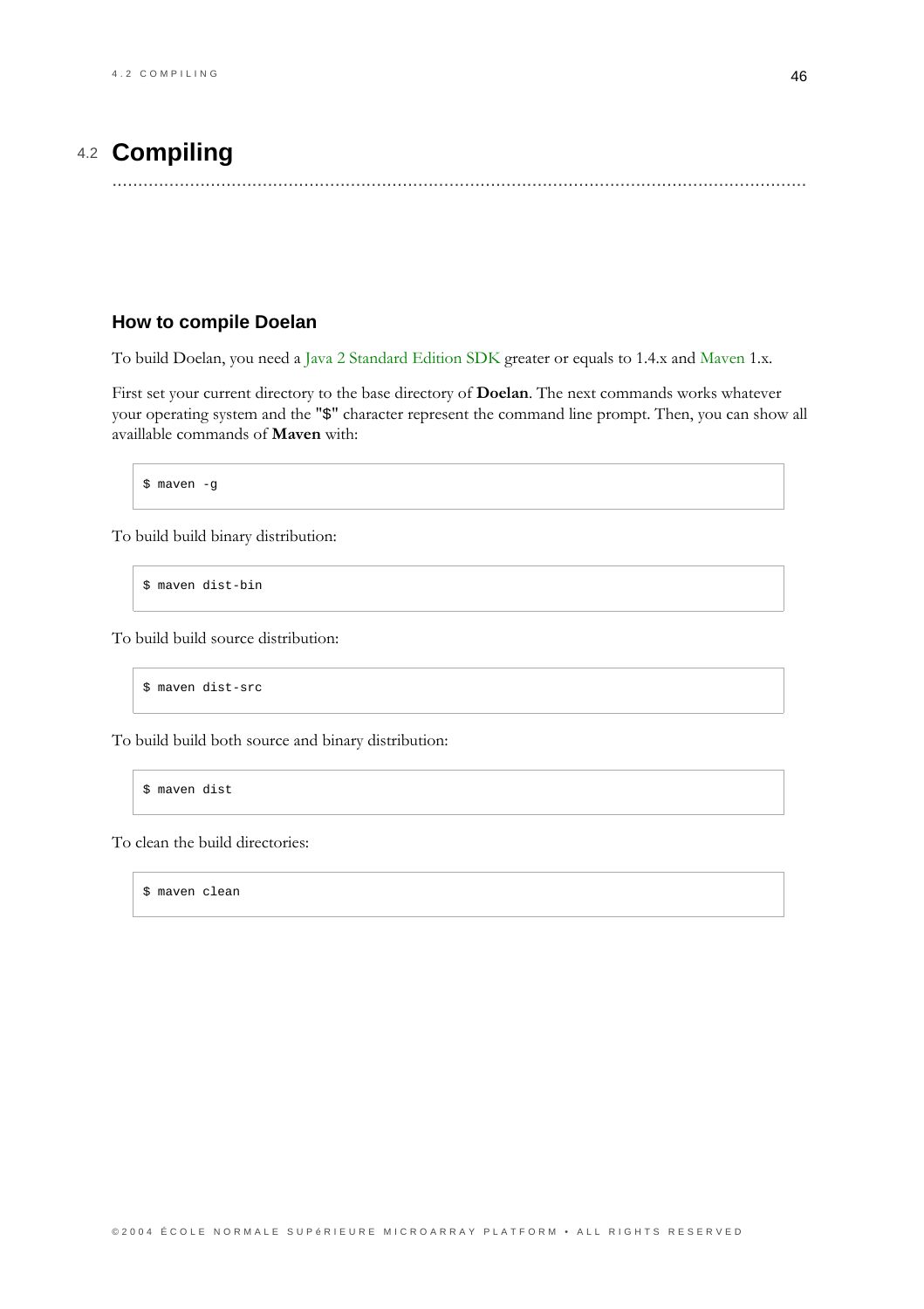# 4.3 Known bugs

## <span id="page-50-0"></span>Known Bugs for Doelan 1.0

- Remove freezing actions from applet mode. It is a Genepix Bug. Actualy, Axon doesn't support embeded java applets in Genepix.
- Graphics in Doelan are not antialiased. Due to a bug in Sun Java Virtual Machine, antialiasing isn't turn on. If you enable it, a fatal error sometimes occurs.

## Submit a Doelan bug

You can submit a bug by sending a sending a mail to the doelan list.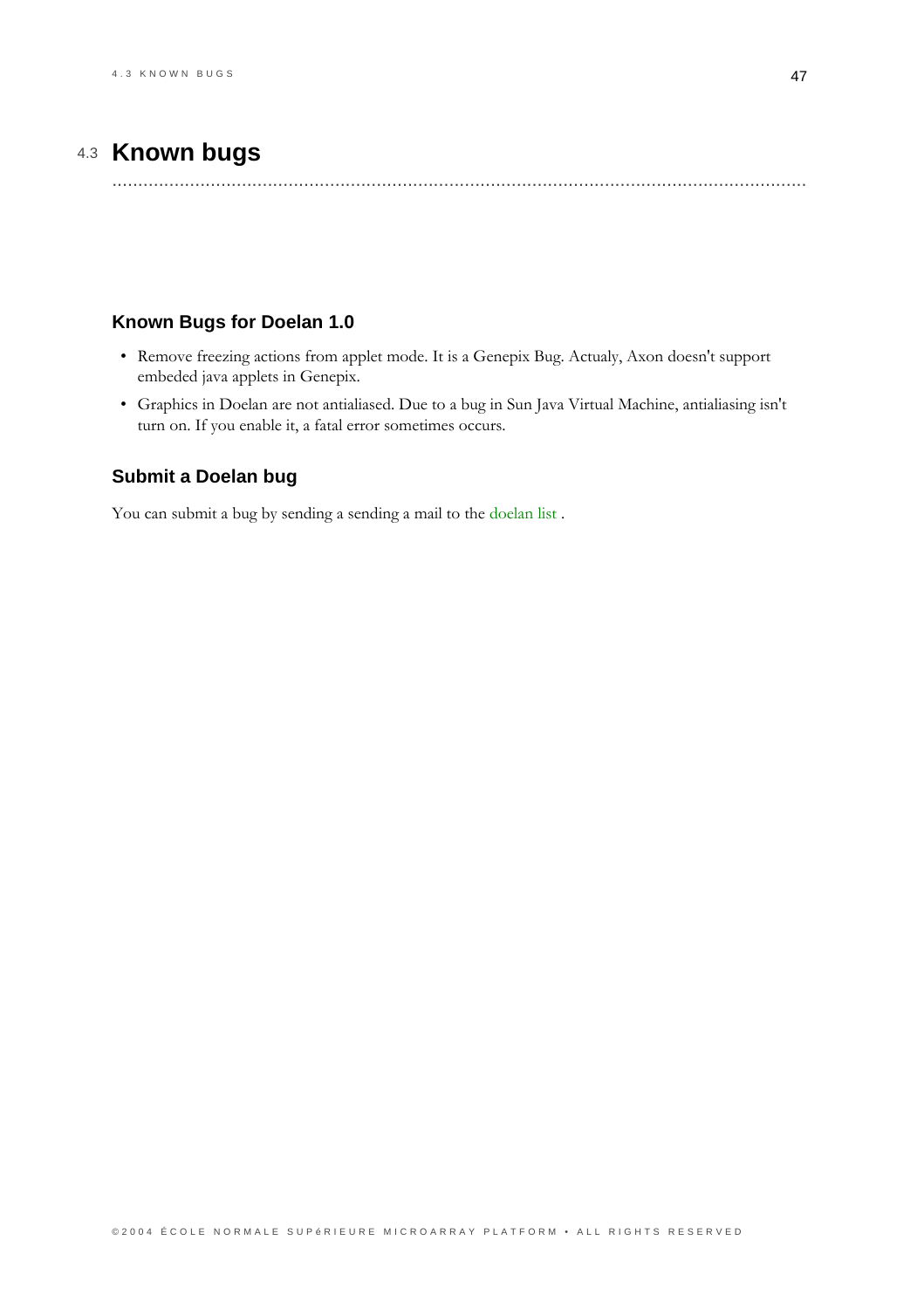# 4.4 Futur improvements

## <span id="page-51-0"></span>**Futur improvements**

- Load TestSuites from different source (not only filesystem, i.e. website, database) using the plugin system.
- Create several plugins for the export of the report (not only an html file, i.e. xml file, database).
- Create a new test: Test if signal/background ratio is lower than 15%
- Create a new test: Test if signal/background ratio is greater than 2 SD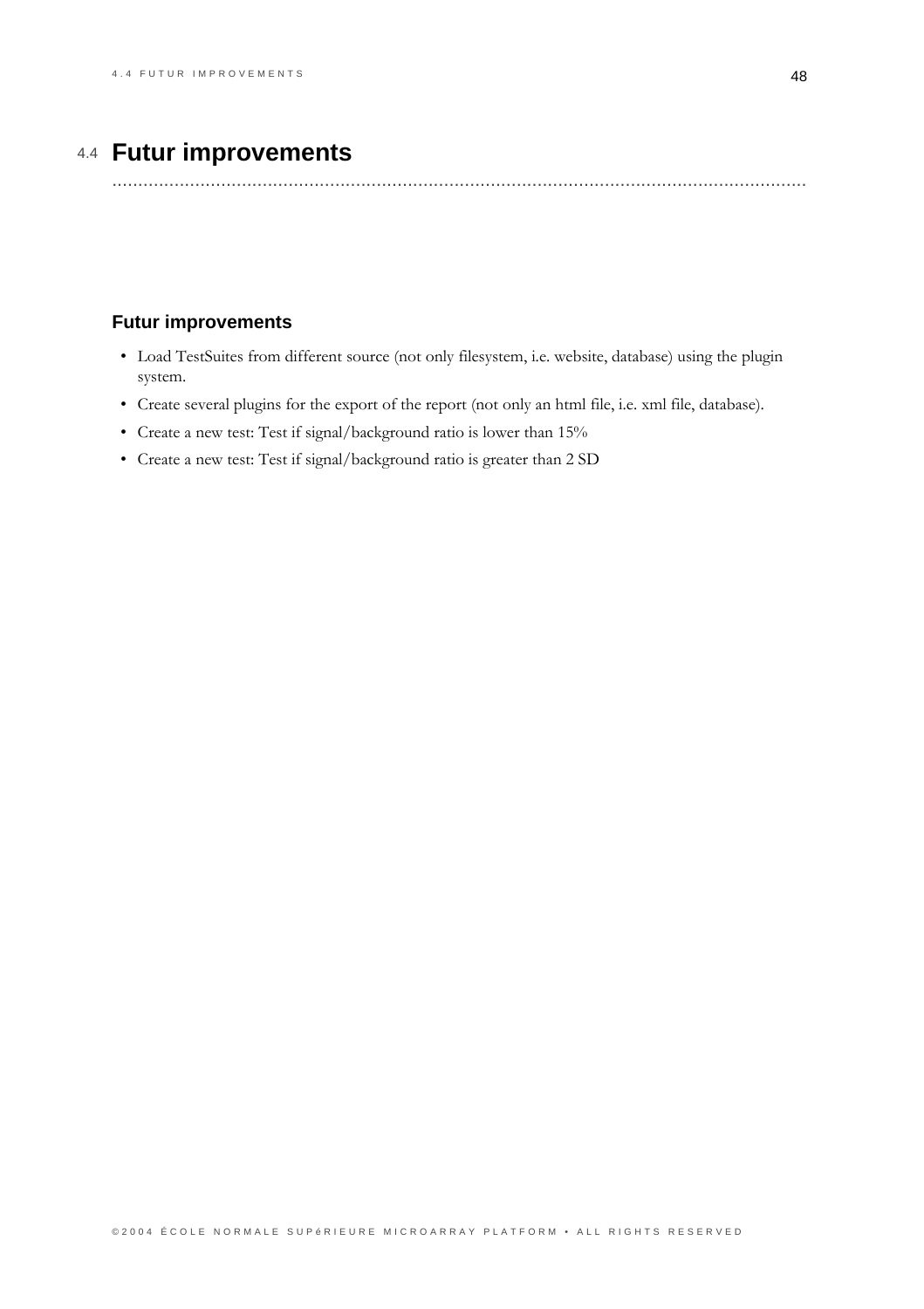## 4.5 **Contribute to Doelan**

......................................................................................................................................

## <span id="page-52-0"></span>**How can I contribute to Doelan?**

Doelan is a free software project. Everybody is encouraged to contribute to Doelan. There are lots of ways in which you can help to continue Doelan:

- Testing new versions
- Submitting bug reports to the mailling list
- Send your TestSuites (with comments) to the developer to publish it on the website
- Programming new Doelan plugins

There are several places to look for more information if you want to get involved in the development. The first step is to subscribe to the mailing list. You will soon see something that can be improved or added.

## **How do I commit a bug report?**

There is actualy no automatic bug tracking system available like Bugzilla for Doelan. So, to report a bug, you must send your report on the mailing-list.

### **Publish TestTuites and plugins on Doelan website**

We can post on the mailing-lists your TestSuite suggestions for publication on website. For the pluggins, please contact the developer without sending your plugin in attachment.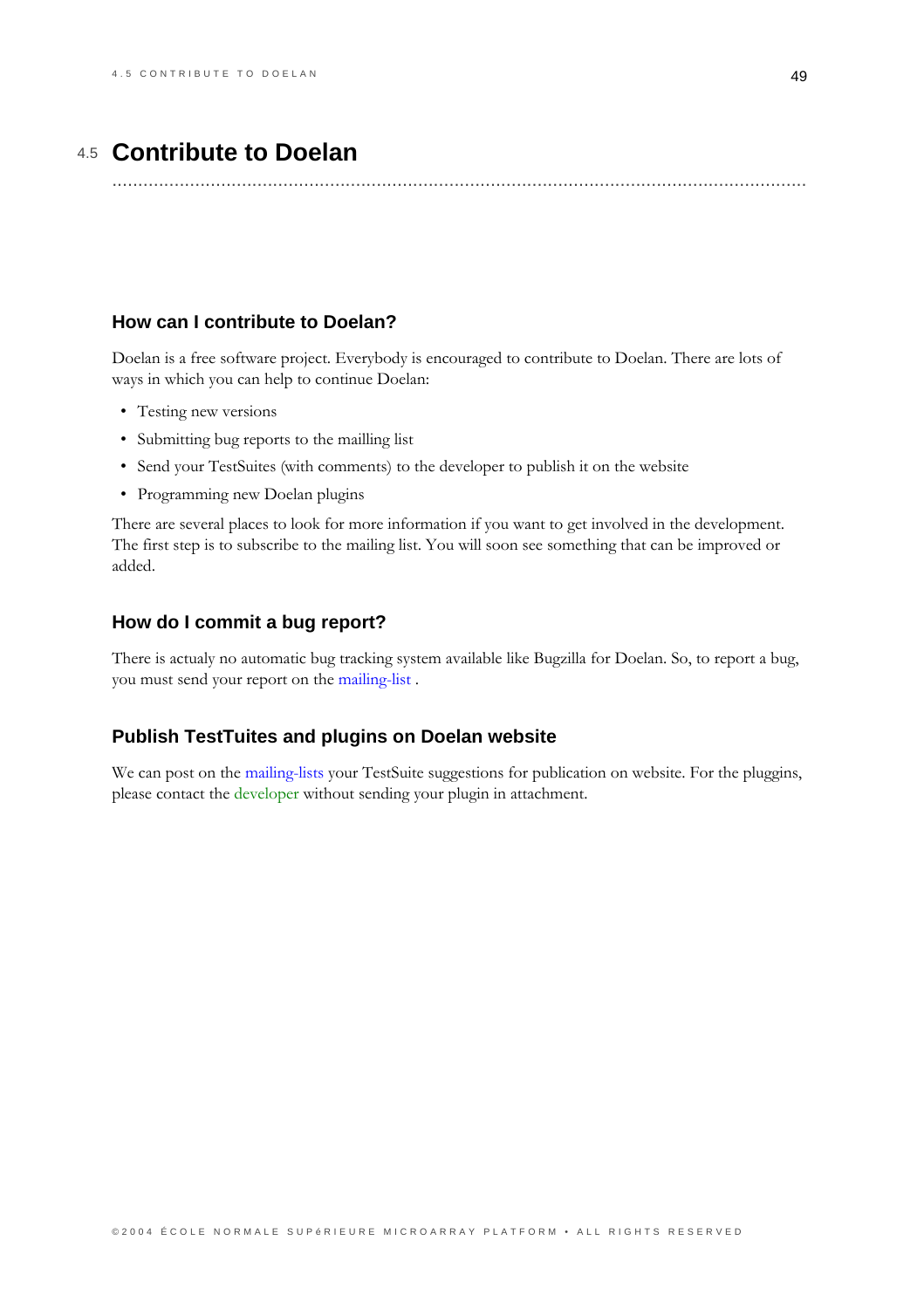# 5.1 Additional TestSuites

## <span id="page-53-0"></span>**Additional TestSuites**

In this section you will find soon, samples TestSuites for Doelan with description. You can also publish your own TestSuite on Doelan website by send your creation on the mail lists .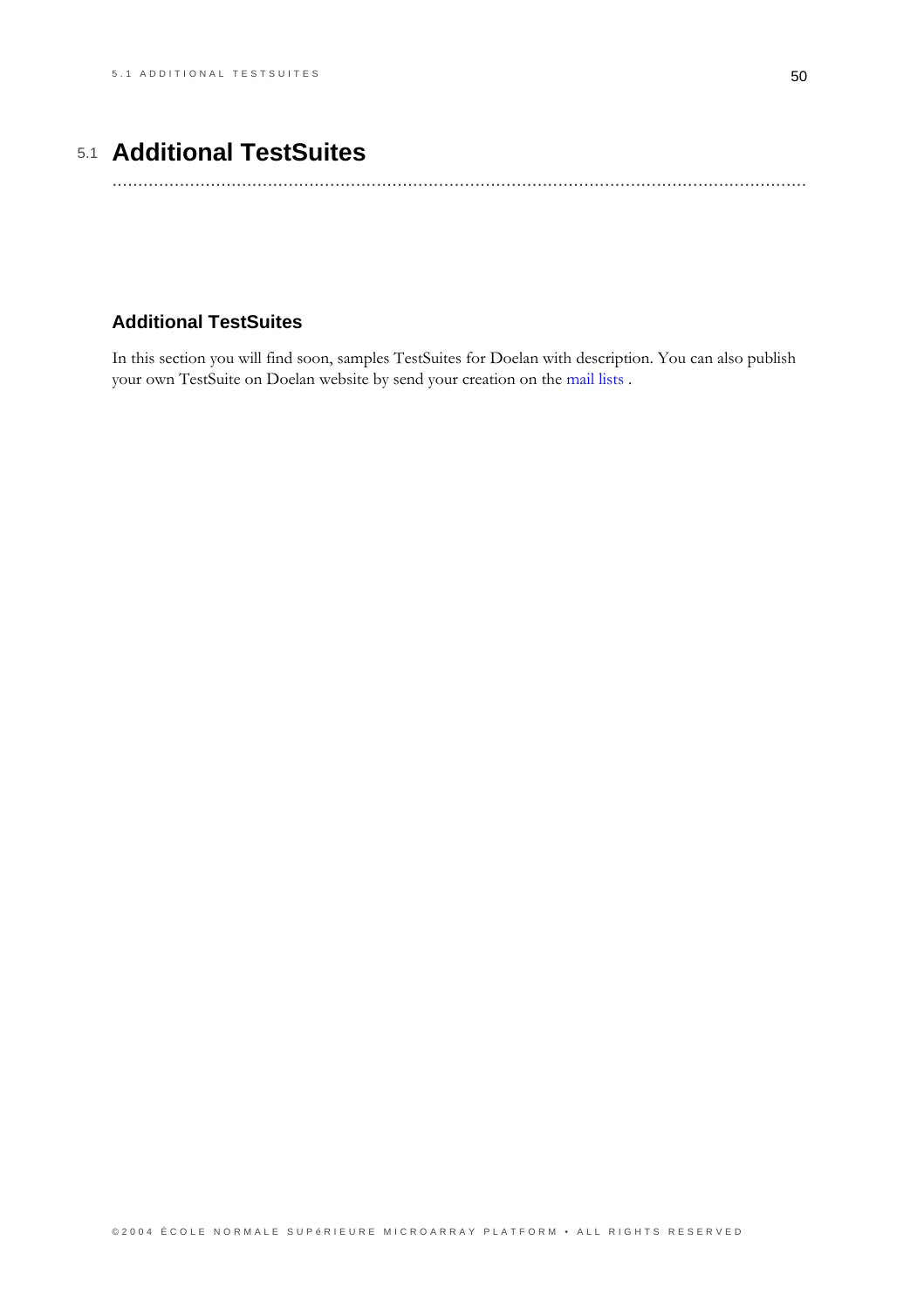# 5.2 Additional Test Plug-ins

## <span id="page-54-0"></span>**Additional Plugins**

In this section you will find soon, test plugins for Doelan. You also publish your own plugins on Doelan website by send your creation on the mail lists .